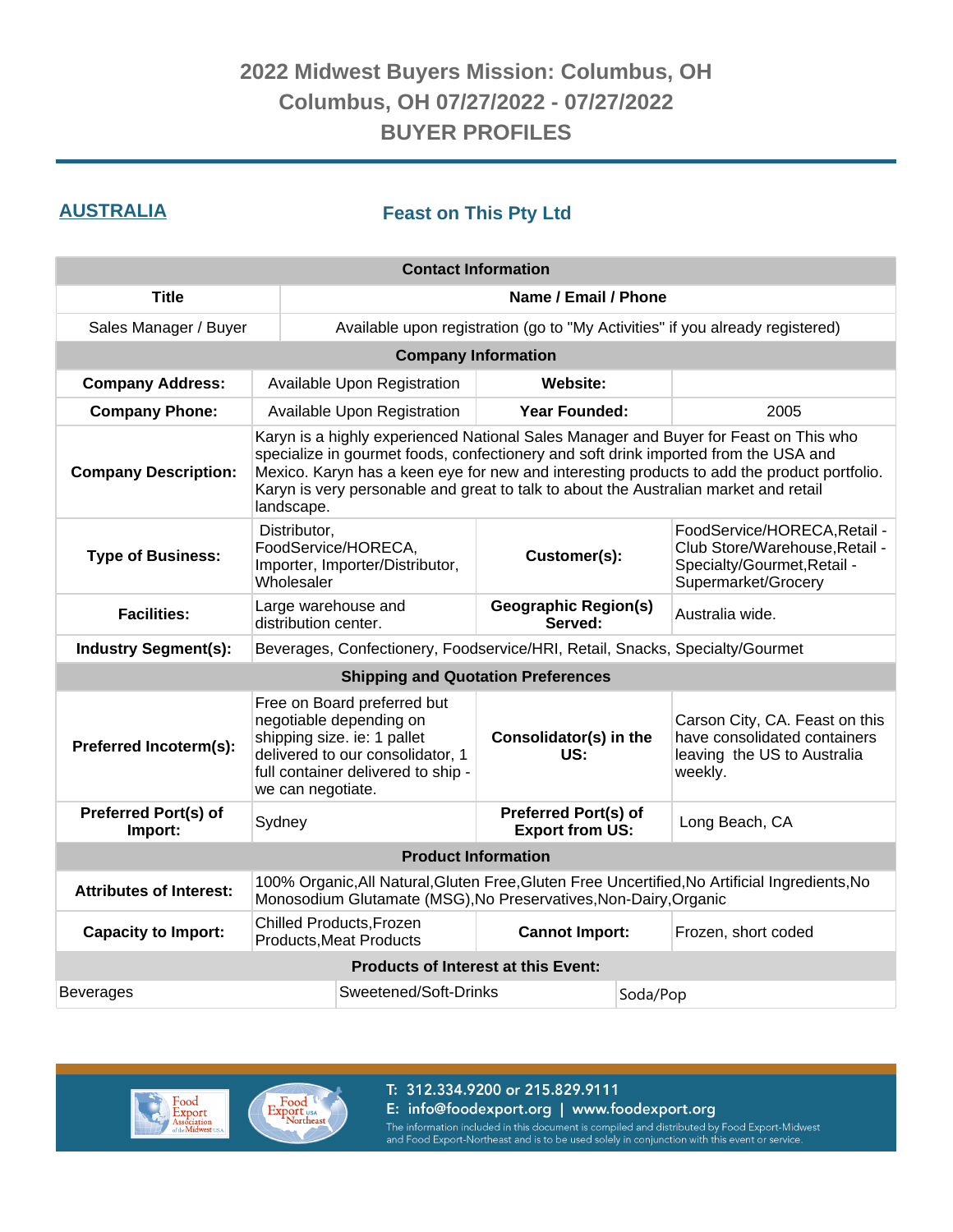| Confectionery                                                                                  | <b>Chocolate Confectionery</b> | <b>Bagged Selflines/Softlines</b> |  |  |
|------------------------------------------------------------------------------------------------|--------------------------------|-----------------------------------|--|--|
|                                                                                                | Gum                            |                                   |  |  |
|                                                                                                |                                | Chewing Gum                       |  |  |
|                                                                                                | <b>Sugar Confectionery</b>     | <b>Boiled Sweets</b>              |  |  |
|                                                                                                |                                | Licorice                          |  |  |
|                                                                                                |                                | Marshmallows                      |  |  |
|                                                                                                |                                | Pastilles, Jellies, & Chews       |  |  |
| Sauces, Dressings, Spreads &<br>Condiments                                                     | Condiments                     |                                   |  |  |
|                                                                                                | <b>Dips</b>                    |                                   |  |  |
|                                                                                                | Dressings                      |                                   |  |  |
|                                                                                                | Sauces/Purees                  |                                   |  |  |
|                                                                                                | Spreads                        |                                   |  |  |
| Supplements & Sweeteners                                                                       | <b>Sugars &amp; Sweeteners</b> | Agave                             |  |  |
|                                                                                                |                                | Maple Syrup                       |  |  |
| Sweet/Savory Snacks                                                                            | Chips/Crisps                   | Tortilla/Corn Chips               |  |  |
|                                                                                                | Pretzels                       | <b>Hard Pretzels</b>              |  |  |
| <b>Additional Information</b>                                                                  |                                |                                   |  |  |
| Feast on This have consolidated shipments leaving USA Weekly. Shelf stable products preferred. |                                |                                   |  |  |

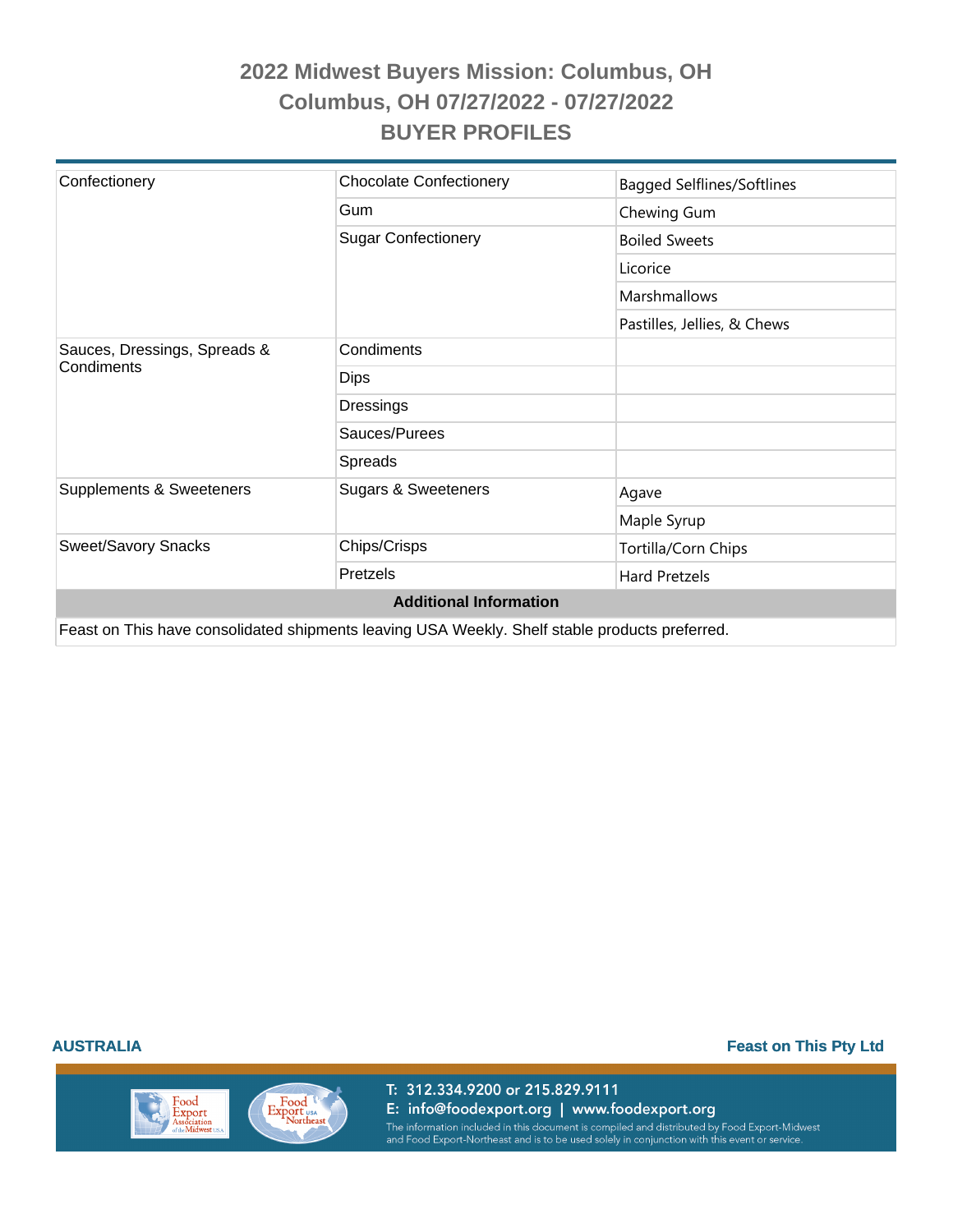# **SDB Comercio de Alimentos LTDA dba Grupo Pereira BRAZIL**

| <b>Contact Information</b>             |                                                                                                                                                                                                                                                                                                                                                                                                                                                 |                                                                                                                                  |                                                |  |                                                                                            |
|----------------------------------------|-------------------------------------------------------------------------------------------------------------------------------------------------------------------------------------------------------------------------------------------------------------------------------------------------------------------------------------------------------------------------------------------------------------------------------------------------|----------------------------------------------------------------------------------------------------------------------------------|------------------------------------------------|--|--------------------------------------------------------------------------------------------|
| <b>Title</b>                           |                                                                                                                                                                                                                                                                                                                                                                                                                                                 | Name / Email / Phone                                                                                                             |                                                |  |                                                                                            |
| Foreign Trade Manager                  | Available upon registration (go to "My Activities" if you already registered)                                                                                                                                                                                                                                                                                                                                                                   |                                                                                                                                  |                                                |  |                                                                                            |
|                                        |                                                                                                                                                                                                                                                                                                                                                                                                                                                 |                                                                                                                                  | <b>Company Information</b>                     |  |                                                                                            |
| <b>Company Address:</b>                |                                                                                                                                                                                                                                                                                                                                                                                                                                                 | Available Upon Registration<br>Website:                                                                                          |                                                |  | www.grpereira.com.br                                                                       |
| <b>Company Phone:</b>                  |                                                                                                                                                                                                                                                                                                                                                                                                                                                 | Available Upon Registration                                                                                                      | <b>Year Founded:</b>                           |  | 1962                                                                                       |
| <b>Company Description:</b>            | Grupo Pereira is a group that is active in the retail and wholesale sectors, with 3 different<br>chains: Comper (supermarket chain), Fort Atacadista (cash-and-carry) and Bate Forte<br>(wholesaler and distributor). The company also has chains on the pharmaceutical retail and<br>fuel sectors. In addition to that, Grupo Pereira works with more than 16,000 employees and<br>90 stores in 5 Brazilian states, and the Ferderal District. |                                                                                                                                  |                                                |  |                                                                                            |
| <b>Type of Business:</b>               |                                                                                                                                                                                                                                                                                                                                                                                                                                                 | Importer, Retailer, Wholesaler                                                                                                   | Customer(s):                                   |  | Food Manufacturing, Retail -<br>Drugstore, Retail -<br>Supermarket/Grocery                 |
| <b>Facilities:</b>                     | centers and offices.                                                                                                                                                                                                                                                                                                                                                                                                                            | 93 stores (28 supermarkets, 47<br>cash-and-carry, 7 wholesaler<br>distributor, 10 drugstores and 1<br>gas station), distribution | <b>Geographic Region(s)</b><br>Served:         |  | Midwest, Southeast and South<br>of Brazil                                                  |
| <b>Industry Segment(s):</b>            |                                                                                                                                                                                                                                                                                                                                                                                                                                                 | Food Ingredients, Foodservice/HRI, Health and Beauty                                                                             |                                                |  |                                                                                            |
|                                        |                                                                                                                                                                                                                                                                                                                                                                                                                                                 | <b>Shipping and Quotation Preferences</b>                                                                                        |                                                |  |                                                                                            |
| Preferred Incoterm(s):                 | <b>FOB</b>                                                                                                                                                                                                                                                                                                                                                                                                                                      |                                                                                                                                  | Consolidator(s) in the<br>US:                  |  | None                                                                                       |
| <b>Preferred Port(s) of</b><br>Import: |                                                                                                                                                                                                                                                                                                                                                                                                                                                 |                                                                                                                                  | Preferred Port(s) of<br><b>Export from US:</b> |  | None                                                                                       |
|                                        |                                                                                                                                                                                                                                                                                                                                                                                                                                                 |                                                                                                                                  | <b>Product Information</b>                     |  |                                                                                            |
| <b>Attributes of Interest:</b>         |                                                                                                                                                                                                                                                                                                                                                                                                                                                 | Free, Vegan, Vegetarian, Zero Calories                                                                                           |                                                |  | 100% Organic, Dairy, Gluten Free, Low Calorie, Organic, Reduced Fat, Sugar Free, Trans-fat |
| <b>Capacity to Import:</b>             | Products, Dairy<br>Products, Frozen                                                                                                                                                                                                                                                                                                                                                                                                             | Alcoholic Beverages, Chilled<br><b>Cannot Import:</b><br>N/A<br><b>Products, Meat Products</b>                                   |                                                |  |                                                                                            |
|                                        |                                                                                                                                                                                                                                                                                                                                                                                                                                                 |                                                                                                                                  | <b>Products of Interest at this Event:</b>     |  |                                                                                            |
| Animal Feed Ingredients & Additives    |                                                                                                                                                                                                                                                                                                                                                                                                                                                 | Additives                                                                                                                        |                                                |  | Animal protein and byproducts                                                              |





T: 312.334.9200 or 215.829.9111 E: info@foodexport.org | www.foodexport.org

The information included in this document is compiled and distributed by Food Export-Midwest<br>and Food Export-Northeast and is to be used solely in conjunction with this event or service.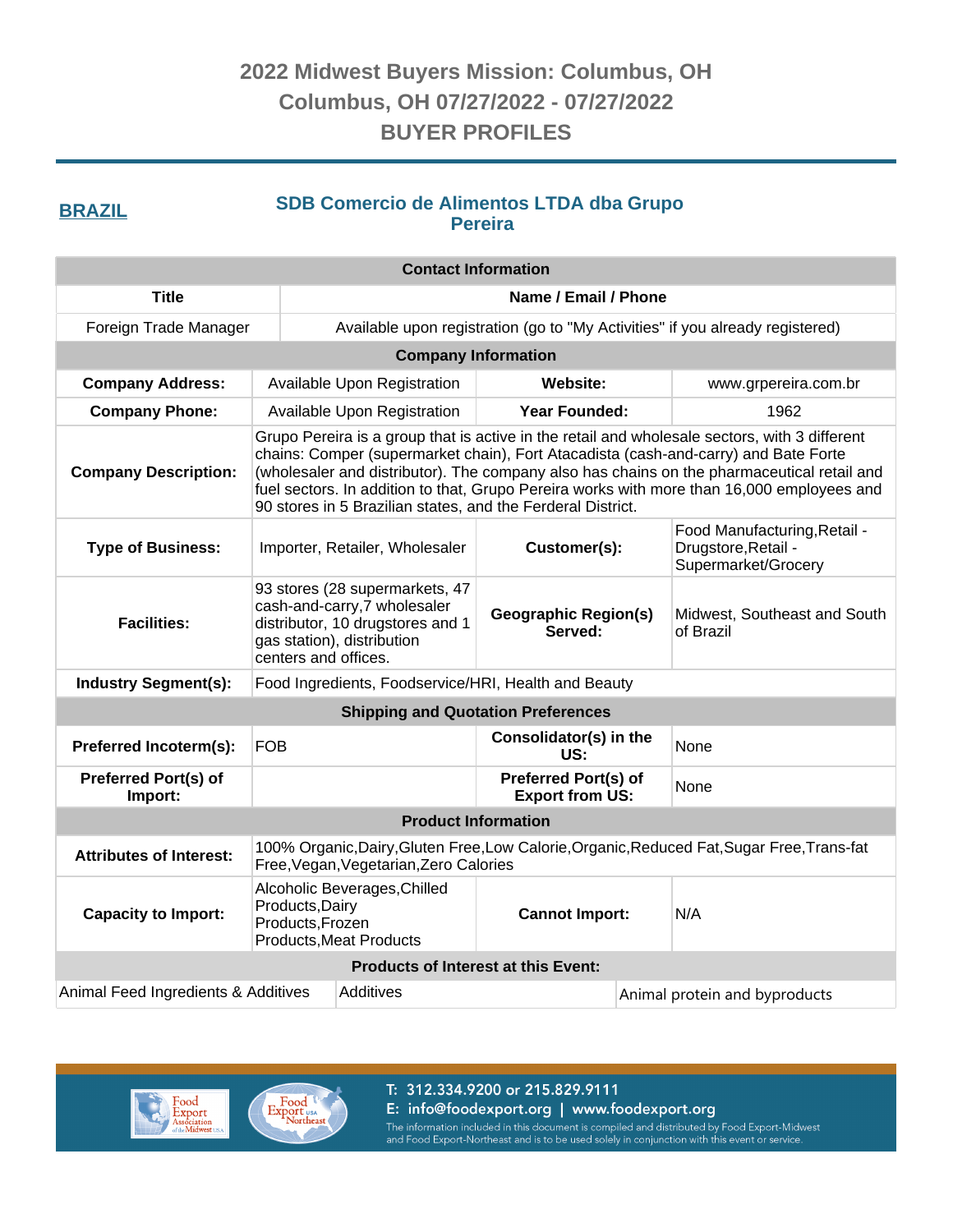| Animal Feed Ingredients & Additives | Additives                          | Fats & Oils                    |
|-------------------------------------|------------------------------------|--------------------------------|
|                                     | Ingredients                        | Dairy Ingredients              |
|                                     |                                    | Flavoring Ingredients          |
|                                     |                                    | Flavors                        |
|                                     |                                    | Soy bean meal                  |
|                                     |                                    | Vegetable protein              |
| <b>Baby Food</b>                    | <b>Baby Snacks</b>                 |                                |
| <b>Bakery Products</b>              | Biscuits, Crackers, & Wafers       | Savory Biscuits/Crackers       |
|                                     |                                    | <b>Sweet Biscuits</b>          |
|                                     | <b>Bread</b>                       | <b>Muffins</b>                 |
|                                     | <b>Breakfast Products</b>          | <b>Breakfast Cereal Flakes</b> |
|                                     |                                    | <b>Hot Cereal</b>              |
|                                     |                                    | Oats & Oatmeal                 |
|                                     |                                    | <b>Other Breakfast Cereal</b>  |
|                                     |                                    | Pancakes                       |
|                                     |                                    | Waffles                        |
|                                     | Cookies                            | Ready-to-Bake Cookies          |
|                                     |                                    | Ready-to-Eat Cookies           |
|                                     | Milled Products (Flours, Starches) | Potato Flakes                  |
|                                     |                                    | <b>Rice Flour</b>              |
|                                     |                                    | Soy Flour                      |
|                                     |                                    | Soy Meal                       |
|                                     | <b>Mixes</b>                       | <b>Dessert Mixes</b>           |
|                                     | Pastries/Tarts/Pies                | Cheesecake                     |
|                                     |                                    | Ready-to-Eat Pastries & Tarts  |
|                                     | Tortillas                          | Corn Tortillas                 |
|                                     |                                    | <b>Flour Tortillas</b>         |
|                                     |                                    | Other Tortillas                |
| <b>Beverages</b>                    | Beer/Cider                         | Lager                          |
|                                     |                                    | Non-Alcoholic Beer             |

### **BRAZIL SDB Comercio de Alimentos LTDA dba Grupo Pereira**

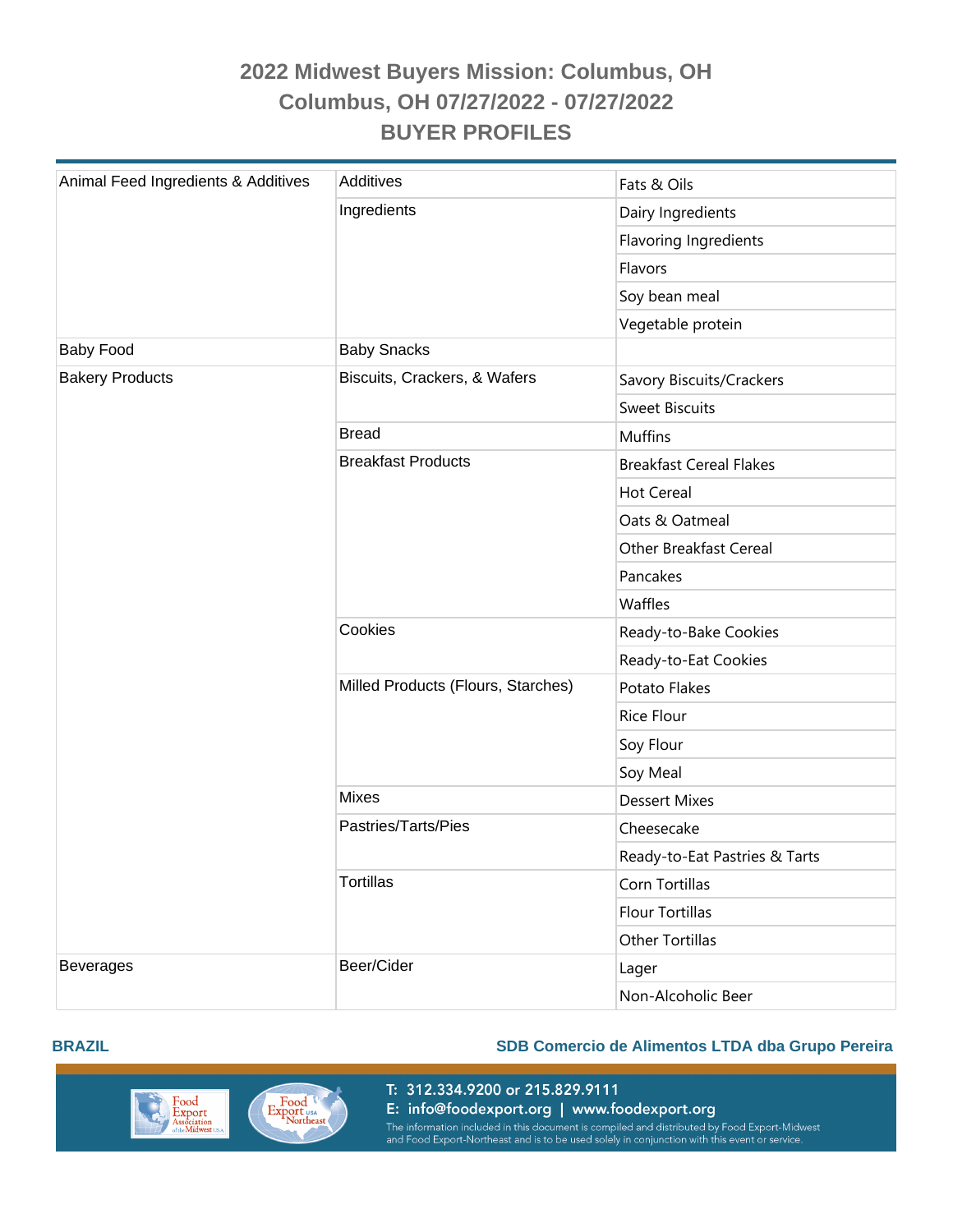| <b>Beverages</b>         | Beer/Cider                     | Ready to drink/High-Strength Malt<br><b>Beverage Premixes</b> |
|--------------------------|--------------------------------|---------------------------------------------------------------|
|                          | Coffee                         | Coffee Husks                                                  |
|                          |                                | Mixes, Powder or Liquid                                       |
|                          |                                | Not Roasted Coffee                                            |
|                          |                                | Not Roasted Coffee, Decaffeinated                             |
|                          |                                | Ready Drink Coffee Beverage                                   |
|                          | Liqueur & Spirits              | Gin & Geneva                                                  |
|                          |                                | Liqueur, Other                                                |
|                          |                                | <b>Other Distilled Spirits</b>                                |
|                          |                                | Vodka                                                         |
|                          |                                | Whiskey                                                       |
|                          | Wine                           | Alcoholic Wine                                                |
|                          |                                | Non-Alcoholic Wine                                            |
|                          |                                | Sparkling Wine                                                |
|                          |                                | Unfermented Wine                                              |
| Confectionery            | <b>Chocolate Confectionery</b> | Alfajores                                                     |
|                          |                                | <b>Bagged Selflines/Softlines</b>                             |
|                          |                                | <b>Boxed Assortment Chocolates</b>                            |
|                          |                                | Chocolate Tablets/Squares                                     |
|                          |                                | Chocolate with Toys                                           |
|                          |                                | Countlines                                                    |
|                          |                                | Seasonal Chocolate                                            |
|                          | <b>Sugar Confectionery</b>     | Marshmallows                                                  |
|                          |                                | Toffees, Caramels, & Nougats                                  |
| Dairy & Related Products | Dairy                          | Dairy Other                                                   |
| Food Ingredients         | Additives & Agents             | Fat & Oil Replacer                                            |
|                          |                                | Lactose                                                       |
|                          |                                | Potassium                                                     |
|                          |                                | Protein (Plant/Animal)                                        |
|                          |                                | Vinegar                                                       |

### **BRAZIL SDB Comercio de Alimentos LTDA dba Grupo Pereira**





E: info@foodexport.org | www.foodexport.org The information included in this document is compiled and distributed by Food Export-Midwest<br>and Food Export-Northeast and is to be used solely in conjunction with this event or service.

T: 312.334.9200 or 215.829.9111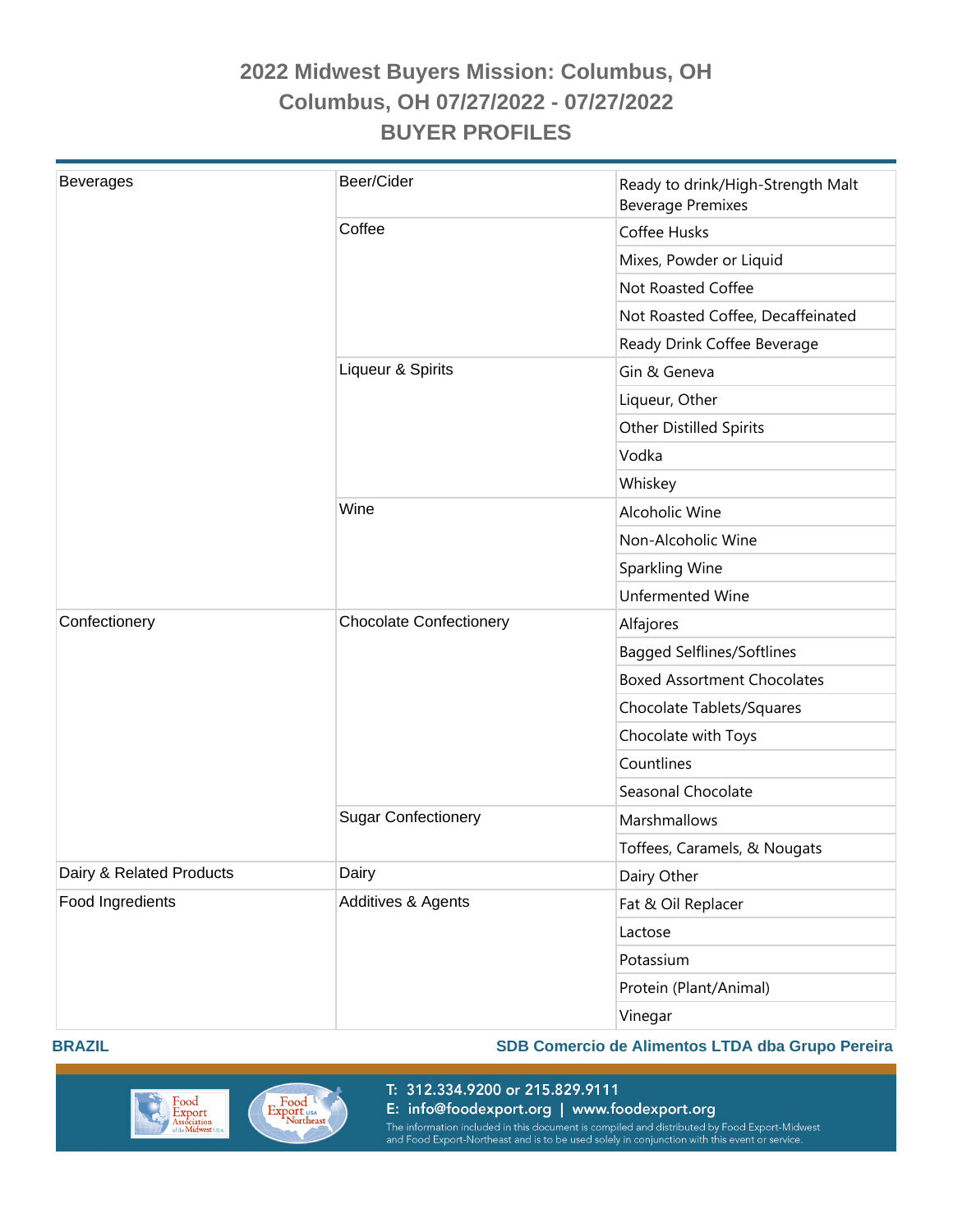| Food Ingredients                       | Bakery & Confectionary Ingredients | <b>Bakery Fillings</b>             |
|----------------------------------------|------------------------------------|------------------------------------|
|                                        |                                    | <b>Bakery Mixes</b>                |
|                                        |                                    | <b>Dessert Mixes</b>               |
|                                        | Enhancers (flavor, color)          | Food Coloring                      |
|                                        |                                    | Ingredient Bits, Chips, & Crunches |
|                                        |                                    | Sweet Enhancer                     |
| <b>Fruits &amp; Nuts</b>               | Fruits, Berry                      | <b>Mixed Berries</b>               |
|                                        | Fruits, General                    | Apples                             |
|                                        |                                    | <b>Bananas</b>                     |
|                                        | Fruits, Stone                      | Apricots                           |
|                                        |                                    | Mangos                             |
|                                        |                                    | Nectarines                         |
|                                        |                                    | Peaches                            |
|                                        | <b>Nuts</b>                        | Hazelnuts                          |
|                                        |                                    | Peanuts                            |
|                                        |                                    | Soy Nuts                           |
| <b>Meats &amp; Related Products</b>    | Beef/Bovine                        | <b>Bones</b>                       |
|                                        |                                    | <b>Flank Steak</b>                 |
|                                        |                                    | Other products                     |
| Oils, Fats & Seeds                     | Liquid Oils                        | Canola Oil                         |
|                                        |                                    | Olive Oil                          |
|                                        |                                    | Other Vegetable & Seed Oil         |
|                                        |                                    | Safflower Oil                      |
| Other Agricultural Products (excluding | Health & Beauty Products           | <b>Hair Products</b>               |
| food and wood)                         |                                    | Hand Soap                          |
| Pasta, Rice, & Grains                  | Pasta & Noodles                    | Egg Noodles                        |
|                                        |                                    | <b>Instant Noodles</b>             |
|                                        |                                    | Other Pasta/Noodle                 |
|                                        |                                    | Rice Noodle                        |
|                                        |                                    | Spelt Pasta                        |

### **BRAZIL SDB Comercio de Alimentos LTDA dba Grupo Pereira**



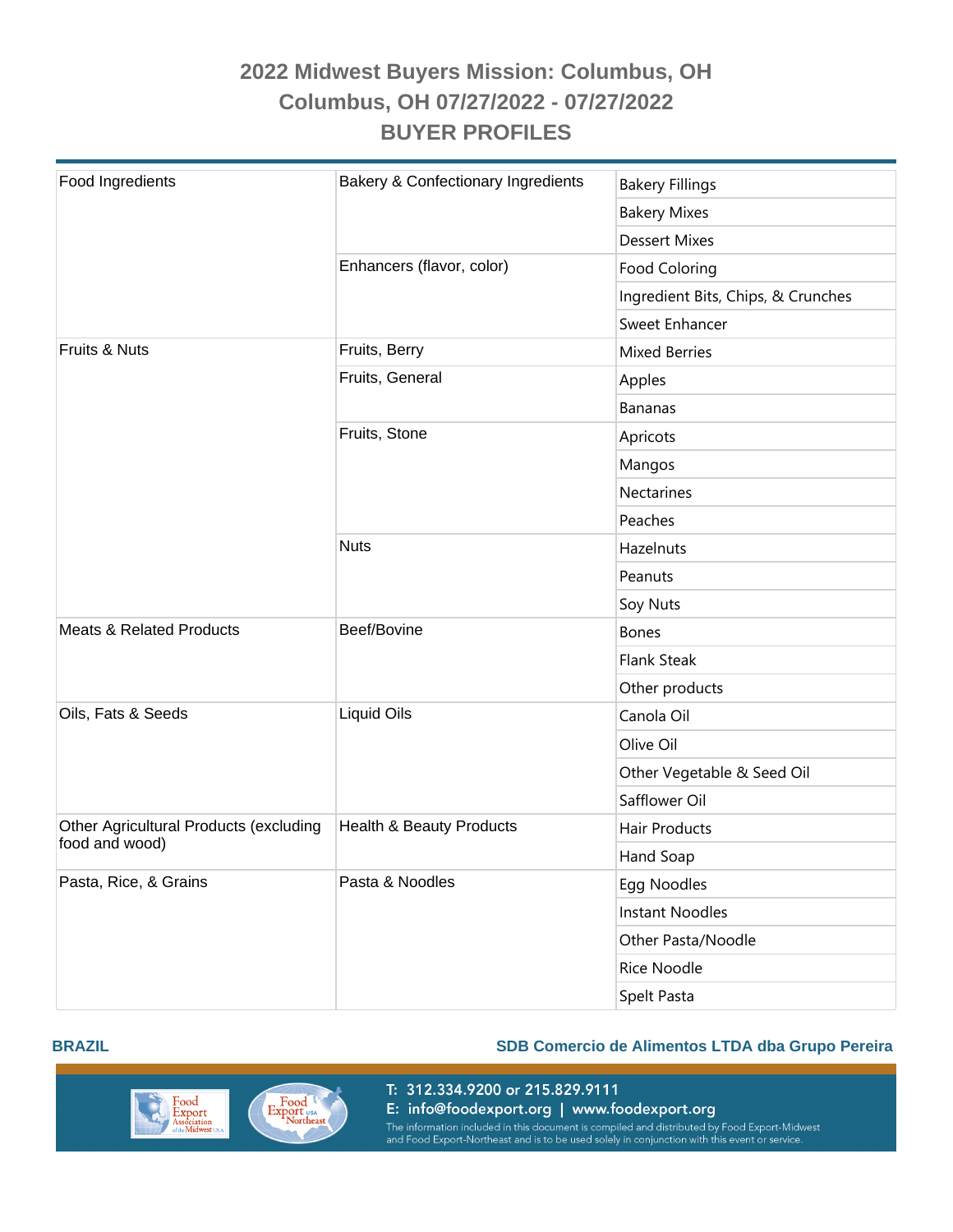| Pet Food & Pet Care Products | Pet Treats & Mixes             | <b>Cat Treats</b>          |
|------------------------------|--------------------------------|----------------------------|
|                              |                                | Dog Treats                 |
|                              |                                | <b>Small Animal Treats</b> |
| <b>Ready Meals</b>           | Soup                           | Soup, Canned               |
|                              |                                | Soup, Chilled              |
|                              |                                | Soup, Dehydrated           |
|                              |                                | Soup, Instant              |
| Sauces, Dressings, Spreads & | Condiments                     | Salsa                      |
| Condiments                   | Sauces/Purees                  | <b>Table Sauce</b>         |
|                              |                                | <b>Tomato Puree</b>        |
|                              |                                | <b>Tomato Sauce</b>        |
| Supplements & Sweeteners     | <b>Sugars &amp; Sweeteners</b> | Honey                      |
|                              |                                | Maltodextrin               |
|                              |                                | Stevia                     |
|                              |                                | Xylitol                    |
|                              | Vitamins                       | Adult/Senior Vitamin       |
|                              |                                | Children Vitamin           |
| <b>Sweet/Savory Snacks</b>   | Cheesecake                     | Cheesecake                 |
|                              | Chips/Crisps                   | Potato Chips               |
|                              |                                | Tortilla/Corn Chips        |
|                              |                                | Vegetable Chips            |
|                              | <b>Fruit Snacks</b>            |                            |
|                              | Gelatin                        | Gelatin/Jello              |
|                              | <b>Meat Snacks</b>             | Jerky                      |
|                              |                                | <b>Meat Sticks</b>         |
|                              | Popcorn                        | Microwave Popcorn          |
|                              |                                | Popcorn - Popped           |
|                              |                                | Popcorn - Unpopped         |
|                              | Pretzels                       | <b>Hard Pretzels</b>       |
|                              |                                | Soft Pretzels              |

### **BRAZIL SDB Comercio de Alimentos LTDA dba Grupo Pereira**

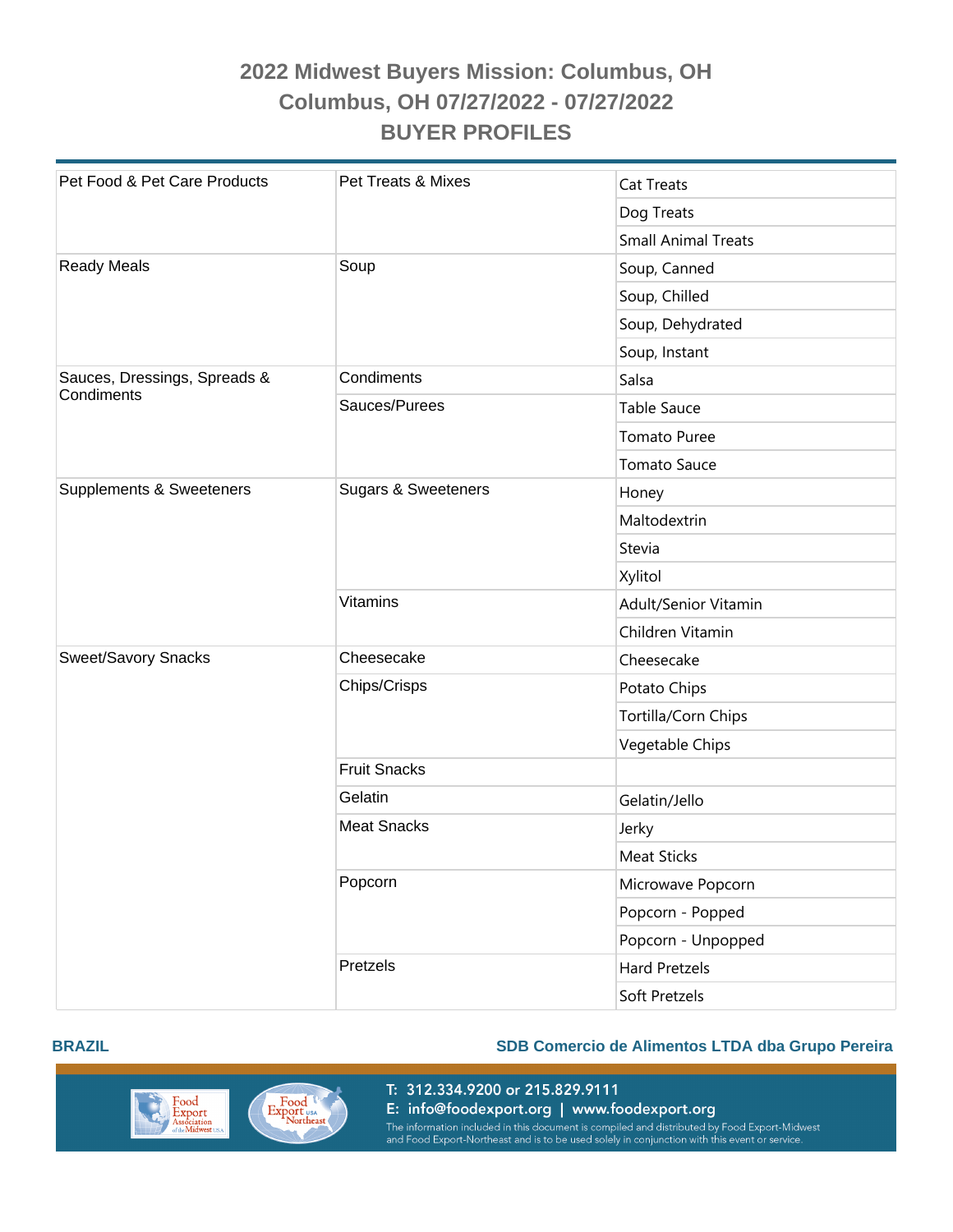| Sweet/Savory Snacks | <b>Snack Bars</b>             | Energy & Nutrition Bars |
|---------------------|-------------------------------|-------------------------|
|                     |                               | <b>Fruit Bars</b>       |
|                     |                               | Granola/Muesli Bars     |
|                     |                               | Other Snack Bars        |
| Vegetables          | Corn                          | <b>Blue Corn</b>        |
|                     |                               | White Corn              |
|                     |                               | Yellow Corn             |
|                     | Lettuce                       |                         |
|                     | Mixed Vegetables              |                         |
|                     | <b>Mushrooms</b>              |                         |
|                     | Olives                        | <b>Black Olives</b>     |
|                     |                               | <b>Green Olives</b>     |
|                     | <b>Sweet Potatoes/Yams</b>    |                         |
|                     | Tomatoes                      |                         |
|                     | <b>Additional Information</b> |                         |
|                     |                               |                         |

### **BRAZIL SDB Comercio de Alimentos LTDA dba Grupo Pereira**

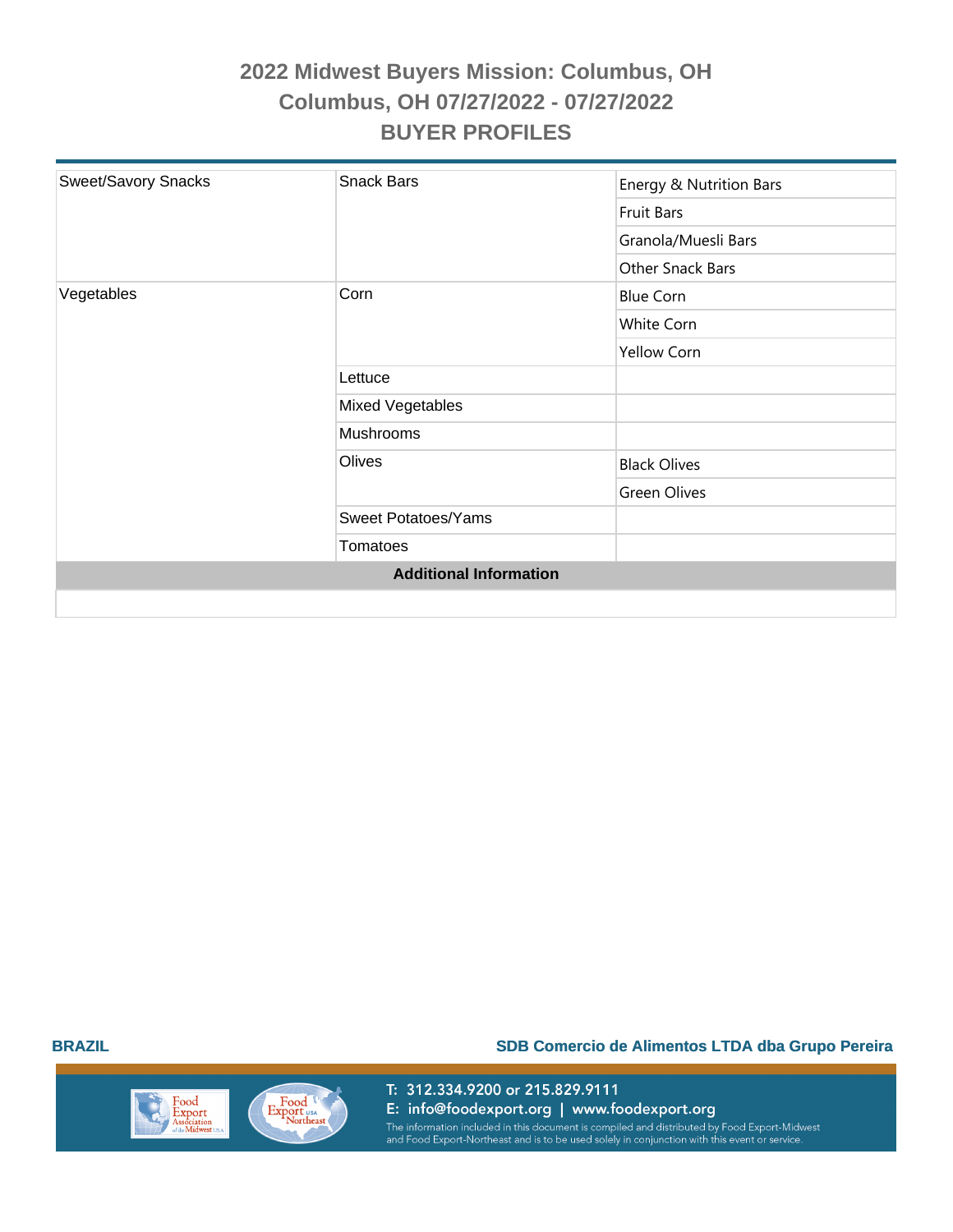### **CANADA NAD Company Inc.**

| <b>Contact Information</b>             |                                                                           |                                                                                                                                                                                                                                                                                                                                                                                 |                                                                                  |  |                                                                                                                                                                                    |
|----------------------------------------|---------------------------------------------------------------------------|---------------------------------------------------------------------------------------------------------------------------------------------------------------------------------------------------------------------------------------------------------------------------------------------------------------------------------------------------------------------------------|----------------------------------------------------------------------------------|--|------------------------------------------------------------------------------------------------------------------------------------------------------------------------------------|
| <b>Title</b>                           |                                                                           | Name / Email / Phone                                                                                                                                                                                                                                                                                                                                                            |                                                                                  |  |                                                                                                                                                                                    |
| President                              |                                                                           | Available upon registration (go to "My Activities" if you already registered)                                                                                                                                                                                                                                                                                                   |                                                                                  |  |                                                                                                                                                                                    |
|                                        |                                                                           |                                                                                                                                                                                                                                                                                                                                                                                 | <b>Company Information</b>                                                       |  |                                                                                                                                                                                    |
| <b>Company Address:</b>                |                                                                           | Available Upon Registration                                                                                                                                                                                                                                                                                                                                                     | Website:                                                                         |  | www.nadcompanyinc.com                                                                                                                                                              |
| <b>Company Phone:</b>                  |                                                                           | Available Upon Registration                                                                                                                                                                                                                                                                                                                                                     | <b>Year Founded:</b>                                                             |  | 2018                                                                                                                                                                               |
| <b>Company Description:</b>            |                                                                           | NAD Company is a licensed importer that helps manufacturer distributed in Canada via its<br>channels. It is a vendor of record at Loblaws Companies, Metro Inc, along with distribution to<br>over 250 smaller independent health stores. It also distributes to convenience stores. NAD<br>Company works with other key distributors across Canada to maximize point of sales. |                                                                                  |  |                                                                                                                                                                                    |
| <b>Type of Business:</b>               | Importer/Distributor                                                      |                                                                                                                                                                                                                                                                                                                                                                                 | Customer(s):                                                                     |  | Food Manufacturing, Retail -<br>Club Store/Warehouse, Retail -<br>Convenience, Retail -<br>Natural/Organic/Healthy, Retail<br>- Specialty/Gourmet, Retail -<br>Supermarket/Grocery |
| <b>Facilities:</b>                     |                                                                           | Warehousing, distribution office                                                                                                                                                                                                                                                                                                                                                | <b>Geographic Region(s)</b><br>Served:                                           |  | National                                                                                                                                                                           |
| <b>Industry Segment(s):</b>            | Confectionery, Frozen, Natural/Organic, Retail, Snacks, Specialty/Gourmet |                                                                                                                                                                                                                                                                                                                                                                                 |                                                                                  |  |                                                                                                                                                                                    |
|                                        |                                                                           |                                                                                                                                                                                                                                                                                                                                                                                 | <b>Shipping and Quotation Preferences</b>                                        |  |                                                                                                                                                                                    |
| Preferred Incoterm(s):                 | <b>EXW</b>                                                                | Consolidator(s) in the<br>None<br>US:                                                                                                                                                                                                                                                                                                                                           |                                                                                  |  |                                                                                                                                                                                    |
| <b>Preferred Port(s) of</b><br>Import: |                                                                           |                                                                                                                                                                                                                                                                                                                                                                                 | <b>Preferred Port(s) of</b><br><b>Export from US:</b>                            |  | None                                                                                                                                                                               |
|                                        |                                                                           |                                                                                                                                                                                                                                                                                                                                                                                 | <b>Product Information</b>                                                       |  |                                                                                                                                                                                    |
| <b>Attributes of Interest:</b>         |                                                                           | Based, Vegan, Vegetarian                                                                                                                                                                                                                                                                                                                                                        | 100% Organic, All Natural, Gluten Free, Halal, Kosher, Non-Dairy, Organic, Plant |  |                                                                                                                                                                                    |
| <b>Capacity to Import:</b>             | Products                                                                  | Alcoholic Beverages, Frozen<br><b>Cannot Import:</b>                                                                                                                                                                                                                                                                                                                            |                                                                                  |  | Alcohol, dairy, won't import<br>meat products                                                                                                                                      |
|                                        |                                                                           |                                                                                                                                                                                                                                                                                                                                                                                 | <b>Products of Interest at this Event:</b>                                       |  |                                                                                                                                                                                    |
| <b>Bakery Products</b>                 |                                                                           | Biscuits, Crackers, & Wafers                                                                                                                                                                                                                                                                                                                                                    |                                                                                  |  |                                                                                                                                                                                    |
|                                        |                                                                           | <b>Breakfast Products</b>                                                                                                                                                                                                                                                                                                                                                       |                                                                                  |  |                                                                                                                                                                                    |
| Beverages                              |                                                                           | Coffee                                                                                                                                                                                                                                                                                                                                                                          |                                                                                  |  |                                                                                                                                                                                    |



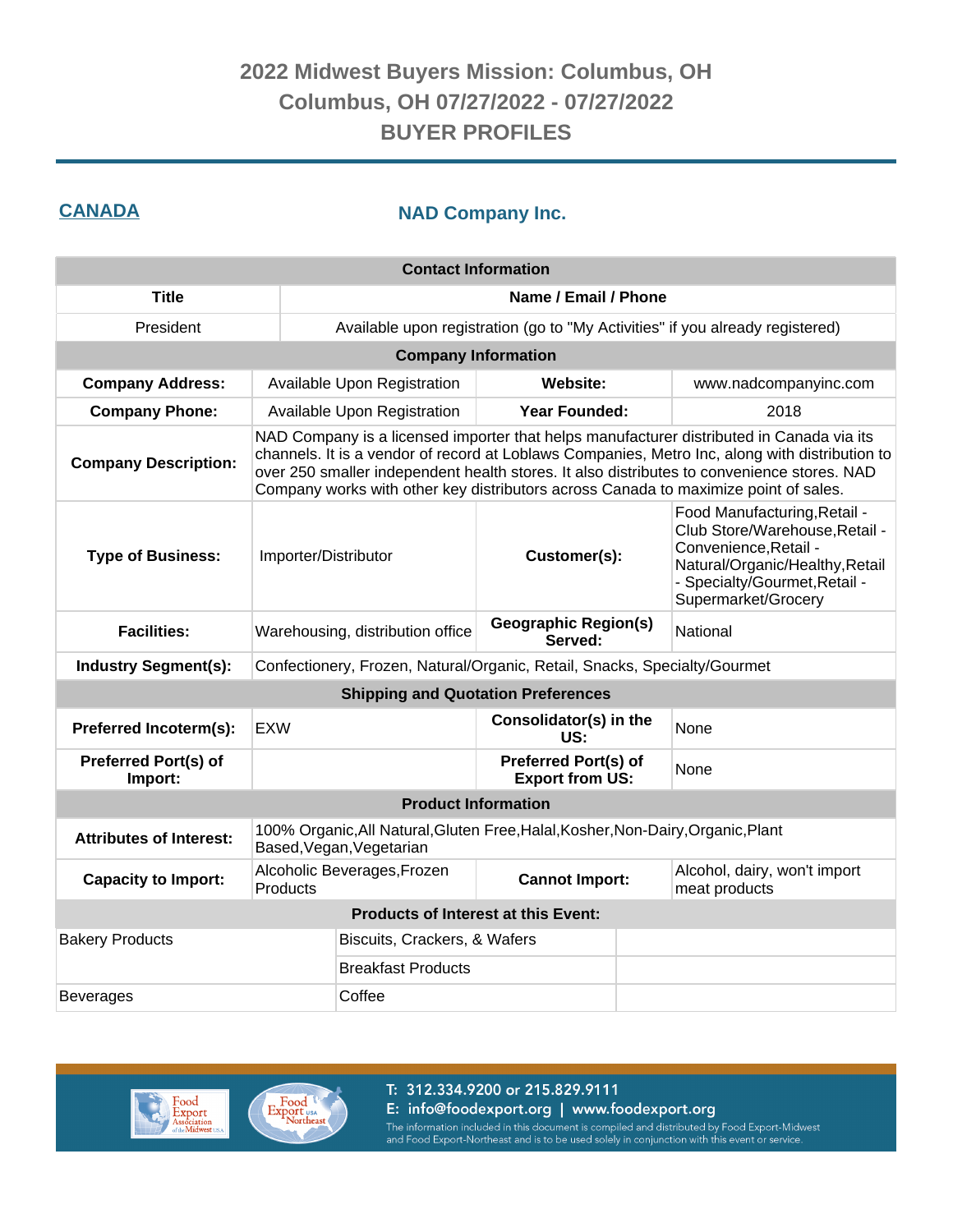| <b>Beverages</b>             | Liqueur & Spirits              |                     |
|------------------------------|--------------------------------|---------------------|
|                              |                                | Cocktail Mix & Base |
|                              | <b>Plant Based Beverages</b>   |                     |
|                              | Tea                            |                     |
|                              | Wine                           | Non-Alcoholic Wine  |
| Confectionery                | <b>Chocolate Confectionery</b> |                     |
| Sauces, Dressings, Spreads & | Condiments                     |                     |
| Condiments                   | Sauces/Purees                  |                     |
|                              | Spreads                        |                     |
| <b>Sweet/Savory Snacks</b>   | Chips/Crisps                   |                     |
|                              | <b>Fruit Snacks</b>            |                     |
|                              | <b>Seed Snacks</b>             |                     |
|                              | <b>Snack Bars</b>              |                     |
|                              | <b>Additional Information</b>  |                     |
|                              |                                |                     |

**CANADA NAD Company Inc.** 

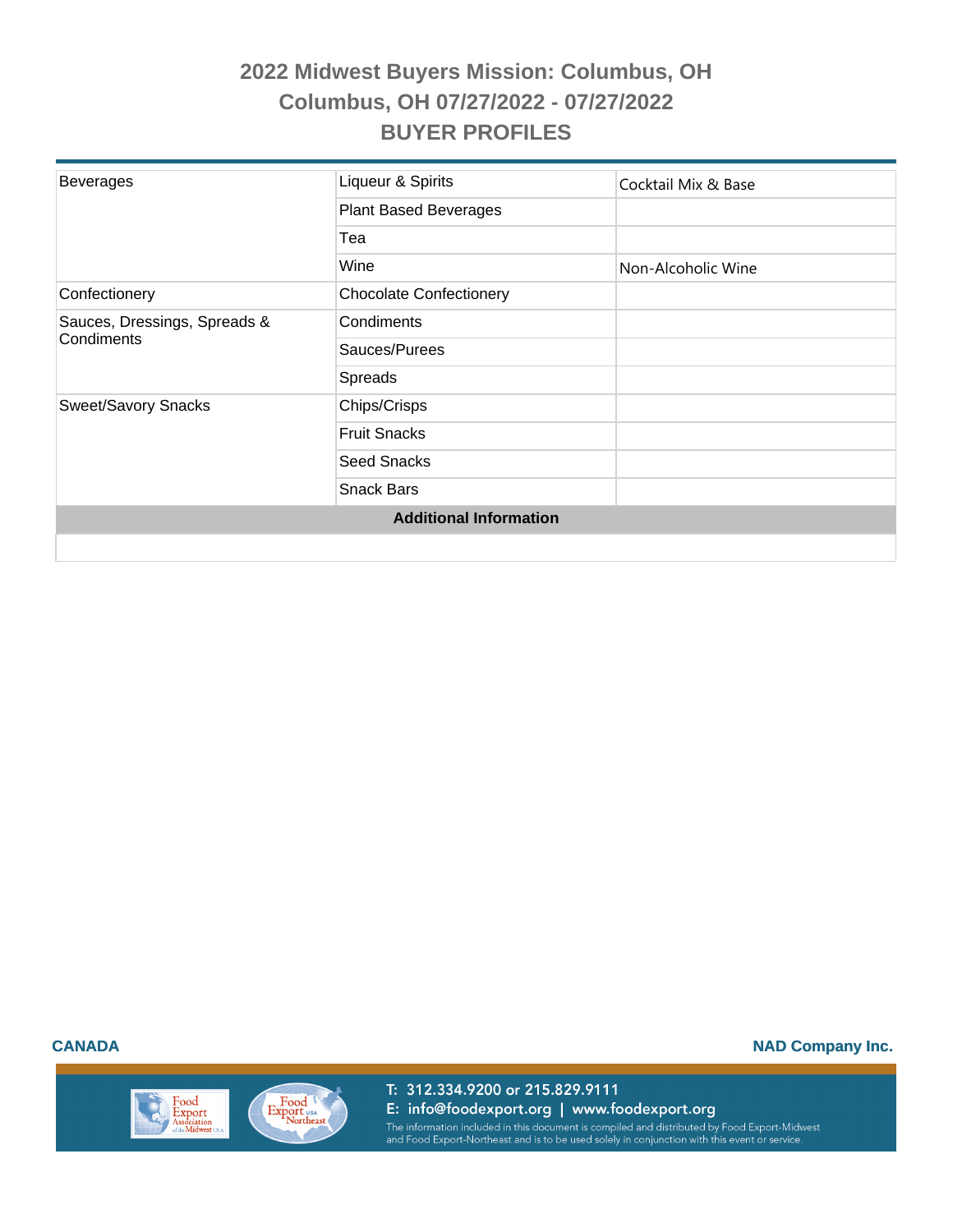### **CANADA Source-it Marketing Group**

| <b>Contact Information</b>             |                                                                                                                                                                                                                                                                                                                                |                                                                                                                                                                                                                                                                                                                                                            |                                                                                                                                                               |  |  |
|----------------------------------------|--------------------------------------------------------------------------------------------------------------------------------------------------------------------------------------------------------------------------------------------------------------------------------------------------------------------------------|------------------------------------------------------------------------------------------------------------------------------------------------------------------------------------------------------------------------------------------------------------------------------------------------------------------------------------------------------------|---------------------------------------------------------------------------------------------------------------------------------------------------------------|--|--|
| <b>Title</b>                           |                                                                                                                                                                                                                                                                                                                                | Name / Email / Phone                                                                                                                                                                                                                                                                                                                                       |                                                                                                                                                               |  |  |
| President                              |                                                                                                                                                                                                                                                                                                                                | Available upon registration (go to "My Activities" if you already registered)                                                                                                                                                                                                                                                                              |                                                                                                                                                               |  |  |
|                                        |                                                                                                                                                                                                                                                                                                                                | <b>Company Information</b>                                                                                                                                                                                                                                                                                                                                 |                                                                                                                                                               |  |  |
| <b>Company Address:</b>                | Available Upon Registration                                                                                                                                                                                                                                                                                                    | Website:                                                                                                                                                                                                                                                                                                                                                   |                                                                                                                                                               |  |  |
| <b>Company Phone:</b>                  | Available Upon Registration                                                                                                                                                                                                                                                                                                    | <b>Year Founded:</b>                                                                                                                                                                                                                                                                                                                                       | 2005                                                                                                                                                          |  |  |
| <b>Company Description:</b>            |                                                                                                                                                                                                                                                                                                                                | Source-it Marketing is a brokerage company based in Vancouver, BC. It focuses solely on<br>Costco Canada and Dollarama. In addition to Canada, it also calls on and services Costco<br>USA along with the various global offices (including Korea, UK, Japan, Taiwan, Australia,<br>China and Mexico). It also services Sam's Club and Walmart in the U.S. |                                                                                                                                                               |  |  |
| <b>Type of Business:</b>               | <b>Broker</b>                                                                                                                                                                                                                                                                                                                  | Customer(s):                                                                                                                                                                                                                                                                                                                                               | Food Manufacturing, Retail -<br>Club Store/Warehouse, Retail -<br>Department Store, Retail -<br>Specialty/Gourmet                                             |  |  |
| <b>Facilities:</b>                     | Head office in Vancouver, BC                                                                                                                                                                                                                                                                                                   | <b>Geographic Region(s)</b><br>Served:                                                                                                                                                                                                                                                                                                                     | Canada (Costco Canada &<br>Dollarama), USA (Costco,<br>Sam's, Walmart), Costco<br>Global Countries (Korea, UK,<br>Japan, Taiwan, Australia,<br>China, Mexico) |  |  |
| <b>Industry Segment(s):</b>            | Bakery, Beverages, Confectionery, Ethnic, Food Ingredients, Frozen, Health and Beauty,<br>Natural/Organic, Pet Food, Private Label, Retail, Seafood, Snacks, Specialty/Gourmet                                                                                                                                                 |                                                                                                                                                                                                                                                                                                                                                            |                                                                                                                                                               |  |  |
|                                        |                                                                                                                                                                                                                                                                                                                                | <b>Shipping and Quotation Preferences</b>                                                                                                                                                                                                                                                                                                                  |                                                                                                                                                               |  |  |
| Preferred Incoterm(s):                 |                                                                                                                                                                                                                                                                                                                                | Consolidator(s) in the<br>US:                                                                                                                                                                                                                                                                                                                              | None                                                                                                                                                          |  |  |
| <b>Preferred Port(s) of</b><br>Import: |                                                                                                                                                                                                                                                                                                                                | <b>Preferred Port(s) of</b><br><b>Export from US:</b>                                                                                                                                                                                                                                                                                                      | None                                                                                                                                                          |  |  |
| <b>Product Information</b>             |                                                                                                                                                                                                                                                                                                                                |                                                                                                                                                                                                                                                                                                                                                            |                                                                                                                                                               |  |  |
| <b>Attributes of Interest:</b>         | All Natural, Chilled, Dried/Dehydrated, Ethnic, Frozen, Gluten Free, Halal, Hormone<br>Free, Kosher, Low Fat, Low Sodium, Natural, No Artificial Ingredients, No Preservatives, No<br>Sugar Added, Non - GMO - US Certified, Non-Dairy, Organic, Reduced Fat, Sugar Free, Trans-<br>fat Free, Vegan, Vegetarian, Zero Calories |                                                                                                                                                                                                                                                                                                                                                            |                                                                                                                                                               |  |  |
| <b>Capacity to Import:</b>             | <b>Chilled Products, Frozen</b><br>Products                                                                                                                                                                                                                                                                                    | <b>Cannot Import:</b>                                                                                                                                                                                                                                                                                                                                      | Dairy                                                                                                                                                         |  |  |
|                                        | Donald at a finite of                                                                                                                                                                                                                                                                                                          | Alaba, Paul                                                                                                                                                                                                                                                                                                                                                |                                                                                                                                                               |  |  |

**Products of Interest at this Event:**



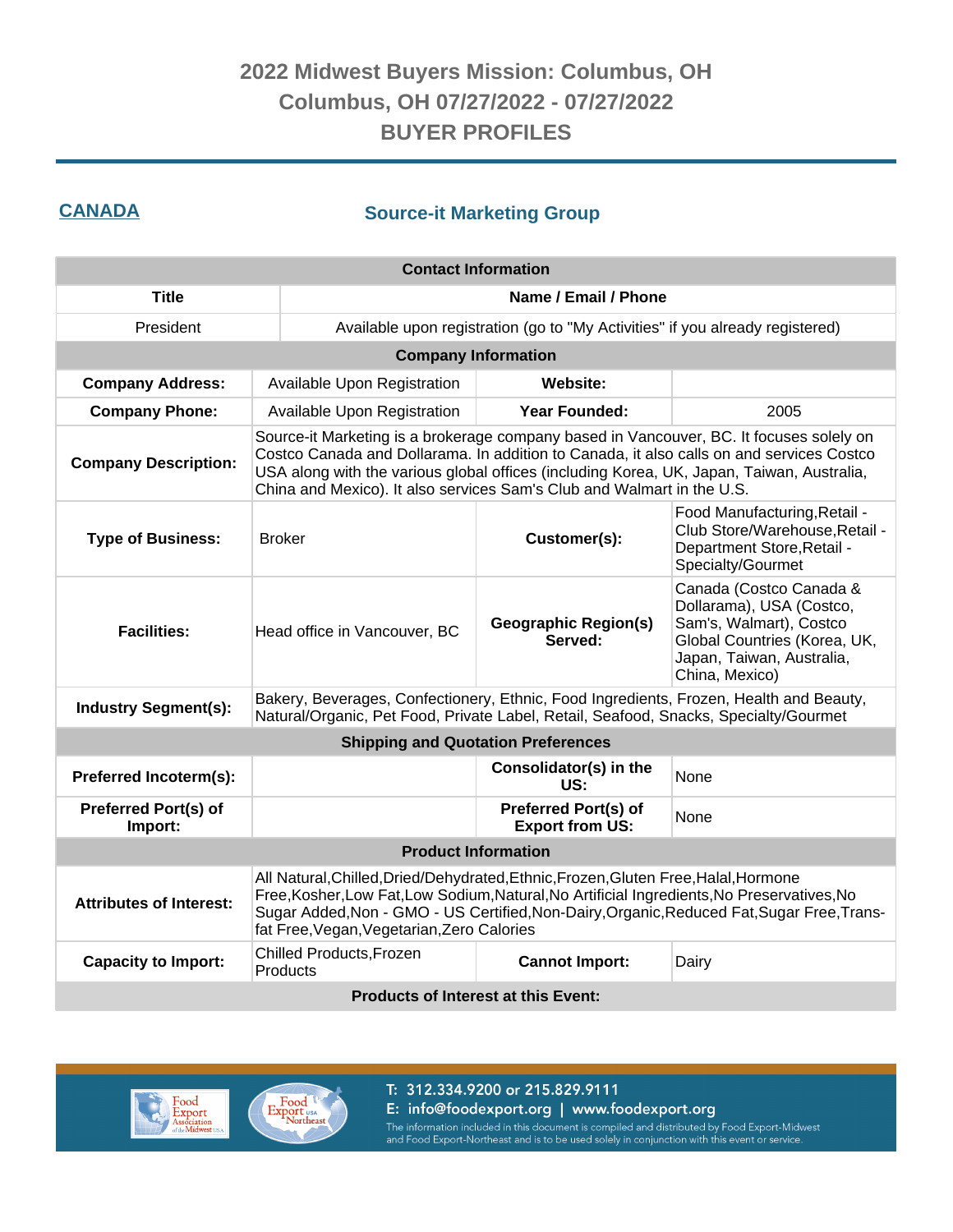| <b>Bakery Products</b> | Biscuits, Crackers, & Wafers       |                                   |
|------------------------|------------------------------------|-----------------------------------|
|                        | <b>Breakfast Products</b>          |                                   |
|                        | Cakes                              |                                   |
|                        | Cookies                            |                                   |
|                        | Granola                            |                                   |
|                        | Milled Products (Flours, Starches) |                                   |
|                        | Pastries/Tarts/Pies                |                                   |
|                        | <b>Tortillas</b>                   |                                   |
| <b>Beverages</b>       | Coffee                             | Mixes, Powder or Liquid           |
|                        |                                    | Not Roasted Coffee, Decaffeinated |
|                        |                                    | Ready Drink Coffee Beverage       |
|                        |                                    | Roasted Coffee                    |
|                        |                                    | Roasted Coffee, Decaffeinated     |
|                        | Juices                             |                                   |
|                        | Sweetened/Soft-Drinks              | <b>Functional Drink</b>           |
|                        |                                    | Hot Chocolate/Cocoa Mix           |
|                        |                                    | Soda/Pop                          |
|                        |                                    | Soft Drink Concentrate            |
|                        |                                    | Sport Drink                       |
|                        | Tea                                |                                   |
|                        | Water                              |                                   |
| Confectionery          | <b>Chocolate Confectionery</b>     |                                   |
|                        | Gum                                |                                   |
|                        | <b>Sugar Confectionery</b>         |                                   |
| Fruits & Nuts          | Fruits, Berry                      |                                   |
|                        | Fruits, Citrus                     |                                   |
|                        | Fruits, General                    |                                   |
|                        | <b>Nuts</b>                        |                                   |
| Pasta, Rice, & Grains  | Pasta & Noodles                    |                                   |
|                        | Rice                               |                                   |

### **CANADA Source-it Marketing Group**

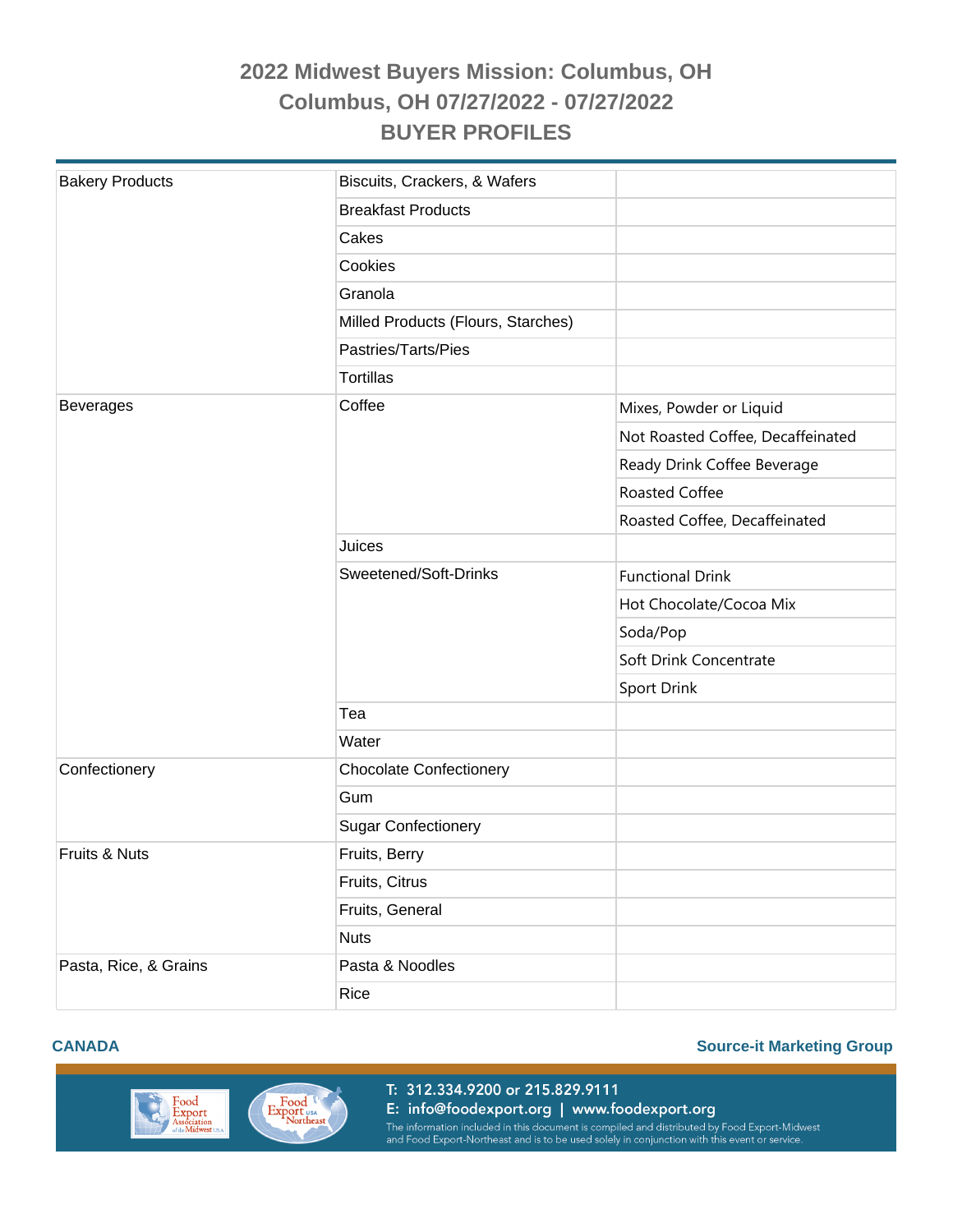| Pet Food & Pet Care Products  | Pet Care                          |  |  |  |  |
|-------------------------------|-----------------------------------|--|--|--|--|
|                               | Pet Food                          |  |  |  |  |
|                               | Pet Treats & Mixes                |  |  |  |  |
| <b>Ready Meals</b>            | <b>Dinner Mixes</b>               |  |  |  |  |
|                               | Lunch Kits                        |  |  |  |  |
|                               | Pizza                             |  |  |  |  |
|                               | <b>Prepared Appetizers</b>        |  |  |  |  |
|                               | <b>Prepared Meals</b>             |  |  |  |  |
|                               | <b>Prepared Salads</b>            |  |  |  |  |
|                               | <b>Processed Meat Substitutes</b> |  |  |  |  |
|                               | Seafood                           |  |  |  |  |
|                               | Soup                              |  |  |  |  |
| Sauces, Dressings, Spreads &  | Condiments                        |  |  |  |  |
| Condiments                    | <b>Dips</b>                       |  |  |  |  |
|                               | Dressings                         |  |  |  |  |
|                               | Sauces/Purees                     |  |  |  |  |
|                               | Spreads                           |  |  |  |  |
| Spices & Seasonings           | Herbs                             |  |  |  |  |
|                               | Pepper                            |  |  |  |  |
|                               | Salt & Salt Mixtures              |  |  |  |  |
| Sweet/Savory Snacks           | Popcorn                           |  |  |  |  |
|                               | Pretzels                          |  |  |  |  |
|                               | Pudding/Custard                   |  |  |  |  |
|                               | <b>Seed Snacks</b>                |  |  |  |  |
|                               | <b>Snack Bars</b>                 |  |  |  |  |
|                               | <b>Trail Mix</b>                  |  |  |  |  |
| <b>Additional Information</b> |                                   |  |  |  |  |
|                               |                                   |  |  |  |  |

### **CANADA Source-it Marketing Group**



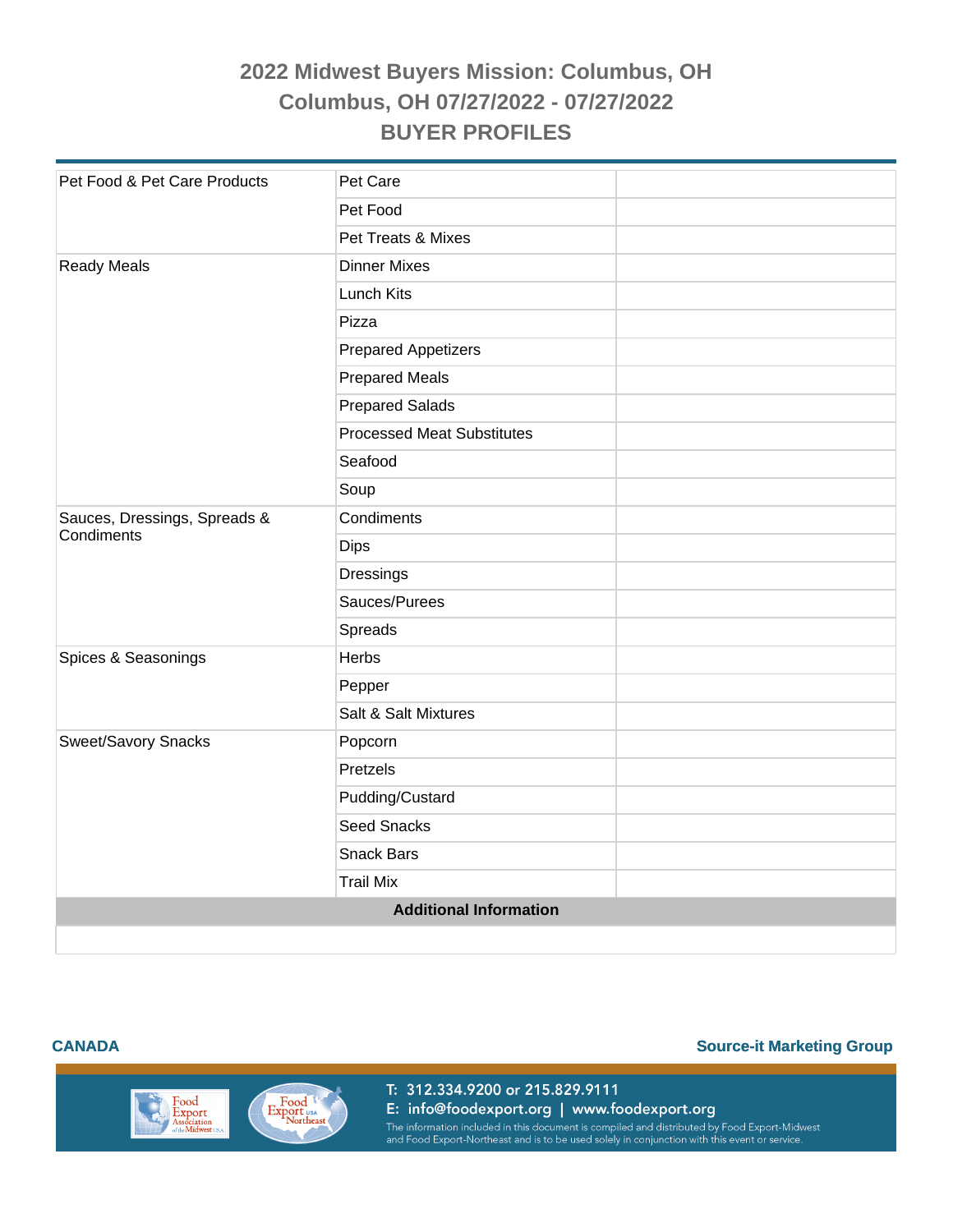**COSTA RICA Ciamesa S.A.**



| <b>Contact Information</b>  |  |                                                                                                                                                                                                                                                                                                                                                                                                                                                               |                                                                                                                                                                                                                                                                  |                                                                                                                                                                                                                                                                                                                                                                                         |  |  |  |
|-----------------------------|--|---------------------------------------------------------------------------------------------------------------------------------------------------------------------------------------------------------------------------------------------------------------------------------------------------------------------------------------------------------------------------------------------------------------------------------------------------------------|------------------------------------------------------------------------------------------------------------------------------------------------------------------------------------------------------------------------------------------------------------------|-----------------------------------------------------------------------------------------------------------------------------------------------------------------------------------------------------------------------------------------------------------------------------------------------------------------------------------------------------------------------------------------|--|--|--|
| <b>Title</b>                |  | Name / Email / Phone                                                                                                                                                                                                                                                                                                                                                                                                                                          |                                                                                                                                                                                                                                                                  |                                                                                                                                                                                                                                                                                                                                                                                         |  |  |  |
| Imports Manager             |  |                                                                                                                                                                                                                                                                                                                                                                                                                                                               | Available upon registration (go to "My Activities" if you already registered)                                                                                                                                                                                    |                                                                                                                                                                                                                                                                                                                                                                                         |  |  |  |
| <b>Company Information</b>  |  |                                                                                                                                                                                                                                                                                                                                                                                                                                                               |                                                                                                                                                                                                                                                                  |                                                                                                                                                                                                                                                                                                                                                                                         |  |  |  |
| <b>Company Address:</b>     |  | Available Upon Registration                                                                                                                                                                                                                                                                                                                                                                                                                                   | Website:                                                                                                                                                                                                                                                         | http://www.ciamesa.com                                                                                                                                                                                                                                                                                                                                                                  |  |  |  |
| <b>Company Phone:</b>       |  | <b>Available Upon Registration</b>                                                                                                                                                                                                                                                                                                                                                                                                                            | <b>Year Founded:</b>                                                                                                                                                                                                                                             | 1937                                                                                                                                                                                                                                                                                                                                                                                    |  |  |  |
| <b>Company Description:</b> |  | regional distribution centers in the interior of the country.<br>Entrepreneurial Park with over 1600 employees.<br>refrigerated, and frozen products.<br>Importer & Distributor of US products/brands as:<br><b>ARIZONA LLC</b><br><b>ITAL FOOD SA</b><br>PACIFIC FOODS<br><b>RAIN FOREST</b><br><b>SIMPLY SEVEN</b><br>WESTERN EXPORT SERVICES, INC.<br><b>SNYDERS</b><br><b>JONES SODA</b><br><b>BEVCO</b><br><b>CASAMERICA</b><br><b>HARNEY &amp; SONS</b> | the company became a leader in the market with distribution of massive consumption<br>products and expanded its operations with a new distribution center in the capital and 6<br>and hospitals) and wines/liquor (bar, liquor stores, hotels, and restaurants). | Ciamesa S.A. began in 1932 as a distributor of food products, wines, and liquors. In 1970,<br>The new managerial team in 2009 inaugurated a world-class distribution center in Novapark<br>Ciamesa also has specialized divisions for Foodservice (hotels, restaurants, dining rooms,<br>Fleet trucks of over 150 units and 7 distribution centers which cover the distribution of dry, |  |  |  |

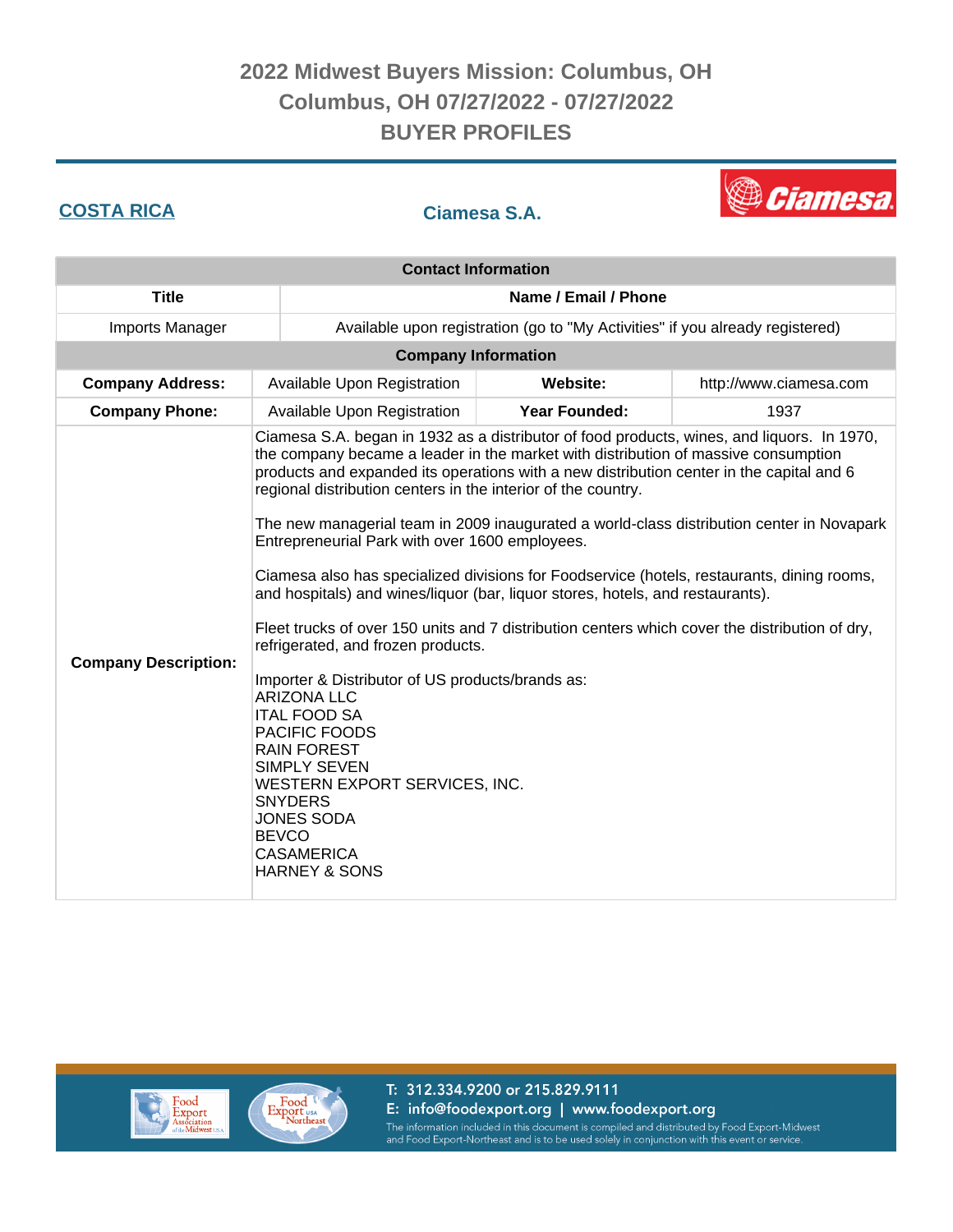| <b>Type of Business:</b>                   | Importer/Distributor                                                                                                                                                                                                                                                                                                                              |                                                       | Customer(s):                                          |                                | Food<br>Manufacturing, FoodService/HO<br>RECA, Retail - Club<br>Store/Warehouse, Retail -<br>Convenience, Retail - Discount<br>Store, Retail -<br>Natural/Organic/Healthy, Retail<br>- Specialty/Gourmet, Retail -<br>Supermarket/Grocery |  |
|--------------------------------------------|---------------------------------------------------------------------------------------------------------------------------------------------------------------------------------------------------------------------------------------------------------------------------------------------------------------------------------------------------|-------------------------------------------------------|-------------------------------------------------------|--------------------------------|-------------------------------------------------------------------------------------------------------------------------------------------------------------------------------------------------------------------------------------------|--|
| <b>Facilities:</b>                         |                                                                                                                                                                                                                                                                                                                                                   | 7 Distribution Centers, 85<br>trucks, 1500 employees. | <b>Geographic Region(s)</b><br>Served:                |                                | 100% of the Costa Rican<br>market                                                                                                                                                                                                         |  |
| <b>Industry Segment(s):</b>                |                                                                                                                                                                                                                                                                                                                                                   |                                                       |                                                       |                                | Beverages, Confectionery, Food Ingredients, Foodservice/HRI, Health and Beauty,<br>Natural/Organic, Pet Food, Private Label, Retail, Seafood, Snacks, Specialty/Gourmet                                                                   |  |
|                                            |                                                                                                                                                                                                                                                                                                                                                   |                                                       | <b>Shipping and Quotation Preferences</b>             |                                |                                                                                                                                                                                                                                           |  |
| <b>Preferred Incoterm(s):</b>              | EXW, CIF                                                                                                                                                                                                                                                                                                                                          |                                                       | Consolidator(s) in the<br>US:                         |                                | Florida, Seatle, San Diego,<br>New Jersey                                                                                                                                                                                                 |  |
| <b>Preferred Port(s) of</b><br>Import:     |                                                                                                                                                                                                                                                                                                                                                   | Miami and Puerto Limoncellos                          | <b>Preferred Port(s) of</b><br><b>Export from US:</b> |                                | None                                                                                                                                                                                                                                      |  |
| <b>Product Information</b>                 |                                                                                                                                                                                                                                                                                                                                                   |                                                       |                                                       |                                |                                                                                                                                                                                                                                           |  |
| <b>Attributes of Interest:</b>             | All Natural, Allergen Free, Contains CBD, Gluten Free, Gluten Free<br>Uncertified, Halal, Kosher, No Artificial Ingredients, No Monosodium Glutamate (MSG), No<br>Preservatives, No Sugar Added, Non - GMO - EU Certified, Non - GMO - US Certified, Non-<br>Dairy, Organic, Plant Based, Smart, Sugar Free, Trans-fat Free, Vegan, Zero Calories |                                                       |                                                       |                                |                                                                                                                                                                                                                                           |  |
| <b>Capacity to Import:</b>                 | Alcoholic Beverages, Chilled<br>Products, Dairy Products, Meat<br>Products                                                                                                                                                                                                                                                                        |                                                       | <b>Cannot Import:</b>                                 |                                | Frozen products                                                                                                                                                                                                                           |  |
| <b>Products of Interest at this Event:</b> |                                                                                                                                                                                                                                                                                                                                                   |                                                       |                                                       |                                |                                                                                                                                                                                                                                           |  |
| <b>Baby Food</b>                           |                                                                                                                                                                                                                                                                                                                                                   | <b>Baby Snacks</b>                                    |                                                       |                                |                                                                                                                                                                                                                                           |  |
| <b>Bakery Products</b>                     |                                                                                                                                                                                                                                                                                                                                                   | Biscuits, Crackers, & Wafers                          |                                                       |                                |                                                                                                                                                                                                                                           |  |
|                                            |                                                                                                                                                                                                                                                                                                                                                   | <b>Breakfast Products</b>                             |                                                       | <b>Breakfast Cereal Flakes</b> |                                                                                                                                                                                                                                           |  |
|                                            |                                                                                                                                                                                                                                                                                                                                                   |                                                       |                                                       | Pancakes                       |                                                                                                                                                                                                                                           |  |
|                                            |                                                                                                                                                                                                                                                                                                                                                   | Cookies                                               |                                                       |                                |                                                                                                                                                                                                                                           |  |
| <b>Beverages</b>                           |                                                                                                                                                                                                                                                                                                                                                   | Beer/Cider                                            |                                                       |                                |                                                                                                                                                                                                                                           |  |
|                                            |                                                                                                                                                                                                                                                                                                                                                   | <b>Hard Seltzer</b>                                   |                                                       |                                |                                                                                                                                                                                                                                           |  |
|                                            |                                                                                                                                                                                                                                                                                                                                                   | Liqueur & Spirits                                     |                                                       |                                |                                                                                                                                                                                                                                           |  |
|                                            |                                                                                                                                                                                                                                                                                                                                                   | <b>Plant Based Beverages</b>                          |                                                       |                                |                                                                                                                                                                                                                                           |  |
|                                            |                                                                                                                                                                                                                                                                                                                                                   | Sweetened/Soft-Drinks                                 |                                                       |                                |                                                                                                                                                                                                                                           |  |
|                                            |                                                                                                                                                                                                                                                                                                                                                   | Water                                                 |                                                       |                                |                                                                                                                                                                                                                                           |  |



T: 312.334.9200 or 215.829.9111 E: info@foodexport.org | www.foodexport.org The information included in this document is compiled and distributed by Food Export-Midwest<br>and Food Export-Northeast and is to be used solely in conjunction with this event or service.

**COSTA RICA Ciamesa S.A.**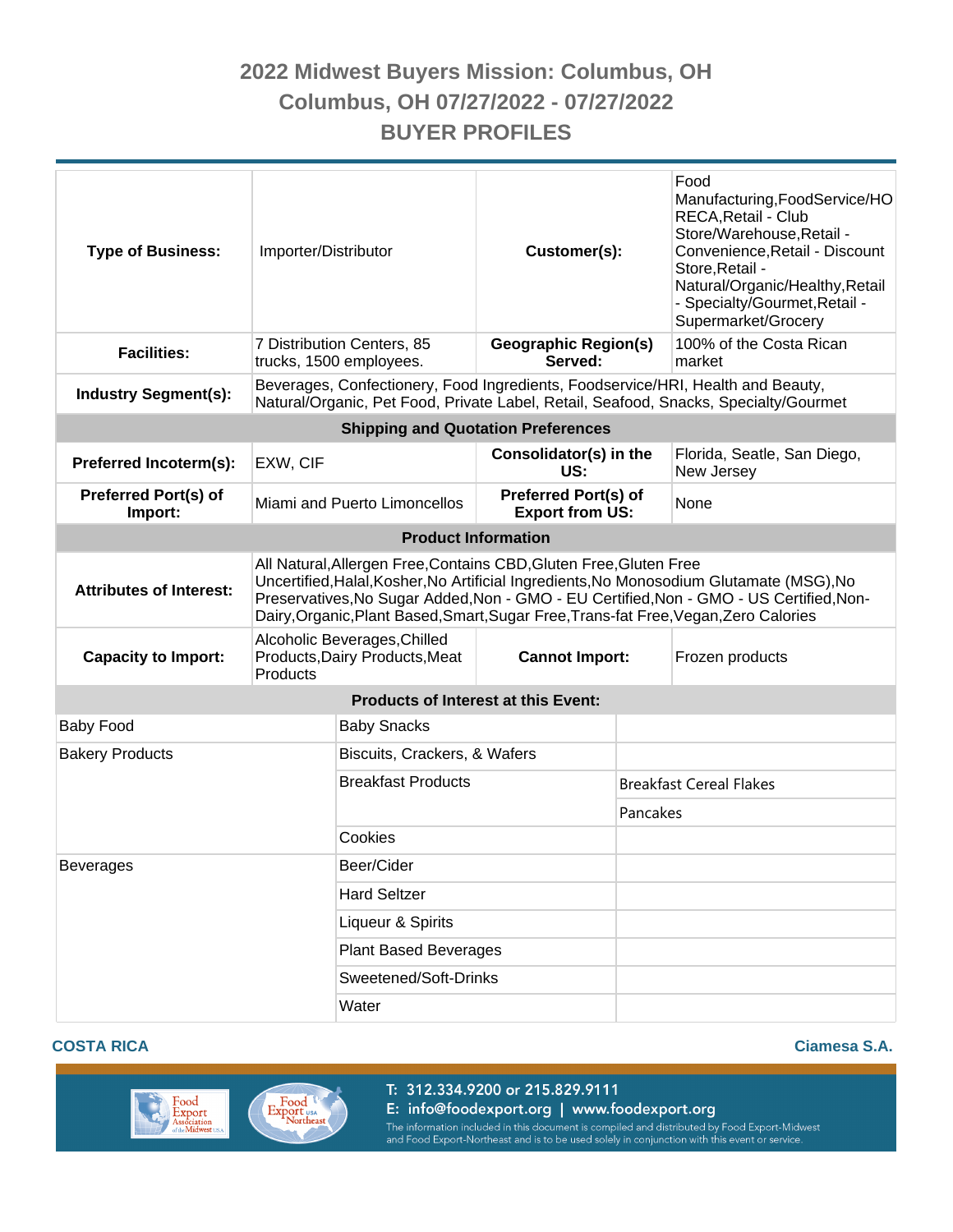| <b>Beverages</b>             | Wine                                          |                              |
|------------------------------|-----------------------------------------------|------------------------------|
| Confectionery                | <b>Sugar Confectionery</b>                    | <b>Marshmallows</b>          |
| Food Ingredients             | <b>Bakery &amp; Confectionary Ingredients</b> | Bakery & Confectionary Bases |
| Oils, Fats & Seeds           | Oil Sprays                                    |                              |
| <b>Ready Meals</b>           | Soup                                          |                              |
| Sauces, Dressings, Spreads & | Condiments                                    |                              |
| Condiments                   | Sauces/Purees                                 |                              |
| Supplements & Sweeteners     | Vitamins                                      |                              |
| <b>Sweet/Savory Snacks</b>   | Cheesecake                                    | Cheesecake                   |
|                              | Chips/Crisps                                  |                              |
|                              | Gelatin                                       |                              |
|                              | Seed Snacks                                   |                              |
|                              | <b>Additional Information</b>                 |                              |
| N/A                          |                                               |                              |





T: 312.334.9200 or 215.829.9111 E: info@foodexport.org | www.foodexport.org The information included in this document is compiled and distributed by Food Export-Midwest<br>and Food Export-Northeast and is to be used solely in conjunction with this event or service.

**COSTA RICA Ciamesa S.A.**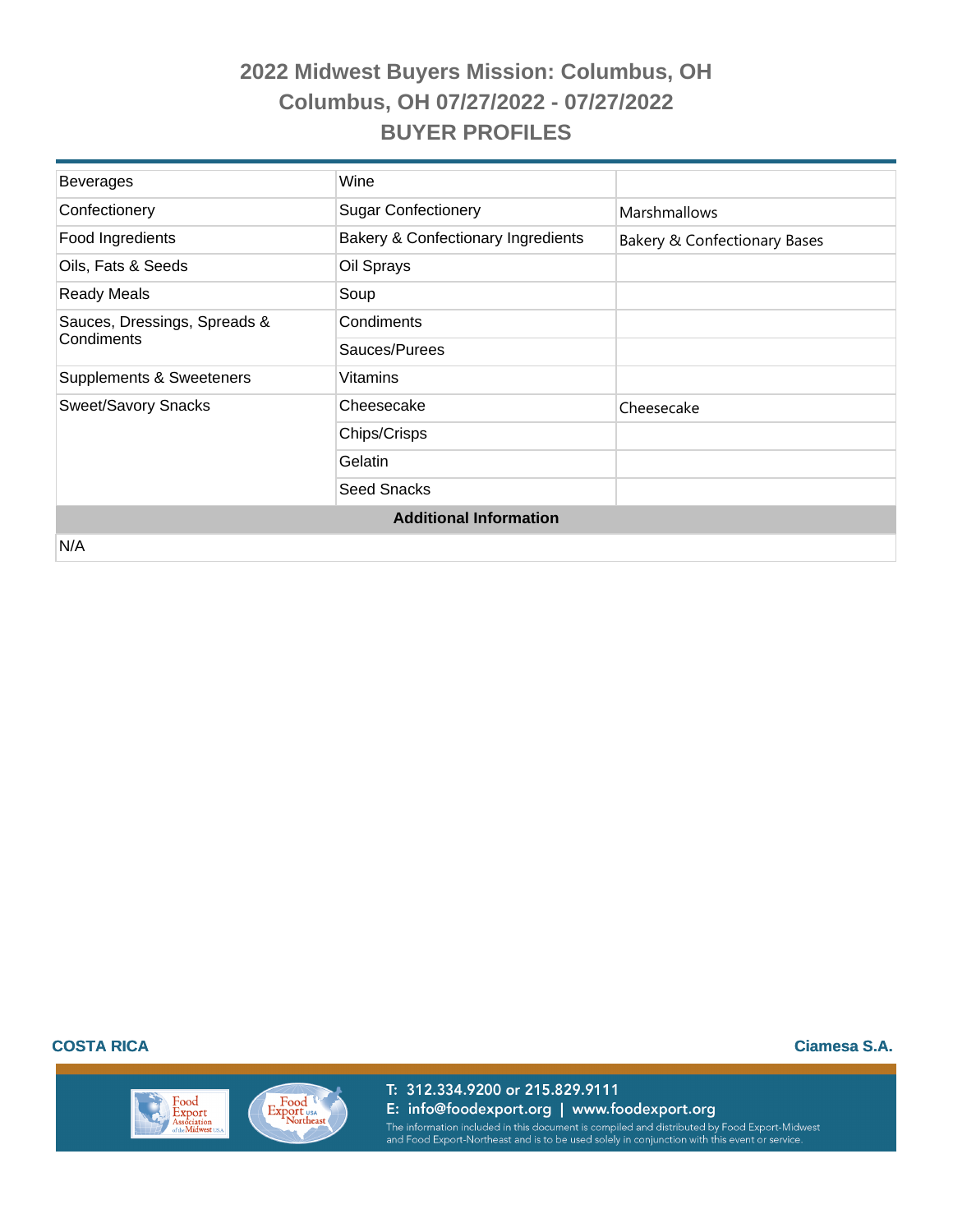# **REPUBLIC**

# **Congelados del Caribe S.A.**<br> **Congelados del Caribe S.A.**

| <b>Contact Information</b>          |                                                                                                                                                                                                                                                                                                                                                                                                                                                                                                                              |                                                                               |                                                |       |                                                                                                         |  |
|-------------------------------------|------------------------------------------------------------------------------------------------------------------------------------------------------------------------------------------------------------------------------------------------------------------------------------------------------------------------------------------------------------------------------------------------------------------------------------------------------------------------------------------------------------------------------|-------------------------------------------------------------------------------|------------------------------------------------|-------|---------------------------------------------------------------------------------------------------------|--|
| <b>Title</b>                        | Name / Email / Phone                                                                                                                                                                                                                                                                                                                                                                                                                                                                                                         |                                                                               |                                                |       |                                                                                                         |  |
| <b>Purchasing Manager</b>           |                                                                                                                                                                                                                                                                                                                                                                                                                                                                                                                              | Available upon registration (go to "My Activities" if you already registered) |                                                |       |                                                                                                         |  |
|                                     | <b>Company Information</b>                                                                                                                                                                                                                                                                                                                                                                                                                                                                                                   |                                                                               |                                                |       |                                                                                                         |  |
| <b>Company Address:</b>             |                                                                                                                                                                                                                                                                                                                                                                                                                                                                                                                              | Available Upon Registration                                                   | Website:                                       |       | http://www.grupoalonzo.com.do                                                                           |  |
| <b>Company Phone:</b>               |                                                                                                                                                                                                                                                                                                                                                                                                                                                                                                                              | Available Upon Registration                                                   | <b>Year Founded:</b>                           |       | 2003                                                                                                    |  |
| <b>Company Description:</b>         | Congelados del Caribe is one of the companies that make up the Alonzo Group. Its<br>operations consist of the importation, sale, and distribution of high-quality meat, fish,<br>seafood, and vegetables for the retail and foodservice industry in the Dominican Republic.<br>Their human talent is highly qualified in the handling and commercialization of perishable<br>products. Congelados del Caribe has earned the trust of its customers, who have made their<br>company a national leader in that market segment. |                                                                               |                                                |       |                                                                                                         |  |
| <b>Type of Business:</b>            | Distributor.<br>FoodService/HORECA,<br>Importer, Importer/Distributor                                                                                                                                                                                                                                                                                                                                                                                                                                                        |                                                                               | Customer(s):                                   |       | Food<br>Manufacturing, FoodService/HO<br>RECA, Retail -<br>Convenience, Retail -<br>Supermarket/Grocery |  |
| <b>Facilities:</b>                  | <b>Distribution warehouses</b>                                                                                                                                                                                                                                                                                                                                                                                                                                                                                               |                                                                               | <b>Geographic Region(s)</b><br>Served:         |       | All Dominican Republic                                                                                  |  |
| <b>Industry Segment(s):</b>         | Frozen, Seafood                                                                                                                                                                                                                                                                                                                                                                                                                                                                                                              |                                                                               |                                                |       |                                                                                                         |  |
|                                     |                                                                                                                                                                                                                                                                                                                                                                                                                                                                                                                              | <b>Shipping and Quotation Preferences</b>                                     |                                                |       |                                                                                                         |  |
| Preferred Incoterm(s):              | <b>CIF</b>                                                                                                                                                                                                                                                                                                                                                                                                                                                                                                                   |                                                                               | Consolidator(s) in the<br>US:                  |       | None                                                                                                    |  |
| Preferred Port(s) of<br>Import:     | Republic                                                                                                                                                                                                                                                                                                                                                                                                                                                                                                                     | Caucedo or Haina - Dominican                                                  | Preferred Port(s) of<br><b>Export from US:</b> |       | None                                                                                                    |  |
|                                     |                                                                                                                                                                                                                                                                                                                                                                                                                                                                                                                              |                                                                               | <b>Product Information</b>                     |       |                                                                                                         |  |
| <b>Attributes of Interest:</b>      | Frozen                                                                                                                                                                                                                                                                                                                                                                                                                                                                                                                       |                                                                               |                                                |       |                                                                                                         |  |
| <b>Capacity to Import:</b>          | Dairy Products, Frozen<br><b>Products, Meat Products</b>                                                                                                                                                                                                                                                                                                                                                                                                                                                                     |                                                                               | <b>Cannot Import:</b>                          |       | N/A                                                                                                     |  |
|                                     |                                                                                                                                                                                                                                                                                                                                                                                                                                                                                                                              | <b>Products of Interest at this Event:</b>                                    |                                                |       |                                                                                                         |  |
| <b>Meats &amp; Related Products</b> |                                                                                                                                                                                                                                                                                                                                                                                                                                                                                                                              | Poultry (Chicken)                                                             |                                                |       |                                                                                                         |  |
|                                     |                                                                                                                                                                                                                                                                                                                                                                                                                                                                                                                              | Poultry (Turkey)                                                              |                                                |       |                                                                                                         |  |
|                                     | <b>Processed Meats</b>                                                                                                                                                                                                                                                                                                                                                                                                                                                                                                       |                                                                               |                                                | Bacon |                                                                                                         |  |



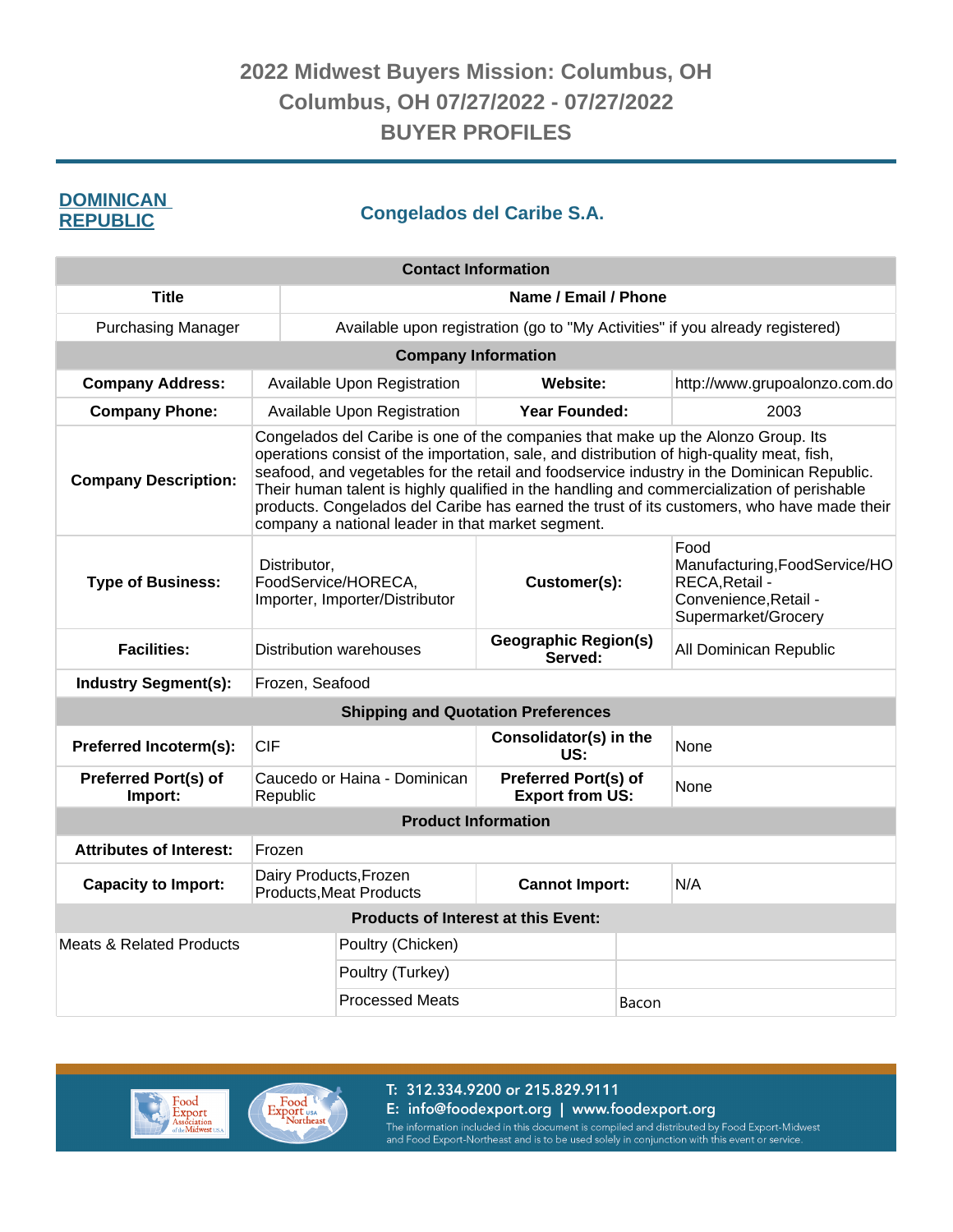| <b>Meats &amp; Related Products</b> | <b>Processed Meats</b>                                                                                            | Cold Cuts        |  |  |  |
|-------------------------------------|-------------------------------------------------------------------------------------------------------------------|------------------|--|--|--|
|                                     |                                                                                                                   | Hot Dogs         |  |  |  |
|                                     |                                                                                                                   | Meatballs        |  |  |  |
|                                     |                                                                                                                   | Pattie/Hamburger |  |  |  |
|                                     |                                                                                                                   | Sausage          |  |  |  |
| <b>Ready Meals</b>                  | <b>Dinner Mixes</b>                                                                                               |                  |  |  |  |
|                                     | <b>Prepared Appetizers</b>                                                                                        |                  |  |  |  |
|                                     | <b>Prepared Meals</b>                                                                                             |                  |  |  |  |
| <b>Additional Information</b>       |                                                                                                                   |                  |  |  |  |
| foodservices and retail.            | This buyer is searching for frozen beef, chicken, pork, turkey, seafoods, pre-cooked potatoes, and fries for both |                  |  |  |  |

Sponsored by SUSTA.



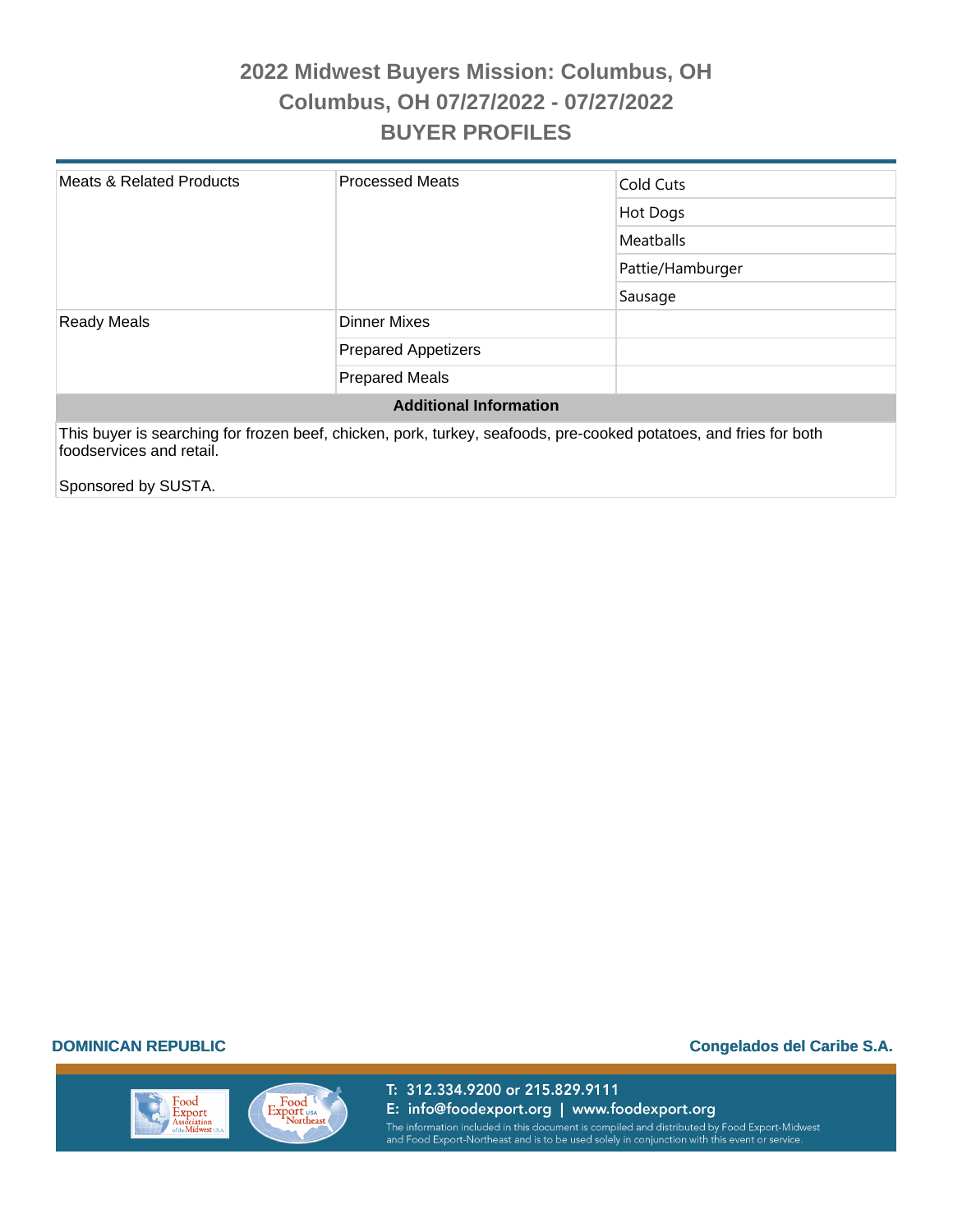| <b>EL SALVADOR</b>                        | <b>Belca</b>                                                                                                                                                                                                                                                                                                                                                                                            |                                                   |                                                       |  | Zelco<br><b>FOODSERVIC</b>                                                    |
|-------------------------------------------|---------------------------------------------------------------------------------------------------------------------------------------------------------------------------------------------------------------------------------------------------------------------------------------------------------------------------------------------------------------------------------------------------------|---------------------------------------------------|-------------------------------------------------------|--|-------------------------------------------------------------------------------|
|                                           |                                                                                                                                                                                                                                                                                                                                                                                                         |                                                   | <b>Contact Information</b>                            |  |                                                                               |
| <b>Title</b>                              |                                                                                                                                                                                                                                                                                                                                                                                                         |                                                   | Name / Email / Phone                                  |  |                                                                               |
| <b>Country Manager</b>                    |                                                                                                                                                                                                                                                                                                                                                                                                         |                                                   |                                                       |  | Available upon registration (go to "My Activities" if you already registered) |
|                                           |                                                                                                                                                                                                                                                                                                                                                                                                         | <b>Company Information</b>                        |                                                       |  |                                                                               |
| <b>Company Address:</b>                   |                                                                                                                                                                                                                                                                                                                                                                                                         | Available Upon Registration                       | Website:                                              |  | http://belcaelsalvador.com/                                                   |
| <b>Company Phone:</b>                     |                                                                                                                                                                                                                                                                                                                                                                                                         | Available Upon Registration                       | <b>Year Founded:</b>                                  |  | 2007                                                                          |
| <b>Company Description:</b>               | The most important food service company in Central America, established in 2007. Their<br>customers are some of the most important restaurants, hotels and retail stores. The<br>company import products from brands such as: JBC, Great Omaha and Tyson. Each month<br>they import 8 containers of products to distribute in El Salvador. The company is able to<br>handle frozen or chilled products. |                                                   |                                                       |  |                                                                               |
| <b>Type of Business:</b>                  | FoodService/HORECA,<br>Importer, Importer/Distributor                                                                                                                                                                                                                                                                                                                                                   |                                                   | Customer(s):                                          |  | FoodService/HORECA                                                            |
| <b>Facilities:</b>                        | Warehouse, office, and<br>distribution fleet                                                                                                                                                                                                                                                                                                                                                            |                                                   | <b>Geographic Region(s)</b><br>Served:                |  | <b>Central America</b>                                                        |
| <b>Industry Segment(s):</b>               | Bakery, Frozen, Seafood, Specialty/Gourmet                                                                                                                                                                                                                                                                                                                                                              |                                                   |                                                       |  |                                                                               |
| <b>Shipping and Quotation Preferences</b> |                                                                                                                                                                                                                                                                                                                                                                                                         |                                                   |                                                       |  |                                                                               |
| <b>Preferred Incoterm(s):</b>             | <b>CIF</b>                                                                                                                                                                                                                                                                                                                                                                                              |                                                   | Consolidator(s) in the<br>US:                         |  | MIAMI, FL                                                                     |
| <b>Preferred Port(s) of</b><br>Import:    | N/A                                                                                                                                                                                                                                                                                                                                                                                                     |                                                   | <b>Preferred Port(s) of</b><br><b>Export from US:</b> |  | None                                                                          |
|                                           |                                                                                                                                                                                                                                                                                                                                                                                                         | <b>Product Information</b>                        |                                                       |  |                                                                               |
| <b>Attributes of Interest:</b>            |                                                                                                                                                                                                                                                                                                                                                                                                         | 100% Organic, All Natural, Dairy, Frozen, Low Fat |                                                       |  |                                                                               |
| <b>Capacity to Import:</b>                | <b>Chilled Products, Dairy</b><br>Products, Frozen<br>Products, Meat Products                                                                                                                                                                                                                                                                                                                           |                                                   | <b>Cannot Import:</b>                                 |  | N/A                                                                           |
|                                           |                                                                                                                                                                                                                                                                                                                                                                                                         |                                                   | <b>Products of Interest at this Event:</b>            |  |                                                                               |
| <b>Bakery Products</b>                    |                                                                                                                                                                                                                                                                                                                                                                                                         | Biscuits, Crackers, & Wafers                      |                                                       |  |                                                                               |
|                                           | <b>Bread</b>                                                                                                                                                                                                                                                                                                                                                                                            |                                                   |                                                       |  |                                                                               |
|                                           |                                                                                                                                                                                                                                                                                                                                                                                                         | Cakes                                             |                                                       |  |                                                                               |
|                                           |                                                                                                                                                                                                                                                                                                                                                                                                         | Cookies                                           |                                                       |  |                                                                               |
|                                           | Granola                                                                                                                                                                                                                                                                                                                                                                                                 |                                                   |                                                       |  |                                                                               |



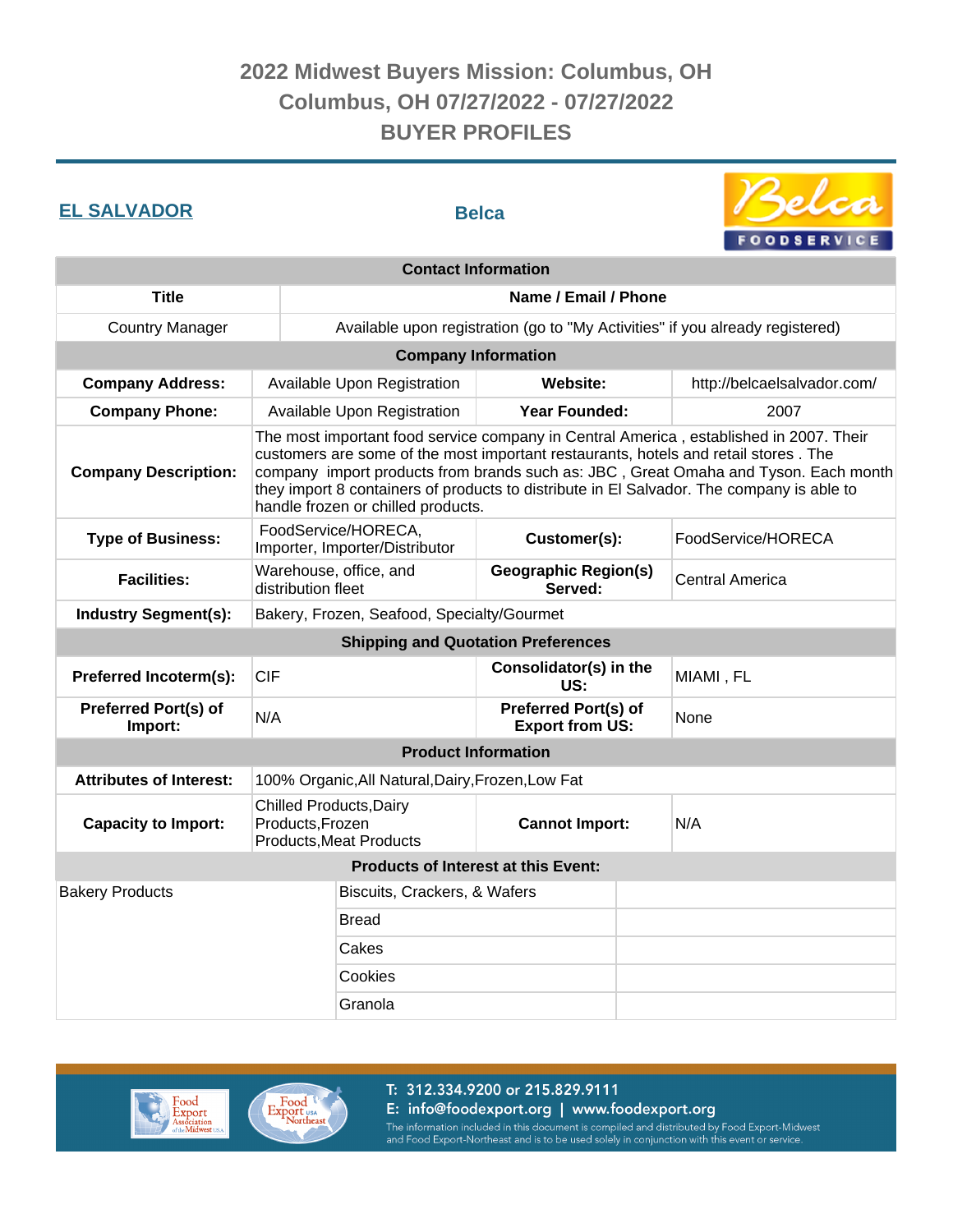| <b>Bakery Products</b>              | Milled Products (Flours, Starches) |                         |
|-------------------------------------|------------------------------------|-------------------------|
|                                     | <b>Mixes</b>                       |                         |
|                                     | <b>Tortillas</b>                   |                         |
| <b>Beverages</b>                    | Coffee                             |                         |
|                                     | Juices                             |                         |
|                                     | Tea                                |                         |
|                                     | Water                              |                         |
| Confectionery                       | <b>Chocolate Confectionery</b>     | Alfajores               |
|                                     | Gum                                |                         |
| Dairy & Related Products            | Dairy                              | <b>Butter</b>           |
|                                     |                                    | <b>Buttermilk</b>       |
| Fish & Seafood                      | Finfish                            | Atlantic Salmon         |
|                                     |                                    | Pacific Salmon          |
| <b>Meats &amp; Related Products</b> | <b>Processed Meats</b>             | Bacon                   |
|                                     |                                    | Jerky/Dried             |
|                                     |                                    | Meatballs               |
|                                     |                                    | Pattie/Hamburger        |
|                                     |                                    | Sausage                 |
| Oils, Fats & Seeds                  | Liquid Oils                        |                         |
| Pasta, Rice, & Grains               | Grains                             |                         |
|                                     | Pasta & Noodles                    |                         |
| <b>Ready Meals</b>                  | Lunch Kits                         |                         |
|                                     | Pizza                              |                         |
|                                     | <b>Prepared Meals</b>              |                         |
|                                     | Soup                               |                         |
| Sauces, Dressings, Spreads &        | Condiments                         | Ketchup                 |
| Condiments                          |                                    | Mustard                 |
|                                     |                                    | <b>Pickled Products</b> |
|                                     |                                    | Salsa                   |
|                                     |                                    | Vinegar                 |

### **EL SALVADOR Belca**



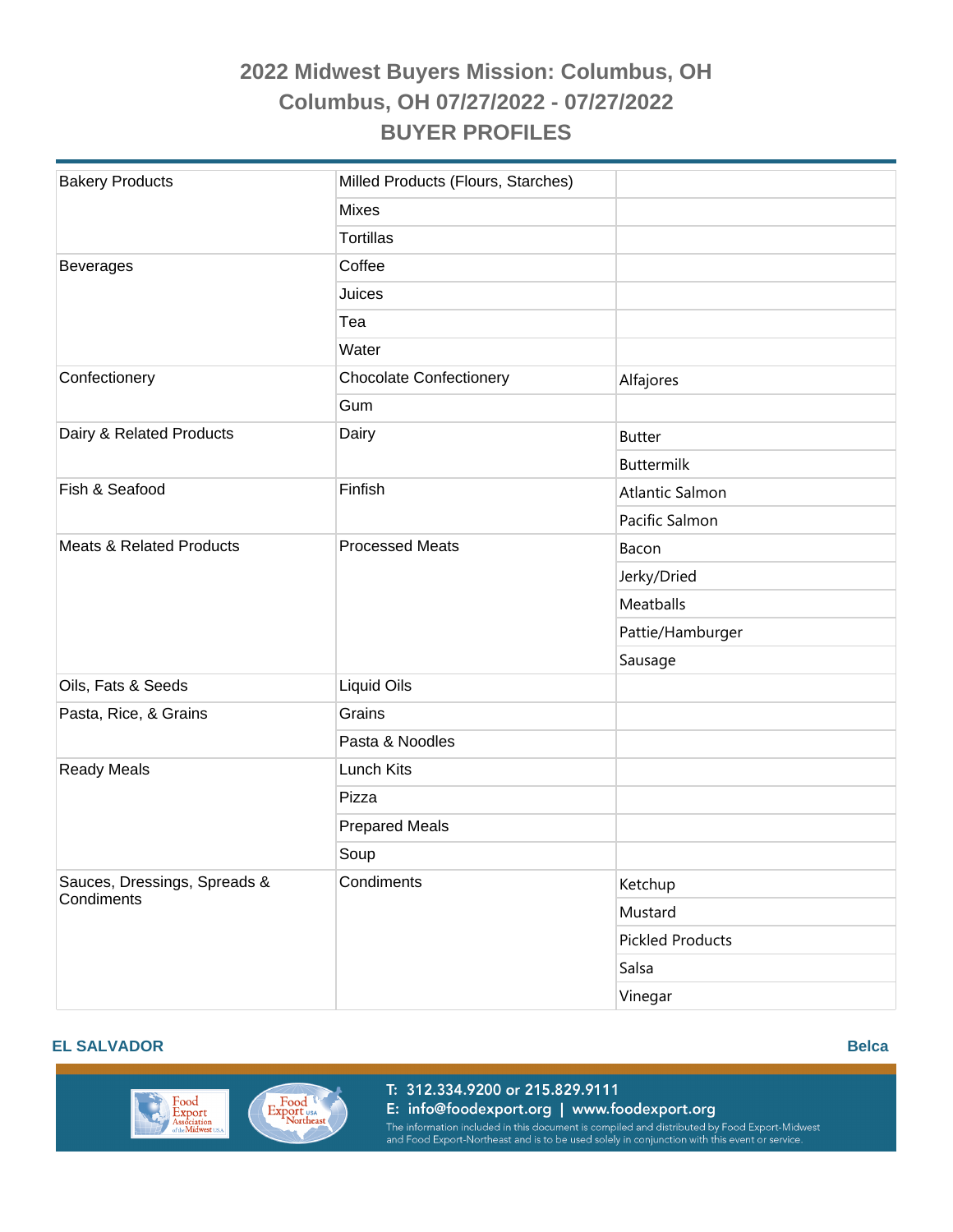| Sauces, Dressings, Spreads &<br>Condiments | <b>Dressings</b>    | Salad Dressing       |  |  |  |
|--------------------------------------------|---------------------|----------------------|--|--|--|
|                                            | Sauces/Purees       | Barbeque (BBQ) Sauce |  |  |  |
|                                            |                     | Hot Sauce            |  |  |  |
| Supplements & Sweeteners                   | Sugars & Sweeteners | Honey                |  |  |  |
| <b>Sweet/Savory Snacks</b>                 | Cheesecake          | Cheesecake           |  |  |  |
|                                            | Chips/Crisps        |                      |  |  |  |
| <b>Additional Information</b>              |                     |                      |  |  |  |
| http://belcaelsalvador.com/                |                     |                      |  |  |  |

### **EL SALVADOR Belca**



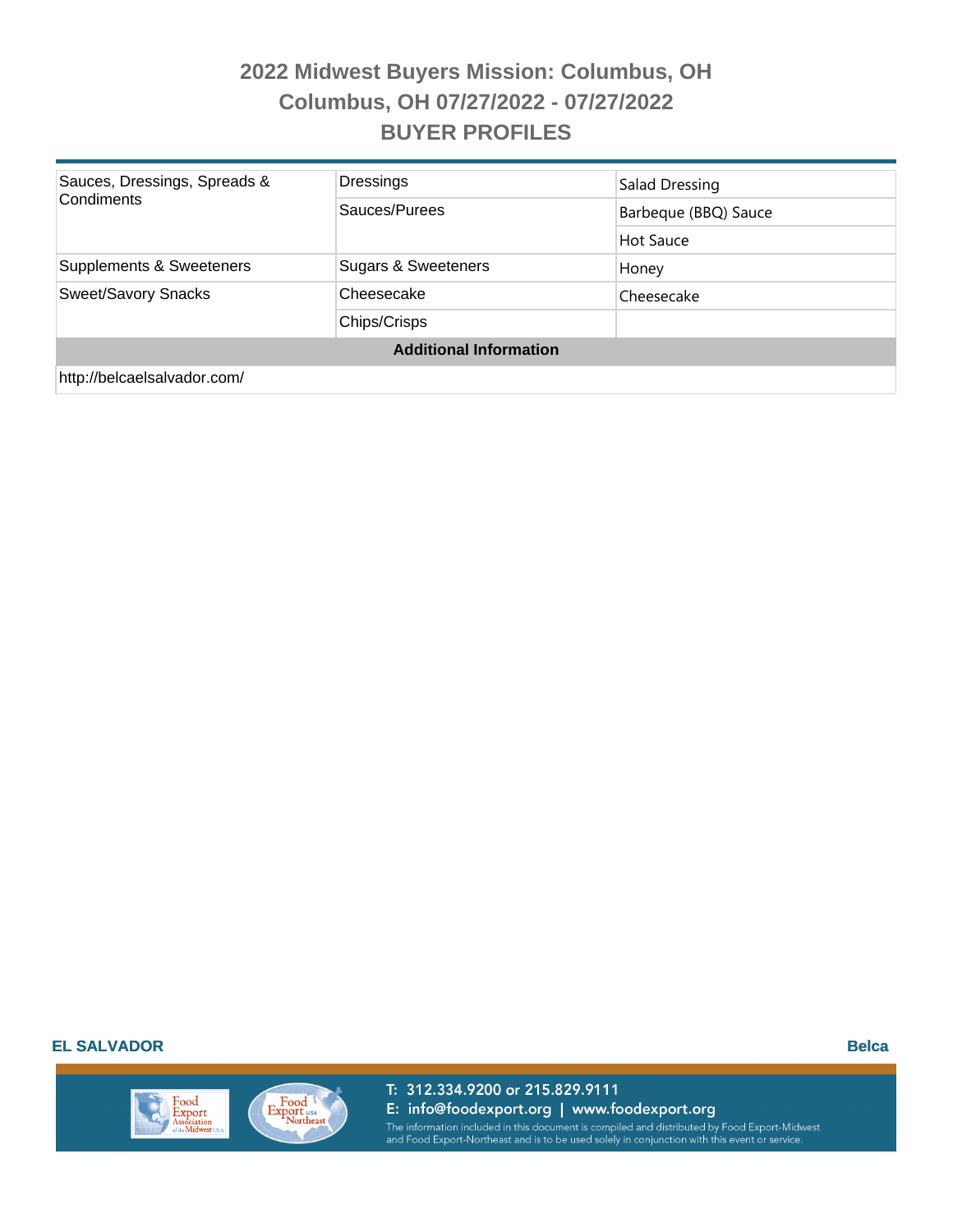### **JAMAICA Jamaican Teas Ltd.**

| <b>Contact Information</b>          |                                                                                                                                                                                                                                                                                                                                                                                                                                                                                        |                                                                               |                                                |           |                                                                                                                                                                                                                                           |
|-------------------------------------|----------------------------------------------------------------------------------------------------------------------------------------------------------------------------------------------------------------------------------------------------------------------------------------------------------------------------------------------------------------------------------------------------------------------------------------------------------------------------------------|-------------------------------------------------------------------------------|------------------------------------------------|-----------|-------------------------------------------------------------------------------------------------------------------------------------------------------------------------------------------------------------------------------------------|
| <b>Title</b>                        |                                                                                                                                                                                                                                                                                                                                                                                                                                                                                        | Name / Email / Phone                                                          |                                                |           |                                                                                                                                                                                                                                           |
| <b>Export Manager</b>               |                                                                                                                                                                                                                                                                                                                                                                                                                                                                                        | Available upon registration (go to "My Activities" if you already registered) |                                                |           |                                                                                                                                                                                                                                           |
|                                     |                                                                                                                                                                                                                                                                                                                                                                                                                                                                                        |                                                                               | <b>Company Information</b>                     |           |                                                                                                                                                                                                                                           |
| <b>Company Address:</b>             |                                                                                                                                                                                                                                                                                                                                                                                                                                                                                        | Available Upon Registration                                                   | Website:                                       |           | jamaicanteas.com                                                                                                                                                                                                                          |
| <b>Company Phone:</b>               |                                                                                                                                                                                                                                                                                                                                                                                                                                                                                        | Available Upon Registration                                                   | <b>Year Founded:</b>                           |           | 1967                                                                                                                                                                                                                                      |
| <b>Company Description:</b>         | Jamaican Teas Limited was founded in Jamaica in 1967. It initially produced only black tea<br>under the Tetley brand as well as providing contract manufacturing arrangements. Today,<br>with over forty different types of teas, the company is the largest producer of teas in the<br>Caribbean with almost one half its products exported to other Caribbean markets and North<br>America. Teas are also produced on a contract basis for a number of other Caribbean<br>companies. |                                                                               |                                                |           |                                                                                                                                                                                                                                           |
| <b>Type of Business:</b>            | Distributor, Importer,<br>Manufacturer                                                                                                                                                                                                                                                                                                                                                                                                                                                 |                                                                               | Customer(s):                                   |           | FoodService/HORECA, Retail -<br>Club Store/Warehouse, Retail -<br>Convenience, Retail -<br>Department Store, Retail -<br>Internet/TV, Retail -<br>Natural/Organic/Healthy, Retail<br>- Specialty/Gourmet, Retail -<br>Supermarket/Grocery |
| <b>Facilities:</b>                  | <b>Real Estate</b>                                                                                                                                                                                                                                                                                                                                                                                                                                                                     | Manufacturing, Retail, and                                                    | <b>Geographic Region(s)</b><br>Served:         |           | Caribbean market and North<br>America.                                                                                                                                                                                                    |
| <b>Industry Segment(s):</b>         |                                                                                                                                                                                                                                                                                                                                                                                                                                                                                        | Seafood, Specialty/Gourmet                                                    |                                                |           | Bakery, Ethnic, Food Ingredients, Foodservice/HRI, Natural/Organic, Private Label, Retail,                                                                                                                                                |
|                                     |                                                                                                                                                                                                                                                                                                                                                                                                                                                                                        |                                                                               | <b>Shipping and Quotation Preferences</b>      |           |                                                                                                                                                                                                                                           |
| Preferred Incoterm(s):              | FOB, CIF                                                                                                                                                                                                                                                                                                                                                                                                                                                                               |                                                                               | Consolidator(s) in the<br>US:                  |           | Miami                                                                                                                                                                                                                                     |
| Preferred Port(s) of<br>Import:     | Miami                                                                                                                                                                                                                                                                                                                                                                                                                                                                                  |                                                                               | Preferred Port(s) of<br><b>Export from US:</b> |           | None                                                                                                                                                                                                                                      |
| <b>Product Information</b>          |                                                                                                                                                                                                                                                                                                                                                                                                                                                                                        |                                                                               |                                                |           |                                                                                                                                                                                                                                           |
| <b>Attributes of Interest:</b>      |                                                                                                                                                                                                                                                                                                                                                                                                                                                                                        | All Natural, Ethnic, Frozen, No Sugar Added, Non-Dairy                        |                                                |           |                                                                                                                                                                                                                                           |
| <b>Capacity to Import:</b>          | Not Applicable                                                                                                                                                                                                                                                                                                                                                                                                                                                                         |                                                                               | <b>Cannot Import:</b>                          |           | N/A                                                                                                                                                                                                                                       |
|                                     |                                                                                                                                                                                                                                                                                                                                                                                                                                                                                        |                                                                               | <b>Products of Interest at this Event:</b>     |           |                                                                                                                                                                                                                                           |
| Animal Feed Ingredients & Additives |                                                                                                                                                                                                                                                                                                                                                                                                                                                                                        | Additives                                                                     |                                                | Additives |                                                                                                                                                                                                                                           |



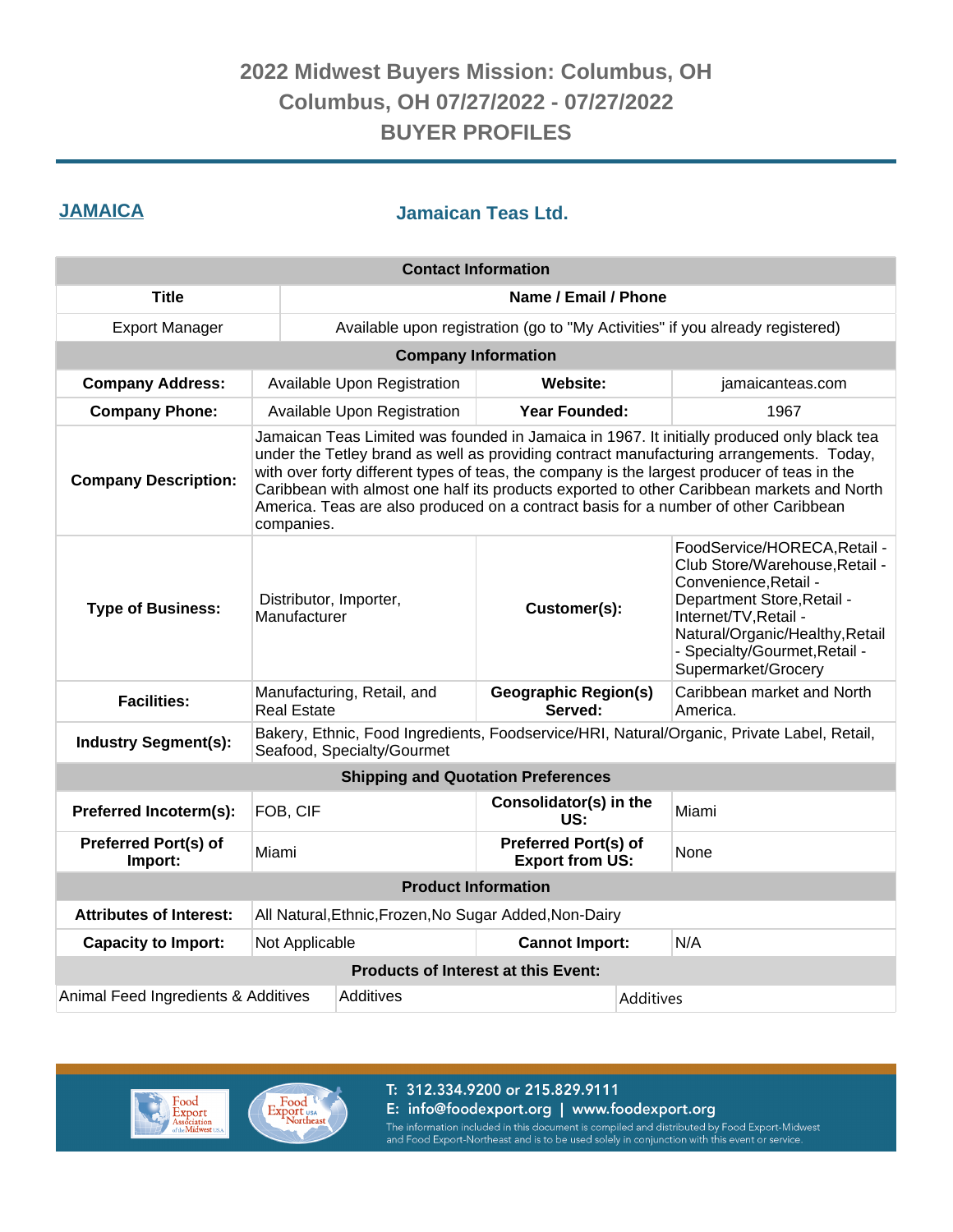| Animal Feed Ingredients & Additives | Additives                 | Amino Acids                    |  |
|-------------------------------------|---------------------------|--------------------------------|--|
|                                     |                           | Anticaking agent               |  |
|                                     |                           | Antimicrobials                 |  |
|                                     |                           | Antioxidants                   |  |
|                                     |                           | Digestants                     |  |
|                                     |                           | Enzymes                        |  |
|                                     |                           | Fats & Oils                    |  |
|                                     |                           | Prebiotics                     |  |
|                                     |                           | Preservatives                  |  |
|                                     |                           | Probiotics                     |  |
|                                     |                           | Supplements                    |  |
|                                     |                           | <b>Vitamins</b>                |  |
|                                     |                           | <b>Whey Products</b>           |  |
|                                     |                           | Yeast/Cultures                 |  |
| <b>Bakery Products</b>              | <b>Breakfast Products</b> | <b>Breakfast Cereal Flakes</b> |  |
|                                     |                           | <b>Hot Cereal</b>              |  |
|                                     |                           | Muesli                         |  |
|                                     |                           | Oats & Oatmeal                 |  |
|                                     |                           | Other Breakfast Cereal         |  |
|                                     | Granola                   | Plain Granola                  |  |
|                                     |                           | Sweetened/Flavored Granola     |  |
| <b>Beverages</b>                    | Coffee                    | Mixes, Powder or Liquid        |  |
|                                     |                           | Ready Drink Coffee Beverage    |  |
|                                     | <b>Hard Seltzer</b>       | <b>Hard Seltzer</b>            |  |
|                                     | Sweetened/Soft-Drinks     | <b>Functional Drink</b>        |  |
|                                     |                           | Hot Chocolate/Cocoa Mix        |  |
|                                     |                           | Soft Drink Concentrate         |  |
|                                     | Tea                       | <b>Black Tea</b>               |  |
|                                     |                           | Green Tea                      |  |
|                                     |                           | Herbal Tea                     |  |





### **JAMAICA Jamaican Teas Ltd.**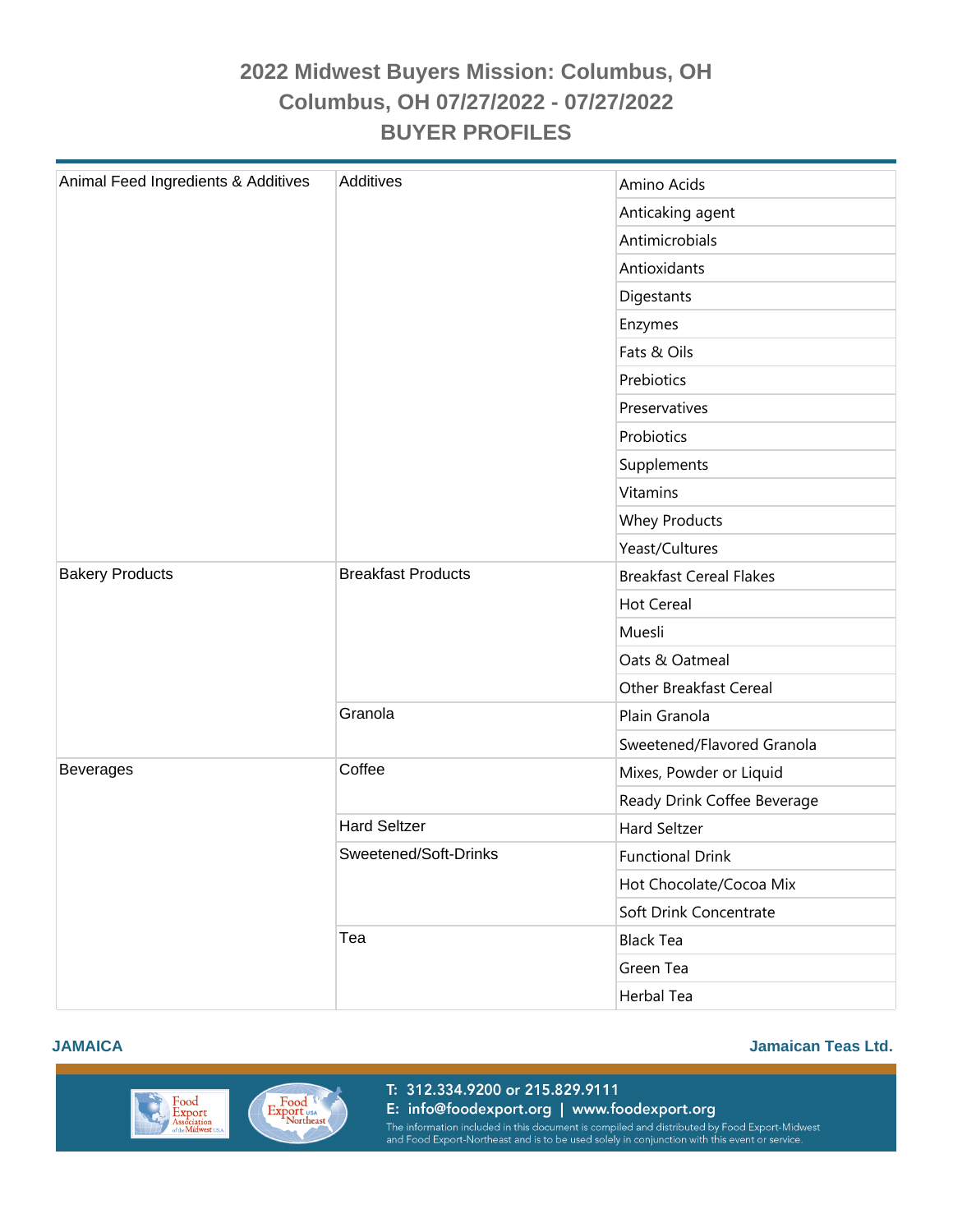| <b>Beverages</b>                | Tea                        | Kombucha                         |  |  |
|---------------------------------|----------------------------|----------------------------------|--|--|
|                                 |                            | White Tea                        |  |  |
| Confectionery                   | <b>Sugar Confectionery</b> | Fudge                            |  |  |
|                                 |                            | Lollipops                        |  |  |
| Dairy & Related Products        | Dairy                      | Evaporated & Condensed Milk      |  |  |
|                                 |                            | Milk Powder & NFDM               |  |  |
|                                 | Non-Dairy                  | <b>Almond Milk</b>               |  |  |
|                                 |                            | Dried/Powder Milk Substitute     |  |  |
|                                 |                            | Non-Dairy Creamer                |  |  |
|                                 |                            | Other Non-Dairy Drinking Product |  |  |
| Food Ingredients                | <b>Meat Substitutes</b>    | Seitan (Wheat Gluten)            |  |  |
|                                 |                            | Tempeh                           |  |  |
|                                 |                            | Textured Vegetable Protein       |  |  |
|                                 |                            | Tofu                             |  |  |
| Pasta, Rice, & Grains           | Grains                     | Oats                             |  |  |
| <b>Plant Based Alternatives</b> | Dairy Alternatives         | Dairy Alternatives               |  |  |
|                                 | <b>Meat Alternatives</b>   | <b>Meat Alternatives</b>         |  |  |
| <b>Ready Meals</b>              | Soup                       | Soup, Dehydrated                 |  |  |
|                                 |                            | Soup, Instant                    |  |  |
| Spices & Seasonings             | <b>Herbs</b>               | Dried/Ground Herb                |  |  |
|                                 |                            | Fresh Herbs                      |  |  |
|                                 | Pepper                     | Ground Pepper                    |  |  |
|                                 |                            | Pepper Corns                     |  |  |
|                                 | Salt & Salt Mixtures       | <b>Flavored Salt</b>             |  |  |
|                                 |                            | Ground Salt                      |  |  |
|                                 |                            | Rock Salt                        |  |  |
|                                 |                            | Sea Salt                         |  |  |
|                                 | Seed                       | Ground Seed                      |  |  |
|                                 |                            | Whole Seed                       |  |  |
|                                 | Spice                      | Dry Spice                        |  |  |





T: 312.334.9200 or 215.829.9111 E: info@foodexport.org | www.foodexport.org The information included in this document is compiled and distributed by Food Export-Midwest<br>and Food Export-Northeast and is to be used solely in conjunction with this event or service.

### **JAMAICA Jamaican Teas Ltd.**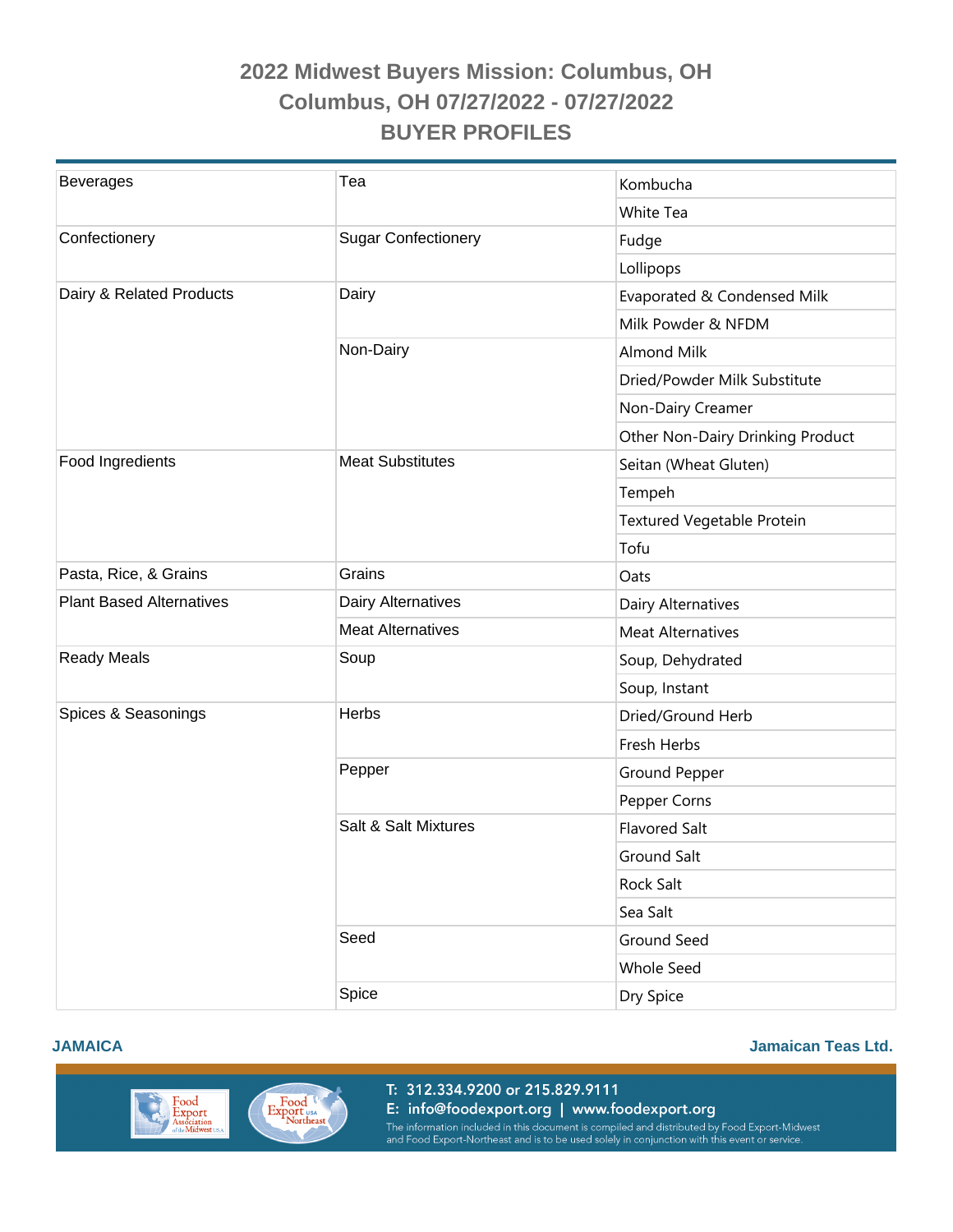| Spices & Seasonings      | Spice                                                       | Extract, Other                       |  |
|--------------------------|-------------------------------------------------------------|--------------------------------------|--|
|                          |                                                             | Fresh/Raw Spice                      |  |
| Supplements & Sweeteners | American Ginseng                                            | Ginseng Extract                      |  |
|                          |                                                             | Ginseng Root                         |  |
|                          | Antioxidants                                                | Antioxidants                         |  |
|                          | Dietary Fiber, Prebiotic & Probiotic                        | Dietary Fiber, Prebiotic & Probiotic |  |
|                          | Minerals                                                    | <b>Minerals</b>                      |  |
|                          | <b>Sugars &amp; Sweeteners</b>                              | Stevia                               |  |
| Wood & Forestry Products | Finished/Assembled Products<br>Log Homes/Pre-Fab Wood Homes |                                      |  |
|                          | <b>Additional Information</b>                               |                                      |  |
| N/A                      |                                                             |                                      |  |

**JAMAICA Jamaican Teas Ltd.**

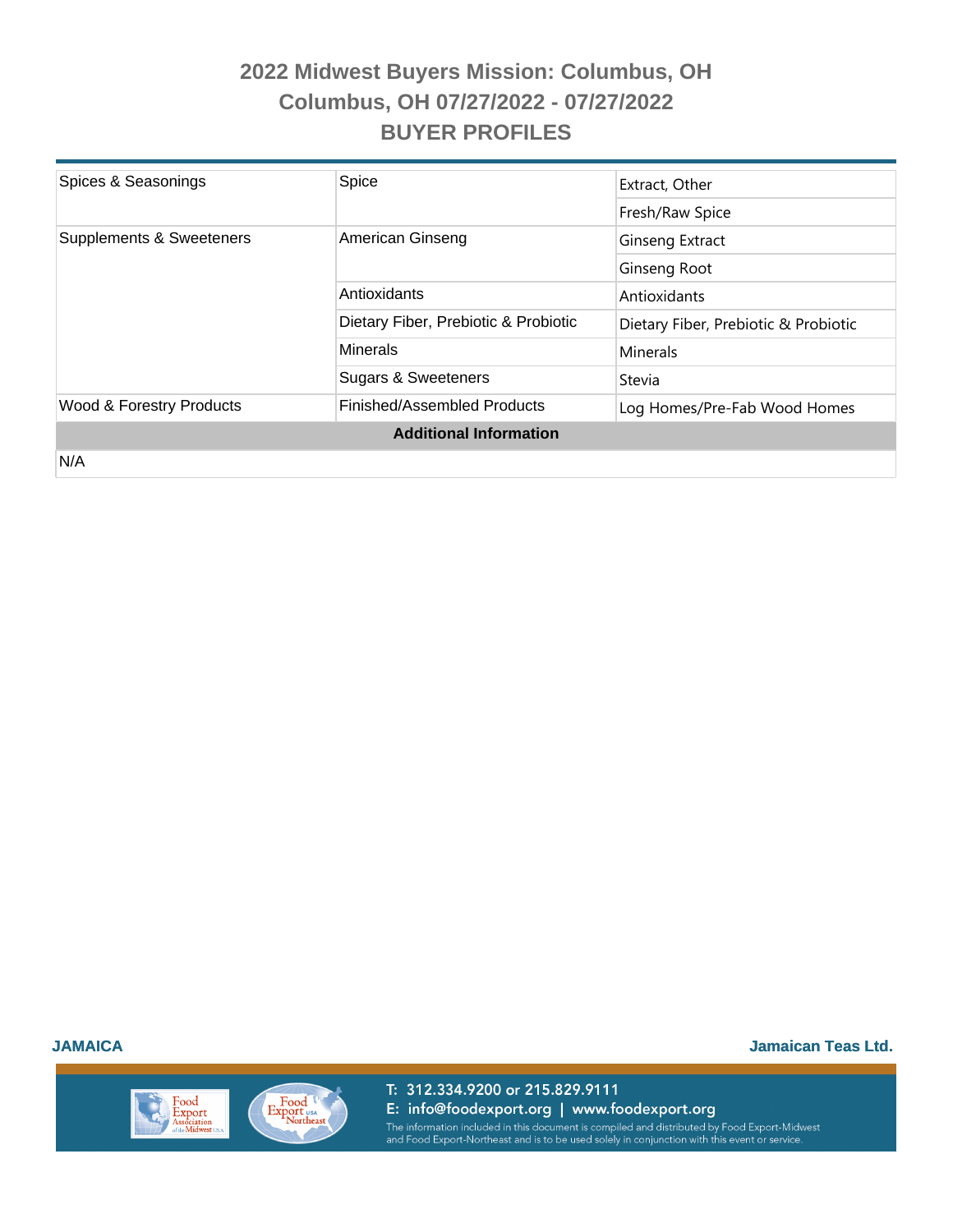### **MEXICO ESCOSA - Ernesto Ibarra y Cia., S.A. de C.V.**



| <b>Contact Information</b>      |                                                                                                                                                                                                                                                                                                                                                                                                                                                                                                                                                            |                                                                                   |                                                       |                                                                                             |                                                                                              |  |
|---------------------------------|------------------------------------------------------------------------------------------------------------------------------------------------------------------------------------------------------------------------------------------------------------------------------------------------------------------------------------------------------------------------------------------------------------------------------------------------------------------------------------------------------------------------------------------------------------|-----------------------------------------------------------------------------------|-------------------------------------------------------|---------------------------------------------------------------------------------------------|----------------------------------------------------------------------------------------------|--|
| <b>Title</b>                    |                                                                                                                                                                                                                                                                                                                                                                                                                                                                                                                                                            | Name / Email / Phone                                                              |                                                       |                                                                                             |                                                                                              |  |
| President                       |                                                                                                                                                                                                                                                                                                                                                                                                                                                                                                                                                            | Available upon registration (go to "My Activities" if you already registered)     |                                                       |                                                                                             |                                                                                              |  |
|                                 |                                                                                                                                                                                                                                                                                                                                                                                                                                                                                                                                                            |                                                                                   | <b>Company Information</b>                            |                                                                                             |                                                                                              |  |
| <b>Company Address:</b>         |                                                                                                                                                                                                                                                                                                                                                                                                                                                                                                                                                            | http://www.ernestoibarraescosa<br>Available Upon Registration<br>Website:<br>.com |                                                       |                                                                                             |                                                                                              |  |
| <b>Company Phone:</b>           |                                                                                                                                                                                                                                                                                                                                                                                                                                                                                                                                                            | Available Upon Registration                                                       | <b>Year Founded:</b>                                  |                                                                                             | 1948                                                                                         |  |
| <b>Company Description:</b>     | ESCOSA is one of the most important food importers in Mexico. A preferred trusted importer<br>and distributor company for supermarket buyers because of their good business practices<br>complying with the current trade and food security norms required by major retail chains.<br>They have the capacity to sell and distribute nationwide. They are a good choice for this<br>mission because of their extensive experience in selling to the traditional and modern<br>channels. They are also food manufacturers and packers of flavors and spices. |                                                                                   |                                                       |                                                                                             |                                                                                              |  |
| <b>Type of Business:</b>        | Distributor, Importer,<br>Manufacturer, Retailer                                                                                                                                                                                                                                                                                                                                                                                                                                                                                                           |                                                                                   | Customer(s):                                          |                                                                                             | Retail - Convenience, Retail -<br>Specialty/Gourmet, Retail -<br>Supermarket/Grocery         |  |
| <b>Facilities:</b>              | UNITS.                                                                                                                                                                                                                                                                                                                                                                                                                                                                                                                                                     | <b>WAREHOUSE, AND OFFICES</b><br>WITH 5,000 SQUARED<br>METERS, 10 DISTRIBUTION    | <b>Geographic Region(s)</b><br>Served:                |                                                                                             | 70% OF THE MEXICAN<br><b>TERRITORY THRU THE</b><br>SUPERMARKETS.                             |  |
| <b>Industry Segment(s):</b>     |                                                                                                                                                                                                                                                                                                                                                                                                                                                                                                                                                            | Food Ingredients, Private Label, Retail, Specialty/Gourmet                        |                                                       |                                                                                             |                                                                                              |  |
|                                 |                                                                                                                                                                                                                                                                                                                                                                                                                                                                                                                                                            |                                                                                   | <b>Shipping and Quotation Preferences</b>             |                                                                                             |                                                                                              |  |
| Preferred Incoterm(s):          | <b>DDP</b>                                                                                                                                                                                                                                                                                                                                                                                                                                                                                                                                                 |                                                                                   | Consolidator(s) in the<br>US:                         |                                                                                             | Laredo, TX                                                                                   |  |
| Preferred Port(s) of<br>Import: | Laredo, TX                                                                                                                                                                                                                                                                                                                                                                                                                                                                                                                                                 |                                                                                   | <b>Preferred Port(s) of</b><br><b>Export from US:</b> |                                                                                             | Laredo, TX                                                                                   |  |
|                                 |                                                                                                                                                                                                                                                                                                                                                                                                                                                                                                                                                            |                                                                                   | <b>Product Information</b>                            |                                                                                             |                                                                                              |  |
| <b>Attributes of Interest:</b>  | <b>GMO - US Certified</b>                                                                                                                                                                                                                                                                                                                                                                                                                                                                                                                                  |                                                                                   |                                                       |                                                                                             | Gluten Free Uncertified, Kosher, Natural, No Artificial Ingredients, No Preservatives, Non - |  |
| <b>Capacity to Import:</b>      |                                                                                                                                                                                                                                                                                                                                                                                                                                                                                                                                                            | <b>Cannot Import:</b><br>Not Applicable                                           |                                                       | CHOCOLATE, LIQUORS,<br>PHARMACEUTICAL,<br>PERSONAL CARE, CHILLED<br>AND FROZEN, DAIRY, MEAT |                                                                                              |  |
|                                 |                                                                                                                                                                                                                                                                                                                                                                                                                                                                                                                                                            |                                                                                   | <b>Products of Interest at this Event:</b>            |                                                                                             |                                                                                              |  |
| Oils, Fats & Seeds              |                                                                                                                                                                                                                                                                                                                                                                                                                                                                                                                                                            | Seeds                                                                             |                                                       | Sesame Seed                                                                                 |                                                                                              |  |





### T: 312.334.9200 or 215.829.9111

E: info@foodexport.org | www.foodexport.org

The information included in this document is compiled and distributed by Food Export-Midwest<br>and Food Export-Northeast and is to be used solely in conjunction with this event or service.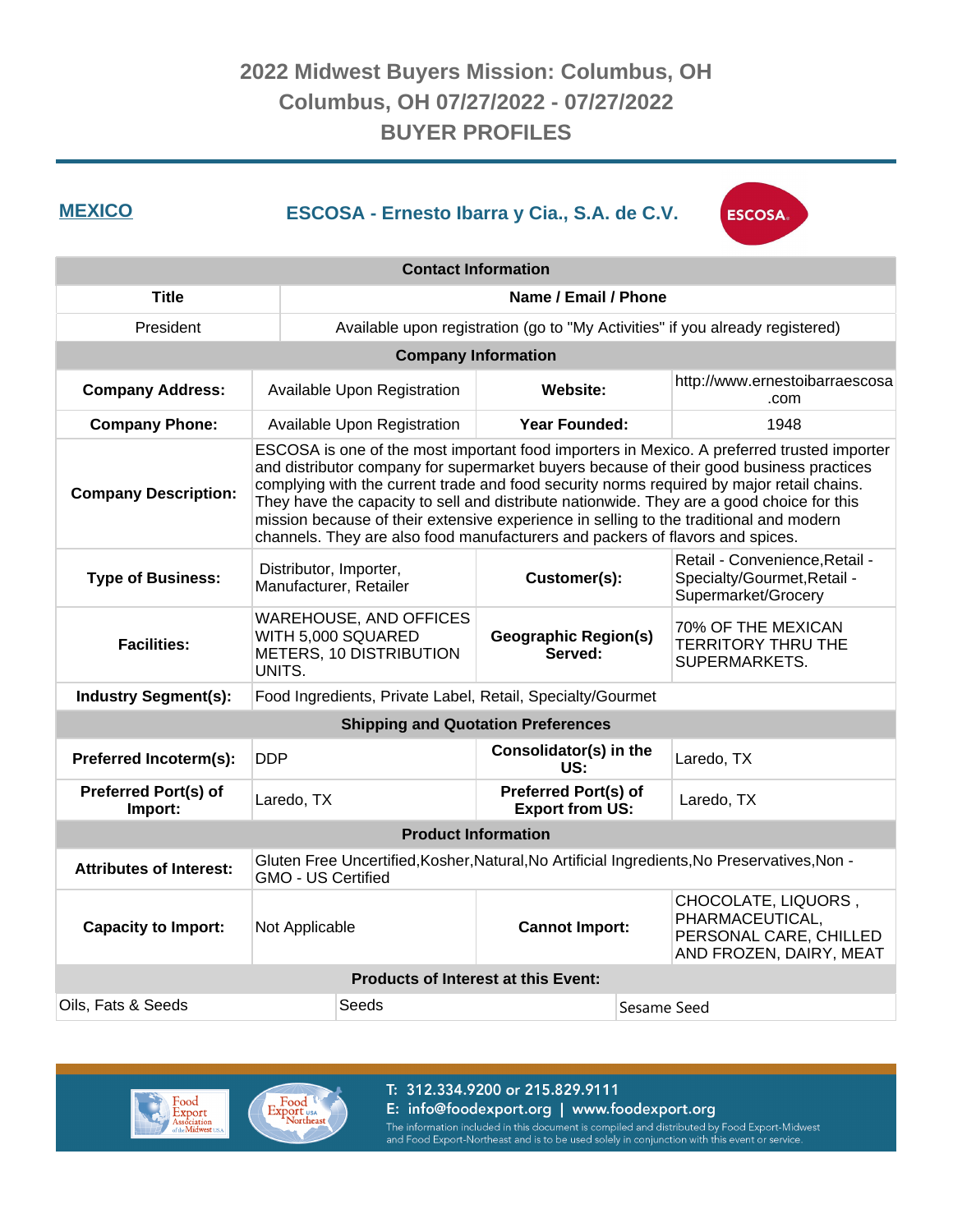| Oils, Fats & Seeds           | Seeds                | Soya Bean Seed              |  |
|------------------------------|----------------------|-----------------------------|--|
|                              |                      | <b>Sunflower Seed</b>       |  |
| Sauces, Dressings, Spreads & | Condiments           | Ketchup                     |  |
| Condiments                   |                      | Salsa                       |  |
|                              |                      | Vinegar                     |  |
|                              | <b>Dips</b>          | Bean Dip                    |  |
|                              |                      | Dip, Other                  |  |
|                              |                      | Hummus                      |  |
|                              | Sauces/Purees        | Barbeque (BBQ) Sauce        |  |
|                              |                      | <b>Hot Sauce</b>            |  |
|                              |                      | Marinade                    |  |
|                              |                      | Pasta Sauce                 |  |
|                              |                      | <b>Tomato Puree</b>         |  |
|                              |                      | <b>Tomato Sauce</b>         |  |
|                              | Spreads              | Cheese Spread               |  |
|                              |                      | Nut-based Spread/Nut Butter |  |
| Spices & Seasonings          | Herbs                | Dried/Ground Herb           |  |
|                              | Salt & Salt Mixtures | <b>Flavored Salt</b>        |  |
|                              | Spice                | Dry Spice                   |  |
| Sweet/Savory Snacks          | Chips/Crisps         | Vegetable Chips             |  |
|                              | <b>Fruit Snacks</b>  | <b>Fruit Snacks</b>         |  |
|                              | Popcorn              | Popcorn - Unpopped          |  |
|                              | Pretzels             | <b>Hard Pretzels</b>        |  |
|                              |                      | Soft Pretzels               |  |
|                              | Seed Snacks          | Nut snacks                  |  |
|                              |                      | Sunflower seeds             |  |
|                              | Snack Bars           | Energy & Nutrition Bars     |  |
|                              |                      | <b>Fruit Bars</b>           |  |
|                              |                      | Granola/Muesli Bars         |  |
|                              | <b>Trail Mix</b>     | <b>Trail Mix</b>            |  |

### **MEXICO ESCOSA - Ernesto Ibarra y Cia., S.A. de C.V.**



Export USA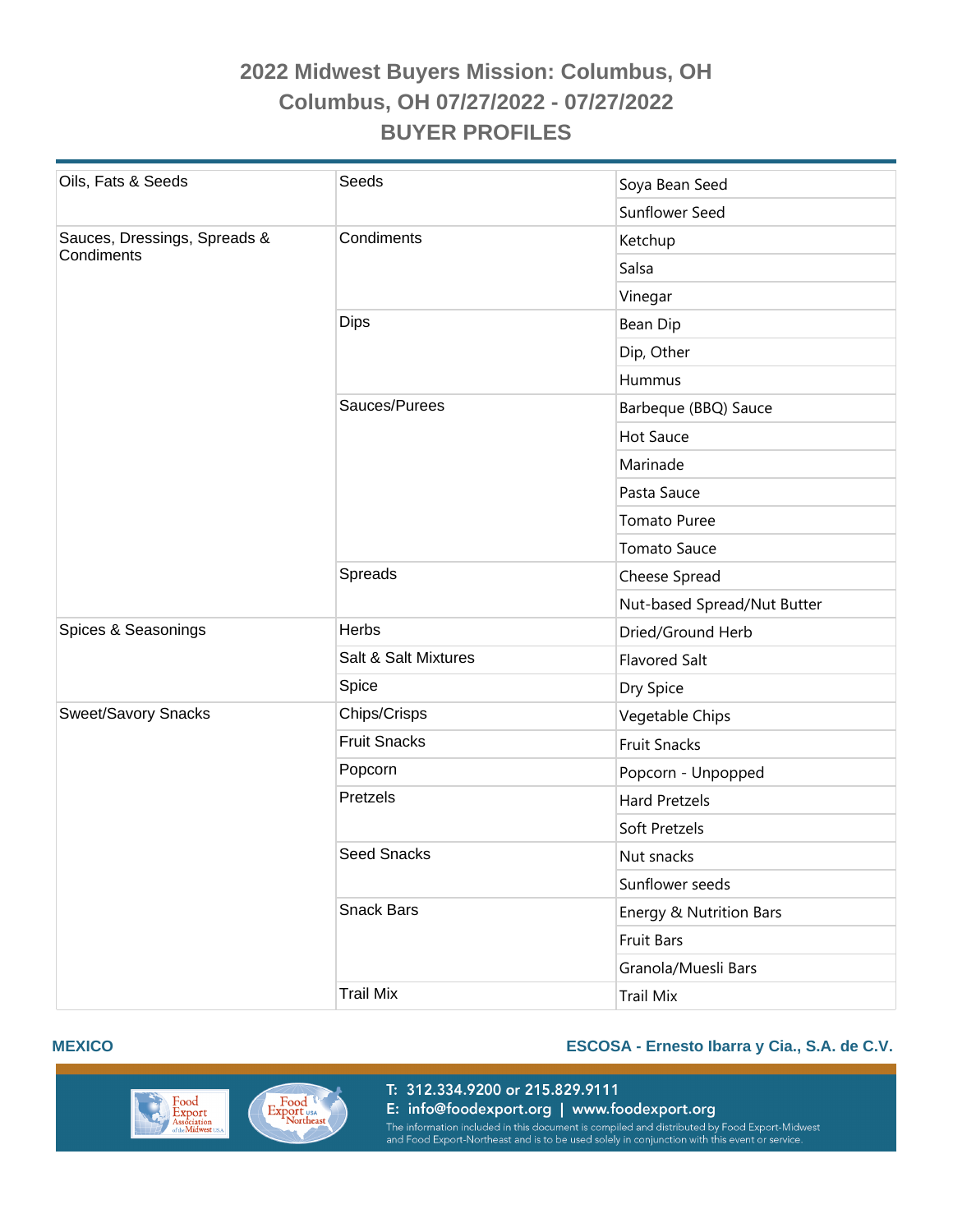### **Additional Information**

WE ARE LOOKING FOR HEALTY PRODUCTS, SUGAR FREE, GLUTEN FREE, NON-GMO. OUR SALES FORCE IS INITEGRATED BY MORE THAN 60 SKILLED AND EXPERIENCED PEOPLE. OUR COMPANY HAS A LONG HISTORY OF PRESTIGE, AND SERIOUSNES AND CLEAR BUSINESS.



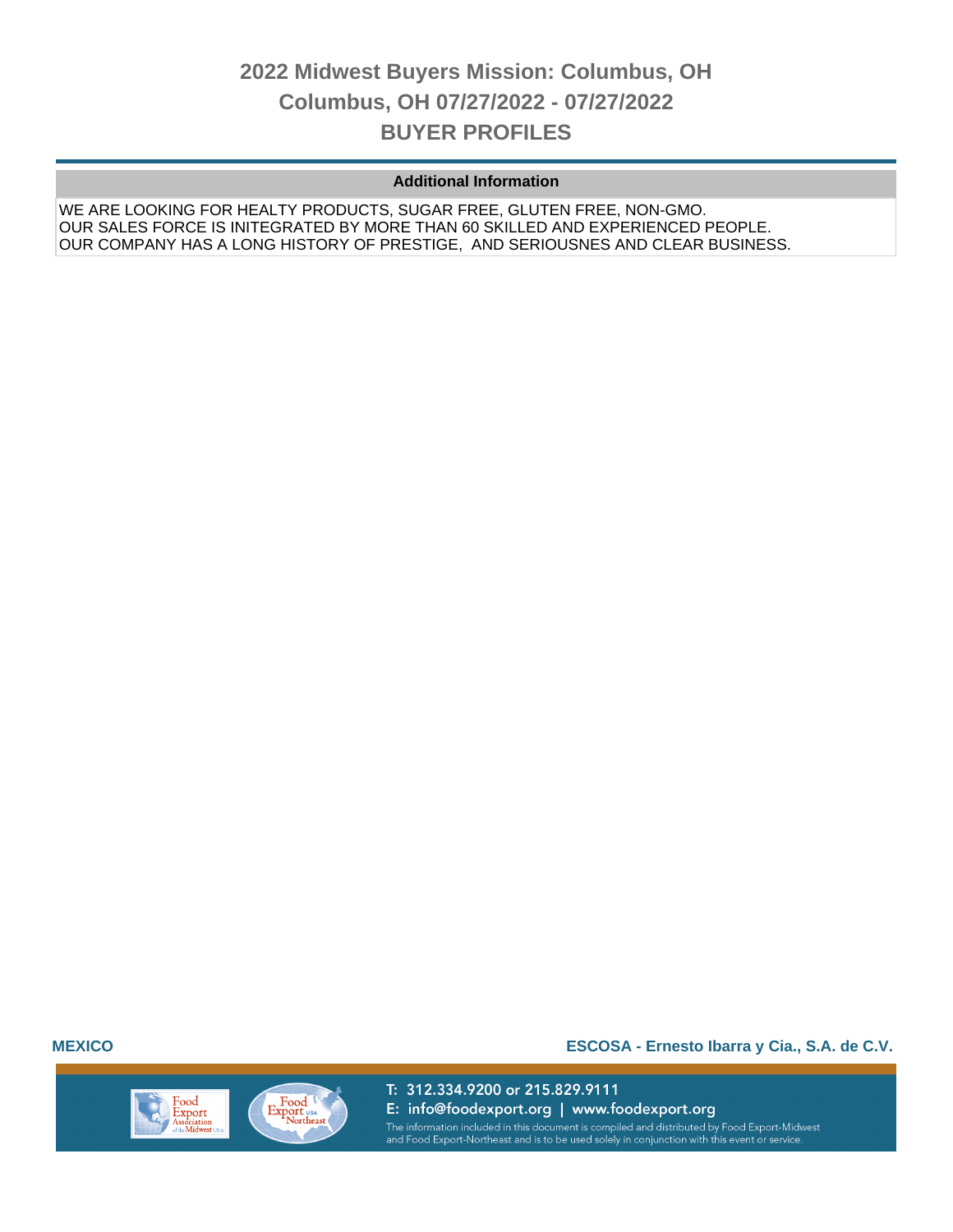### **MEXICO Industria Agricola Carredana**

| <b>Contact Information</b>             |                                                                                                                                                                                                                                                                                                                                                                                                                                                                                                                                                                                                                                                                                                         |                                                                                         |                                                       |                                                                                                                      |                             |
|----------------------------------------|---------------------------------------------------------------------------------------------------------------------------------------------------------------------------------------------------------------------------------------------------------------------------------------------------------------------------------------------------------------------------------------------------------------------------------------------------------------------------------------------------------------------------------------------------------------------------------------------------------------------------------------------------------------------------------------------------------|-----------------------------------------------------------------------------------------|-------------------------------------------------------|----------------------------------------------------------------------------------------------------------------------|-----------------------------|
| <b>Title</b>                           | Name / Email / Phone                                                                                                                                                                                                                                                                                                                                                                                                                                                                                                                                                                                                                                                                                    |                                                                                         |                                                       |                                                                                                                      |                             |
| <b>CEO</b>                             |                                                                                                                                                                                                                                                                                                                                                                                                                                                                                                                                                                                                                                                                                                         | Available upon registration (go to "My Activities" if you already registered)           |                                                       |                                                                                                                      |                             |
|                                        |                                                                                                                                                                                                                                                                                                                                                                                                                                                                                                                                                                                                                                                                                                         |                                                                                         | <b>Company Information</b>                            |                                                                                                                      |                             |
| <b>Company Address:</b>                |                                                                                                                                                                                                                                                                                                                                                                                                                                                                                                                                                                                                                                                                                                         | Available Upon Registration                                                             | Website:                                              |                                                                                                                      | https://la-pasiega.mx/      |
| <b>Company Phone:</b>                  |                                                                                                                                                                                                                                                                                                                                                                                                                                                                                                                                                                                                                                                                                                         | Available Upon Registration                                                             | <b>Year Founded:</b>                                  |                                                                                                                      | 1990                        |
| <b>Company Description:</b>            | Industria Agricola Carredana is one of the largest, most important gourmet foods importer<br>and distributor in Mexico. Their portfolio includes important food brands from different parts<br>of the world, including Breton, Panzani, Dalfour, Maille, Evian, wines, beer, etc, Their highly<br>reputed private label La Pasiega, carrying mainly canned foods such as fruits, vegetables,<br>preserves, cookies, and more, can be found in supermarket, grocery and specialty stores<br>across the nation. Carredana also owns other 20+ private labels that they use for several<br>other products including grains, dried food, condiments, that they import from different parts<br>of the world. |                                                                                         |                                                       |                                                                                                                      |                             |
| <b>Type of Business:</b>               | Distributor,<br>FoodService/HORECA,<br>Wholesaler                                                                                                                                                                                                                                                                                                                                                                                                                                                                                                                                                                                                                                                       | Customer(s):<br>Importer, Importer/Distributor,                                         |                                                       | FoodService/HORECA, Retail -<br>Club Store/Warehouse, Retail -<br>Specialty/Gourmet, Retail -<br>Supermarket/Grocery |                             |
| <b>Facilities:</b>                     |                                                                                                                                                                                                                                                                                                                                                                                                                                                                                                                                                                                                                                                                                                         | Packaging plant, warehouses<br>and headquarters offices                                 | <b>Geographic Region(s)</b><br>Served:                |                                                                                                                      | Nationwide                  |
| <b>Industry Segment(s):</b>            |                                                                                                                                                                                                                                                                                                                                                                                                                                                                                                                                                                                                                                                                                                         | Bakery, Beverages, Food Ingredients, Pet Food, Private Label, Snacks, Specialty/Gourmet |                                                       |                                                                                                                      |                             |
|                                        |                                                                                                                                                                                                                                                                                                                                                                                                                                                                                                                                                                                                                                                                                                         | <b>Shipping and Quotation Preferences</b>                                               |                                                       |                                                                                                                      |                             |
| Preferred Incoterm(s):                 | EXW                                                                                                                                                                                                                                                                                                                                                                                                                                                                                                                                                                                                                                                                                                     |                                                                                         | Consolidator(s) in the<br>US:                         |                                                                                                                      | None                        |
| <b>Preferred Port(s) of</b><br>Import: | Laredo TX                                                                                                                                                                                                                                                                                                                                                                                                                                                                                                                                                                                                                                                                                               |                                                                                         | <b>Preferred Port(s) of</b><br><b>Export from US:</b> |                                                                                                                      | None                        |
|                                        |                                                                                                                                                                                                                                                                                                                                                                                                                                                                                                                                                                                                                                                                                                         | <b>Product Information</b>                                                              |                                                       |                                                                                                                      |                             |
| <b>Attributes of Interest:</b>         |                                                                                                                                                                                                                                                                                                                                                                                                                                                                                                                                                                                                                                                                                                         | Dried/Dehydrated, No Sugar Added, Organic, Sugar Free, Vegetarian                       |                                                       |                                                                                                                      |                             |
| <b>Capacity to Import:</b>             | Products                                                                                                                                                                                                                                                                                                                                                                                                                                                                                                                                                                                                                                                                                                | Alcoholic Beverages, Dairy<br><b>Cannot Import:</b>                                     |                                                       |                                                                                                                      | Frozen and chilled products |
|                                        |                                                                                                                                                                                                                                                                                                                                                                                                                                                                                                                                                                                                                                                                                                         | <b>Products of Interest at this Event:</b>                                              |                                                       |                                                                                                                      |                             |
| <b>Baby Food</b>                       |                                                                                                                                                                                                                                                                                                                                                                                                                                                                                                                                                                                                                                                                                                         | <b>Baby Snacks</b>                                                                      |                                                       | <b>Baby Snacks</b>                                                                                                   |                             |
|                                        |                                                                                                                                                                                                                                                                                                                                                                                                                                                                                                                                                                                                                                                                                                         | <b>Baby Supplements</b>                                                                 |                                                       |                                                                                                                      |                             |
|                                        |                                                                                                                                                                                                                                                                                                                                                                                                                                                                                                                                                                                                                                                                                                         | Dried Baby Food                                                                         |                                                       |                                                                                                                      |                             |



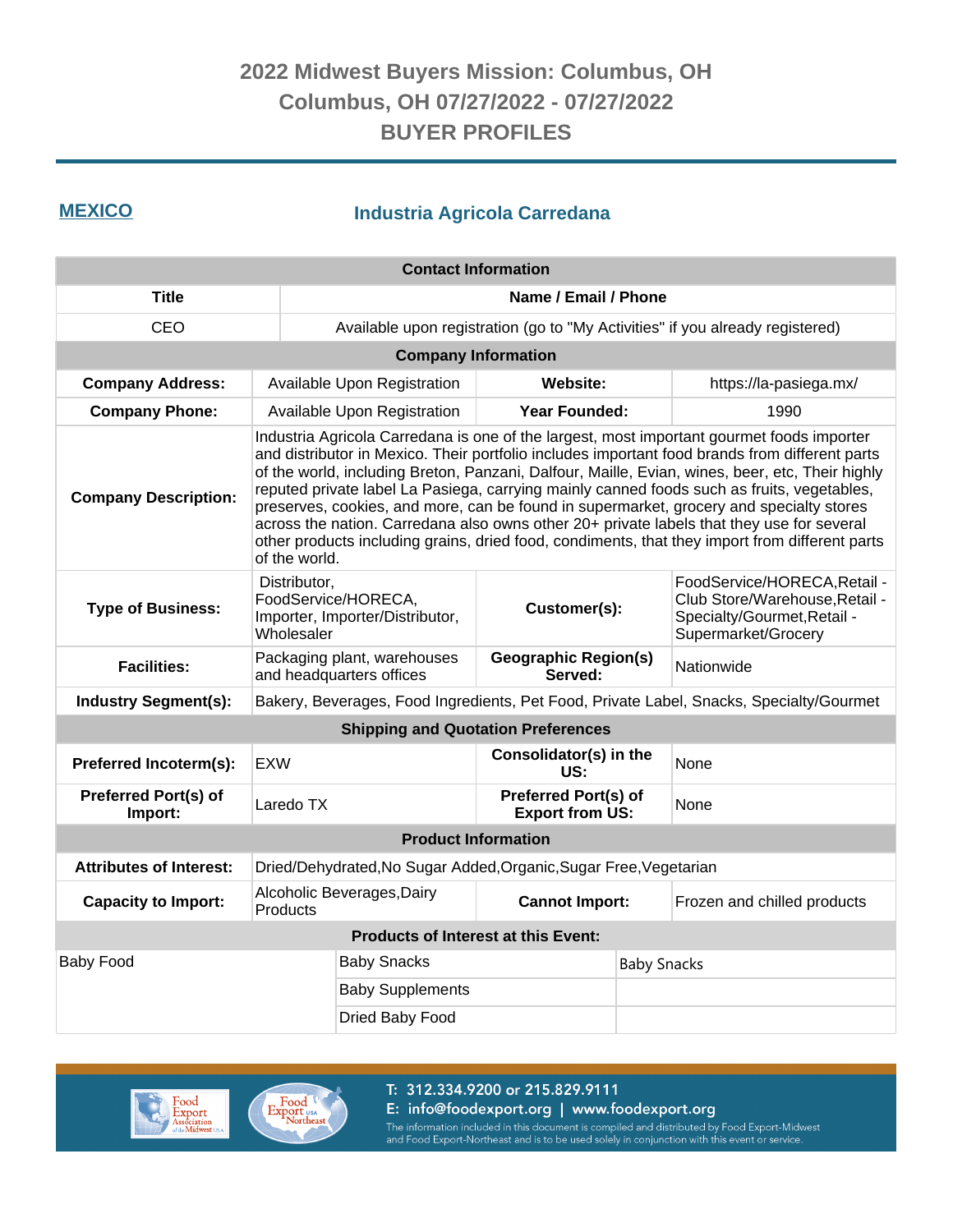| <b>Baby Food</b>                | Prepared Baby Food                            |                                    |  |
|---------------------------------|-----------------------------------------------|------------------------------------|--|
| <b>Bakery Products</b>          | Cookies                                       | Ready-to-Eat Cookies               |  |
| <b>Beverages</b>                | <b>Plant Based Beverages</b>                  | Plant Based Beverages              |  |
| Eggs & Egg Products             | Liquid Eggs                                   | Liquid Egg Whites                  |  |
|                                 |                                               | Liquid Eggs - Whole                |  |
|                                 | Powdered Eggs                                 |                                    |  |
| Food Ingredients                | <b>Bakery &amp; Confectionary Ingredients</b> | Bakery & Confectionary Bases       |  |
|                                 |                                               | <b>Bakery Coatings</b>             |  |
|                                 |                                               | <b>Bakery Fillings</b>             |  |
|                                 |                                               | <b>Bakery Mixes</b>                |  |
|                                 |                                               | <b>Baking Decorations/Toppings</b> |  |
|                                 |                                               | <b>Batter</b>                      |  |
|                                 |                                               | <b>Dessert Mixes</b>               |  |
|                                 |                                               | Dough                              |  |
|                                 |                                               | Icing, Glazes, Gels                |  |
|                                 |                                               | Pancake and Waffles mixes          |  |
|                                 | <b>Meat Substitutes</b>                       | Textured Vegetable Protein         |  |
| Oils, Fats & Seeds              | <b>Liquid Oils</b>                            | Olive Oil                          |  |
| Pasta, Rice, & Grains           | Pasta & Noodles                               | Egg Noodles                        |  |
|                                 |                                               | <b>Instant Noodles</b>             |  |
|                                 |                                               | Vegetable Based Pasta              |  |
| Pet Food & Pet Care Products    | Pet Food                                      | Cat Food                           |  |
|                                 |                                               | Dog Food                           |  |
|                                 | Pet Treats & Mixes                            | <b>Cat Treats</b>                  |  |
|                                 |                                               | Dog Treats                         |  |
| <b>Plant Based Alternatives</b> | <b>Dairy Alternatives</b>                     | Dairy Alternatives                 |  |
|                                 | <b>Meat Alternatives</b>                      | <b>Meat Alternatives</b>           |  |
| <b>Ready Meals</b>              | <b>Prepared Meals</b>                         | Prepared meals                     |  |
|                                 | <b>Processed Meat Substitutes</b>             | <b>Processed Meat Substitutes</b>  |  |
|                                 |                                               | Veggie Burger                      |  |



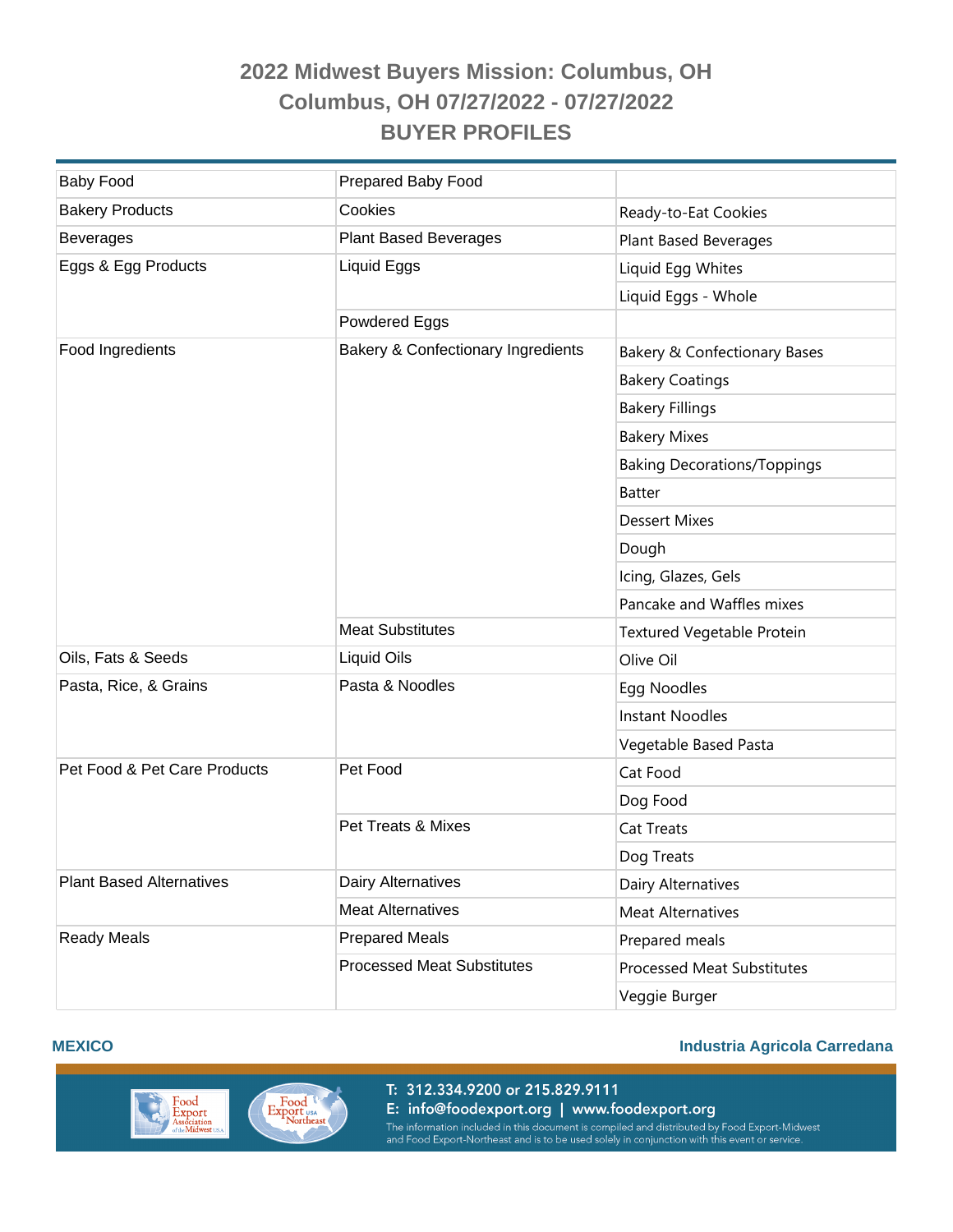| <b>Ready Meals</b>            | Soup              | Soup, Instant           |  |  |
|-------------------------------|-------------------|-------------------------|--|--|
| Sauces, Dressings, Spreads &  | Condiments        | <b>Pickled Products</b> |  |  |
| Condiments                    |                   | Salsa                   |  |  |
|                               | Sauces/Purees     | Barbeque (BBQ) Sauce    |  |  |
|                               |                   | Gravy                   |  |  |
|                               |                   | Marinade                |  |  |
| <b>Sweet/Savory Snacks</b>    | <b>Snack Bars</b> | <b>Breakfast Bars</b>   |  |  |
|                               |                   | Energy & Nutrition Bars |  |  |
|                               |                   | <b>Other Snack Bars</b> |  |  |
| <b>Additional Information</b> |                   |                         |  |  |
|                               |                   |                         |  |  |



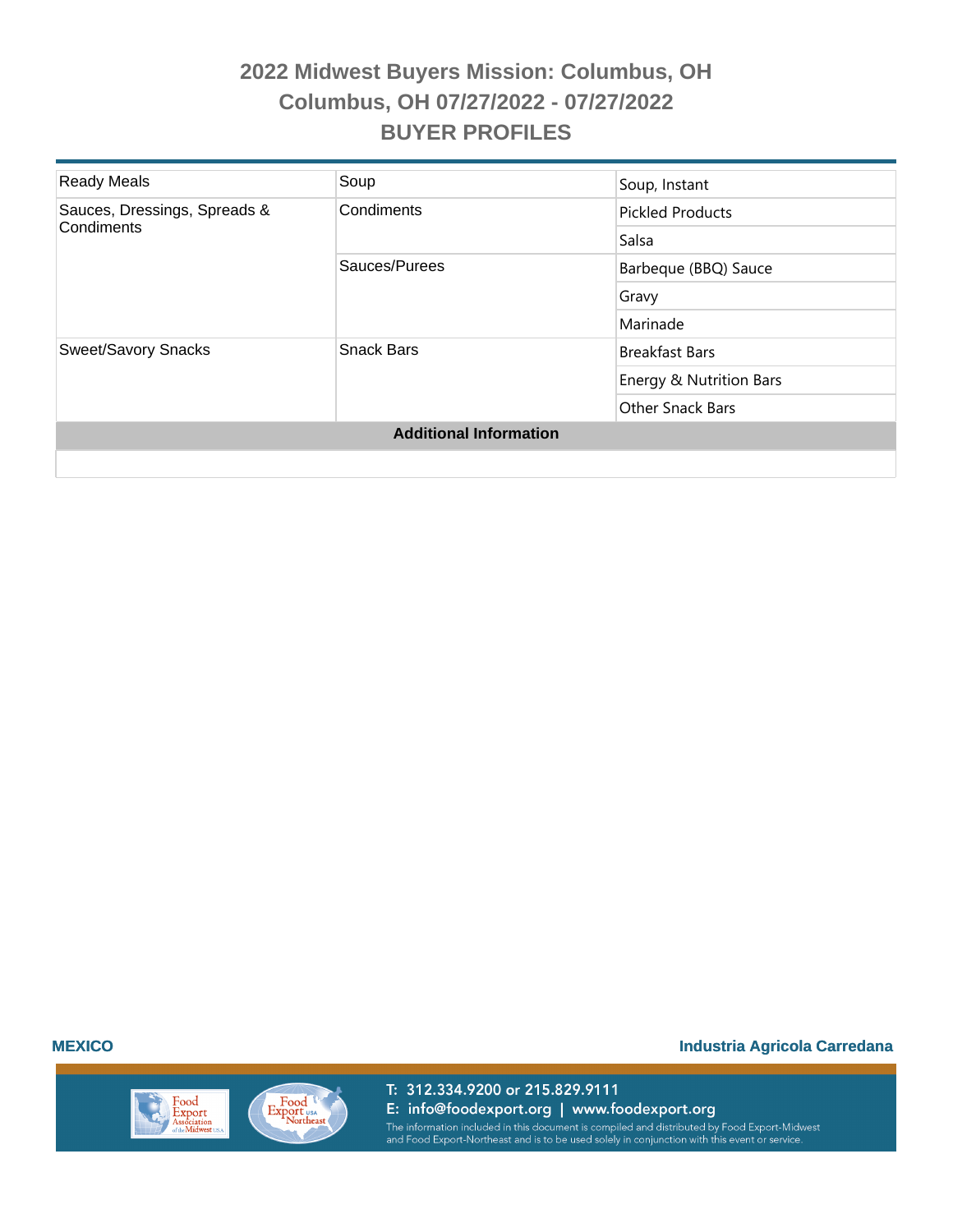### **PERU EXAMC International S.A.C.**

| <b>Contact Information</b>  |                                                                                                                                                                                                                                                                                                                                                                                                                                                                                                                                                                                                                                                                                                                                                                                                                                                                                                |                                                                               |                                                                                                                                                                                                                                                                                                                              |  |  |
|-----------------------------|------------------------------------------------------------------------------------------------------------------------------------------------------------------------------------------------------------------------------------------------------------------------------------------------------------------------------------------------------------------------------------------------------------------------------------------------------------------------------------------------------------------------------------------------------------------------------------------------------------------------------------------------------------------------------------------------------------------------------------------------------------------------------------------------------------------------------------------------------------------------------------------------|-------------------------------------------------------------------------------|------------------------------------------------------------------------------------------------------------------------------------------------------------------------------------------------------------------------------------------------------------------------------------------------------------------------------|--|--|
| <b>Title</b>                |                                                                                                                                                                                                                                                                                                                                                                                                                                                                                                                                                                                                                                                                                                                                                                                                                                                                                                | Name / Email / Phone                                                          |                                                                                                                                                                                                                                                                                                                              |  |  |
| <b>Executive President</b>  |                                                                                                                                                                                                                                                                                                                                                                                                                                                                                                                                                                                                                                                                                                                                                                                                                                                                                                | Available upon registration (go to "My Activities" if you already registered) |                                                                                                                                                                                                                                                                                                                              |  |  |
|                             |                                                                                                                                                                                                                                                                                                                                                                                                                                                                                                                                                                                                                                                                                                                                                                                                                                                                                                | <b>Company Information</b>                                                    |                                                                                                                                                                                                                                                                                                                              |  |  |
| <b>Company Address:</b>     | Available Upon Registration                                                                                                                                                                                                                                                                                                                                                                                                                                                                                                                                                                                                                                                                                                                                                                                                                                                                    | Website:                                                                      | www.kmcint.com                                                                                                                                                                                                                                                                                                               |  |  |
| <b>Company Phone:</b>       | Available Upon Registration                                                                                                                                                                                                                                                                                                                                                                                                                                                                                                                                                                                                                                                                                                                                                                                                                                                                    | <b>Year Founded:</b>                                                          | 2007                                                                                                                                                                                                                                                                                                                         |  |  |
| <b>Company Description:</b> | KMC International S.A.C. is a Peruvian importer and distributor, with over 20 years<br>commercializing food products for the mass consumption and institutional segment. This<br>buyer supplies HRI companies, specialized stores, wholesalers, supermarkets,<br>hypermarkets, convenience stores and top retailers such as Wong, Metro, Plaza Vea,<br>Vivanda and Tottus. Currently KMC has presence in all main Peruvian cities, offering a<br>portfolio of branded products, segmented in categories including snacks, foods, groceries,<br>personal care and household cleaning.<br>KMC International S.A.C. imports products from the USA, Canada, Mexico, Costa Rica,<br>Colombia and Chile. They are also the national representative for foreign brands asConagra<br>Foods, Unilever North America Supply, Snyder's Lance Inc., Simply 7 Snacks and Voortman<br>Cookies, among others. |                                                                               |                                                                                                                                                                                                                                                                                                                              |  |  |
| <b>Type of Business:</b>    | Distributor,<br>FoodService/HORECA,<br>Importer, Importer/Distributor,<br>Retailer                                                                                                                                                                                                                                                                                                                                                                                                                                                                                                                                                                                                                                                                                                                                                                                                             | Customer(s):                                                                  | Food<br>Manufacturing, FoodService/HO<br>RECA, Retail - Club<br>Store/Warehouse, Retail -<br>Convenience, Retail -<br>Department Store, Retail -<br>Discount Store, Retail -<br>Drugstore, Retail -<br>Natural/Organic/Healthy, Retail<br>- Other (Non-Food), Retail -<br>Specialty/Gourmet, Retail -<br>Supermarket/Grocery |  |  |
| <b>Facilities:</b>          | 2,550 sqm office and<br>warehouse in Lima, abd 12<br>transport units.                                                                                                                                                                                                                                                                                                                                                                                                                                                                                                                                                                                                                                                                                                                                                                                                                          | <b>Geographic Region(s)</b><br>Served:                                        | Countrywide distribution to<br>Peru.                                                                                                                                                                                                                                                                                         |  |  |
| <b>Industry Segment(s):</b> | Beverages, Confectionery, Foodservice/HRI, Health and Beauty, Natural/Organic, Other -<br>Non Food and Wood, Private Label, Retail, Snacks                                                                                                                                                                                                                                                                                                                                                                                                                                                                                                                                                                                                                                                                                                                                                     |                                                                               |                                                                                                                                                                                                                                                                                                                              |  |  |
|                             |                                                                                                                                                                                                                                                                                                                                                                                                                                                                                                                                                                                                                                                                                                                                                                                                                                                                                                | <b>Shipping and Quotation Preferences</b>                                     |                                                                                                                                                                                                                                                                                                                              |  |  |
| Preferred Incoterm(s):      | FOB, DAP, CIF                                                                                                                                                                                                                                                                                                                                                                                                                                                                                                                                                                                                                                                                                                                                                                                                                                                                                  | Consolidator(s) in the<br>US:                                                 | Miami, FL                                                                                                                                                                                                                                                                                                                    |  |  |



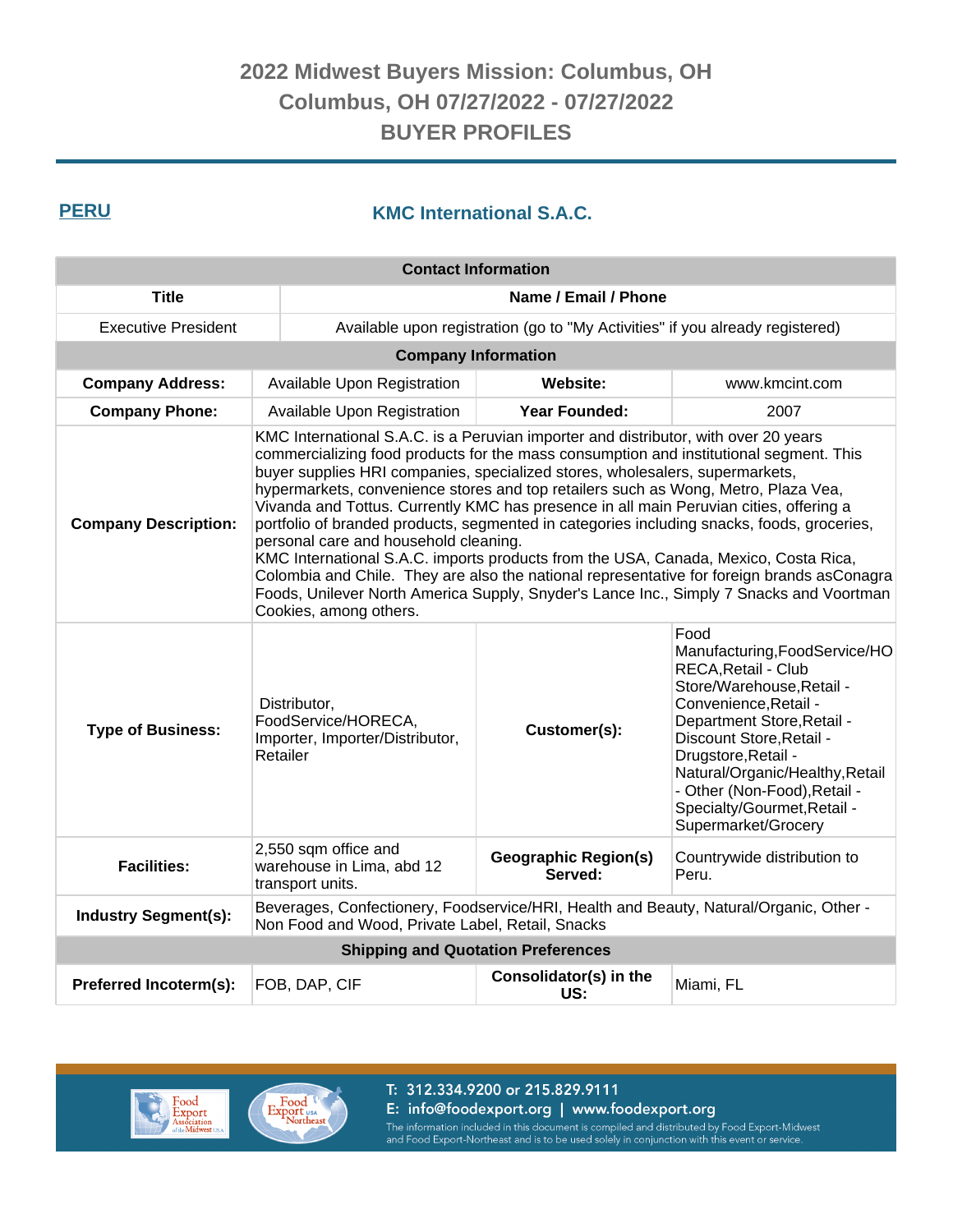| <b>Preferred Port(s) of</b><br>Import: | Callao Port    |                                                                                                                                                                                                                              | <b>Preferred Port(s) of</b><br><b>Export from US:</b> |                                  | Los Angeles, CA; Miami, FL;<br>Port Everglades, FL |  |
|----------------------------------------|----------------|------------------------------------------------------------------------------------------------------------------------------------------------------------------------------------------------------------------------------|-------------------------------------------------------|----------------------------------|----------------------------------------------------|--|
| <b>Product Information</b>             |                |                                                                                                                                                                                                                              |                                                       |                                  |                                                    |  |
| <b>Attributes of Interest:</b>         |                | All Natural, Dried/Dehydrated, Fat Free, Gluten Free, Low Calorie, Low Fat, No Sugar<br>Added, Non - GMO - EU Certified, Non - GMO - US Certified, Organic, Reduced Fat, Sugar<br>Free, Trans-fat Free, Vegan, Zero Calories |                                                       |                                  |                                                    |  |
| <b>Capacity to Import:</b>             | Not Applicable |                                                                                                                                                                                                                              | <b>Cannot Import:</b>                                 |                                  | None.                                              |  |
|                                        |                |                                                                                                                                                                                                                              | <b>Products of Interest at this Event:</b>            |                                  |                                                    |  |
| <b>Baby Food</b>                       |                | <b>Baby Snacks</b>                                                                                                                                                                                                           |                                                       | <b>Baby Snacks</b>               |                                                    |  |
|                                        |                | <b>Baby Supplements</b>                                                                                                                                                                                                      |                                                       |                                  | <b>Baby Supplements</b>                            |  |
|                                        |                | Dried Baby Food                                                                                                                                                                                                              |                                                       |                                  | Dried Baby Food                                    |  |
|                                        |                | Prepared Baby Food                                                                                                                                                                                                           |                                                       |                                  | Prepared Baby Food                                 |  |
| <b>Bakery Products</b>                 |                | Biscuits, Crackers, & Wafers                                                                                                                                                                                                 |                                                       |                                  | Savory Biscuits/Crackers                           |  |
|                                        |                |                                                                                                                                                                                                                              |                                                       | <b>Sweet Biscuits</b>            |                                                    |  |
|                                        |                | <b>Bread</b>                                                                                                                                                                                                                 |                                                       | <b>Bread Crumbs/Croutons</b>     |                                                    |  |
|                                        |                | <b>Breakfast Products</b>                                                                                                                                                                                                    |                                                       | Pancakes                         |                                                    |  |
|                                        |                |                                                                                                                                                                                                                              |                                                       | Waffles                          |                                                    |  |
|                                        |                | <b>Tortillas</b>                                                                                                                                                                                                             |                                                       | Corn Tortillas                   |                                                    |  |
| <b>Beverages</b>                       |                | Juices                                                                                                                                                                                                                       |                                                       | Fruit Juice                      |                                                    |  |
| Confectionery                          |                | <b>Sugar Confectionery</b>                                                                                                                                                                                                   |                                                       | Mints                            |                                                    |  |
|                                        |                |                                                                                                                                                                                                                              |                                                       | Pastilles, Jellies, & Chews      |                                                    |  |
| Non-Dairy<br>Dairy & Related Products  |                |                                                                                                                                                                                                                              |                                                       |                                  | Dried/Powder Milk Substitute                       |  |
|                                        |                |                                                                                                                                                                                                                              |                                                       | <b>Other Dairy Substitute</b>    |                                                    |  |
|                                        |                |                                                                                                                                                                                                                              |                                                       | Other Non-Dairy Drinking Product |                                                    |  |
| Food Ingredients                       |                | <b>Bakery &amp; Confectionary Ingredients</b>                                                                                                                                                                                |                                                       | Pancake and Waffles mixes        |                                                    |  |
| <b>Fruits &amp; Nuts</b>               |                | <b>Nuts</b>                                                                                                                                                                                                                  |                                                       | Almonds                          |                                                    |  |
|                                        |                |                                                                                                                                                                                                                              |                                                       | Cashews                          |                                                    |  |
|                                        |                |                                                                                                                                                                                                                              |                                                       | Macadamia                        |                                                    |  |
|                                        |                |                                                                                                                                                                                                                              | <b>Mixed Nuts</b>                                     |                                  |                                                    |  |
| Oils, Fats & Seeds                     |                | <b>Liquid Oils</b>                                                                                                                                                                                                           |                                                       | Canola Oil                       |                                                    |  |
| Pasta, Rice, & Grains                  |                | Pasta & Noodles                                                                                                                                                                                                              |                                                       | Egg Noodles                      |                                                    |  |
|                                        |                |                                                                                                                                                                                                                              |                                                       | <b>Rice Noodle</b>               |                                                    |  |





T: 312.334.9200 or 215.829.9111 E: info@foodexport.org | www.foodexport.org The information included in this document is compiled and distributed by Food Export-Midwest<br>and Food Export-Northeast and is to be used solely in conjunction with this event or service.

### **PERU KMC International S.A.C.**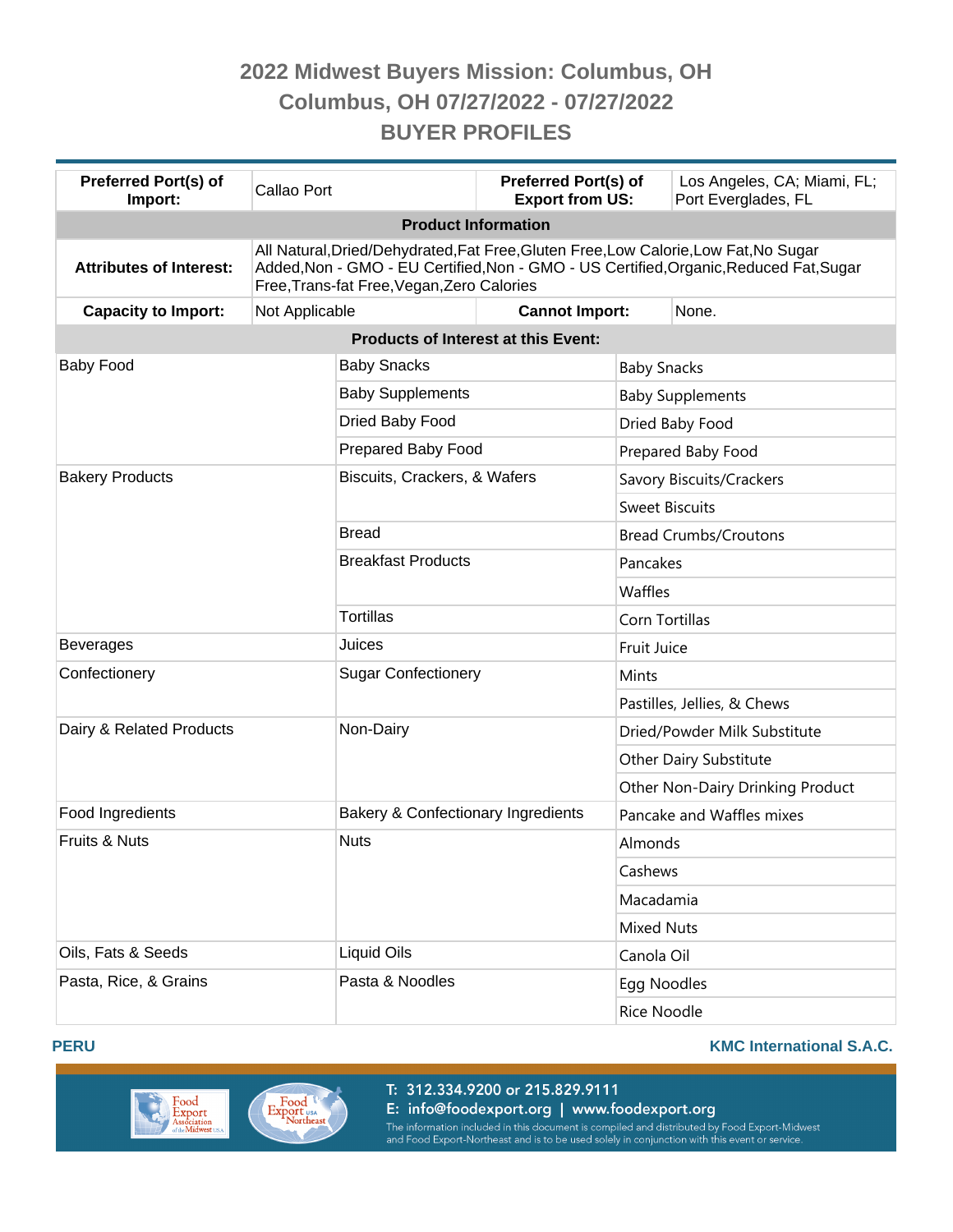| Pasta, Rice, & Grains        | Pasta & Noodles        | Vegetable Based Pasta       |  |
|------------------------------|------------------------|-----------------------------|--|
|                              |                        | <b>Wheat Pasta</b>          |  |
| Pet Food & Pet Care Products | Pet Treats & Mixes     | <b>Cat Treats</b>           |  |
|                              |                        | Dog Treats                  |  |
| Sauces, Dressings, Spreads & | Condiments             | Ketchup                     |  |
| Condiments                   |                        | Mayonnaise                  |  |
|                              |                        | Salsa                       |  |
|                              |                        | Vinegar                     |  |
|                              | <b>Dips</b>            | Bean Dip                    |  |
|                              |                        | Dip, Other                  |  |
|                              |                        | Hummus                      |  |
|                              | Dressings              | Salad Dressing              |  |
|                              |                        | Vinaigrette                 |  |
|                              | Sauces/Purees          | Barbeque (BBQ) Sauce        |  |
|                              |                        | Chocolate                   |  |
|                              |                        | Marinade                    |  |
|                              |                        | Pasta Sauce                 |  |
|                              |                        | Tomato Puree                |  |
|                              |                        | <b>Tomato Sauce</b>         |  |
|                              |                        | <b>Worcestershire Sauce</b> |  |
|                              | Spreads                | Cheese Spread               |  |
|                              |                        | Chocolate spread            |  |
|                              |                        | Nut-based Spread/Nut Butter |  |
| Supplements & Sweeteners     | Vitamins               | Adult/Senior Vitamin        |  |
|                              |                        | Children Vitamin            |  |
| Sweet/Savory Snacks          | Chips/Crisps           | Tortilla/Corn Chips         |  |
|                              |                        | Vegetable Chips             |  |
|                              | <b>Extruded Snacks</b> | <b>Extruded Snacks</b>      |  |
|                              | <b>Fruit Snacks</b>    | <b>Fruit Snacks</b>         |  |
|                              | Pretzels               | <b>Hard Pretzels</b>        |  |





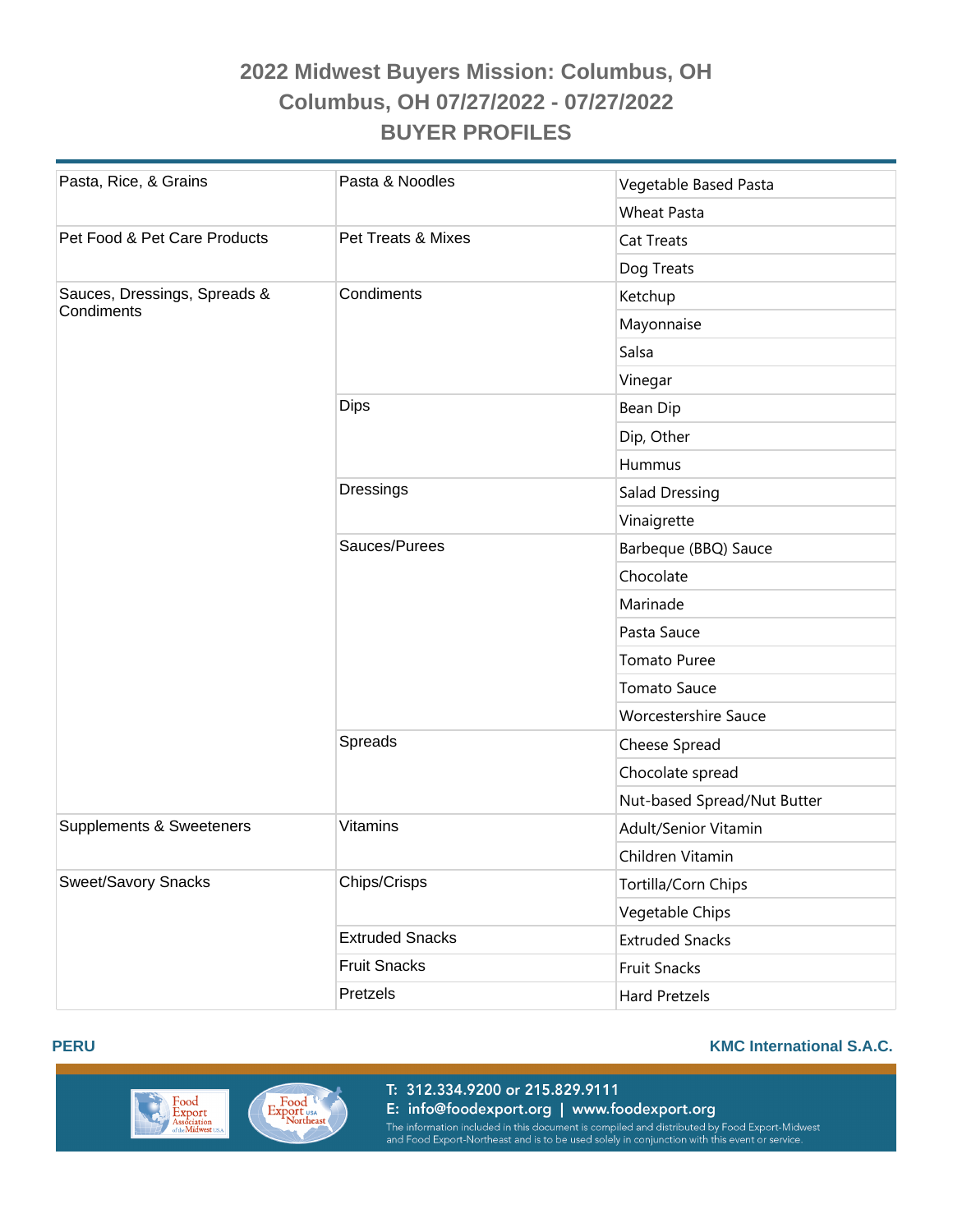| <b>Sweet/Savory Snacks</b>                                                                                                                                           | Seed Snacks       | Nut snacks              |  |  |  |
|----------------------------------------------------------------------------------------------------------------------------------------------------------------------|-------------------|-------------------------|--|--|--|
|                                                                                                                                                                      | <b>Snack Bars</b> | <b>Breakfast Bars</b>   |  |  |  |
|                                                                                                                                                                      |                   | Energy & Nutrition Bars |  |  |  |
|                                                                                                                                                                      | Trail Mix         | Trail Mix               |  |  |  |
| <b>Additional Information</b>                                                                                                                                        |                   |                         |  |  |  |
| Buyer mentioned that prefers to import directly from manufacturers in order to guarantee that the products will arrive at a<br>feasible price to the final consumer. |                   |                         |  |  |  |

**PERU <b>KMC** International S.A.C.

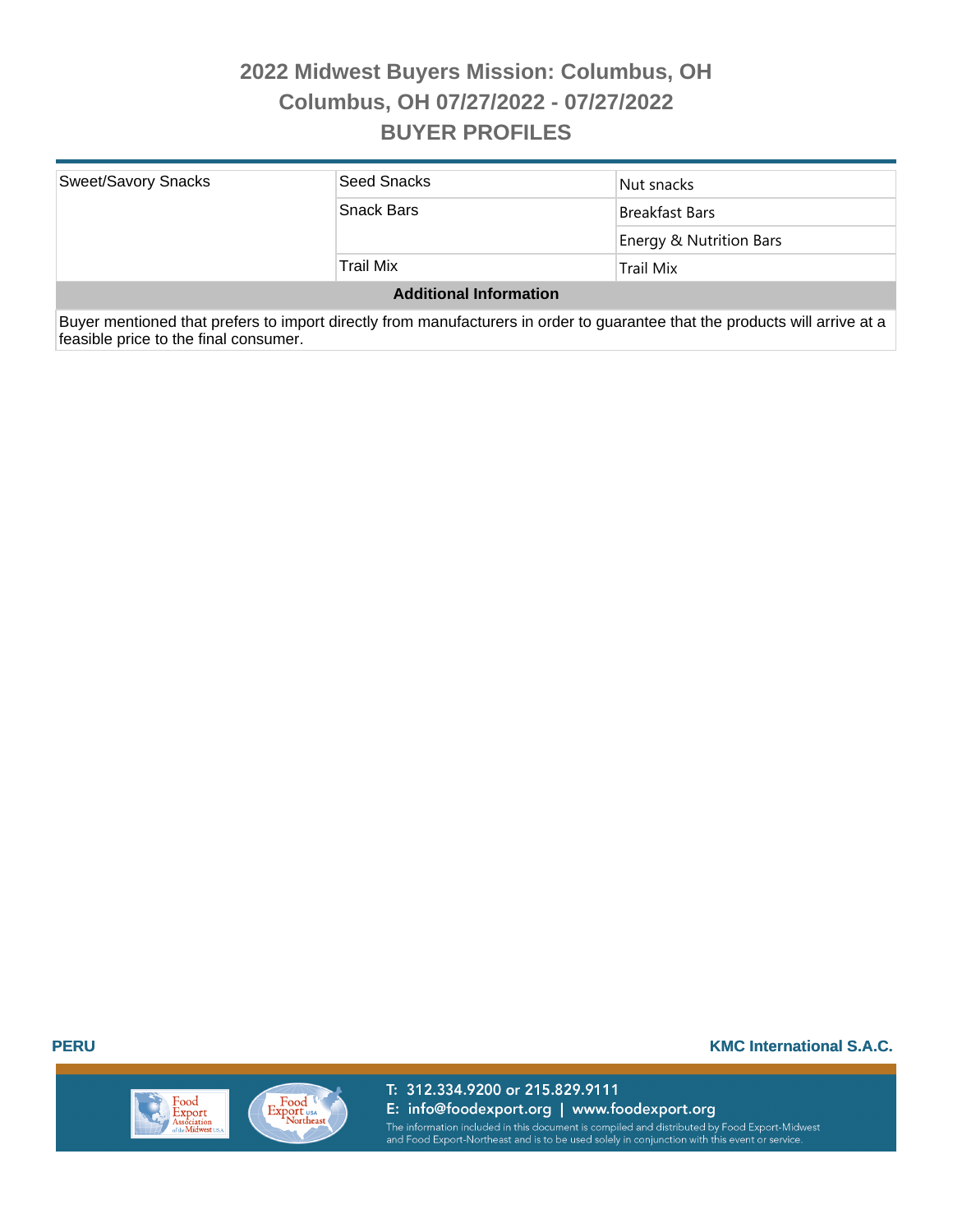### **SAUDI ARABIA Gulf Central Co., Ltd.**



| <b>Contact Information</b>      |                                                                                                                                                                                                                                                                                                                                                                                                                                                                                                                                                                                                                                                                                                                                                                                                                                                                                                                                      |                                                                               |                                                                                                                                                                                                                                       |  |  |
|---------------------------------|--------------------------------------------------------------------------------------------------------------------------------------------------------------------------------------------------------------------------------------------------------------------------------------------------------------------------------------------------------------------------------------------------------------------------------------------------------------------------------------------------------------------------------------------------------------------------------------------------------------------------------------------------------------------------------------------------------------------------------------------------------------------------------------------------------------------------------------------------------------------------------------------------------------------------------------|-------------------------------------------------------------------------------|---------------------------------------------------------------------------------------------------------------------------------------------------------------------------------------------------------------------------------------|--|--|
| <b>Title</b>                    |                                                                                                                                                                                                                                                                                                                                                                                                                                                                                                                                                                                                                                                                                                                                                                                                                                                                                                                                      | Name / Email / Phone                                                          |                                                                                                                                                                                                                                       |  |  |
| COO                             |                                                                                                                                                                                                                                                                                                                                                                                                                                                                                                                                                                                                                                                                                                                                                                                                                                                                                                                                      | Available upon registration (go to "My Activities" if you already registered) |                                                                                                                                                                                                                                       |  |  |
|                                 |                                                                                                                                                                                                                                                                                                                                                                                                                                                                                                                                                                                                                                                                                                                                                                                                                                                                                                                                      | <b>Company Information</b>                                                    |                                                                                                                                                                                                                                       |  |  |
| <b>Company Address:</b>         | Available Upon Registration                                                                                                                                                                                                                                                                                                                                                                                                                                                                                                                                                                                                                                                                                                                                                                                                                                                                                                          | <b>Website:</b>                                                               | http://gulfcentral.com.sa/                                                                                                                                                                                                            |  |  |
| <b>Company Phone:</b>           | Available Upon Registration                                                                                                                                                                                                                                                                                                                                                                                                                                                                                                                                                                                                                                                                                                                                                                                                                                                                                                          | <b>Year Founded:</b>                                                          | 1991                                                                                                                                                                                                                                  |  |  |
| <b>Company Description:</b>     | Established in Riyadh in 1991 as MAN (Mohammed Al Nojaidi Trading Est. /Seashell<br>Trading), in 1998, it changed its name to Gulf Central Co. Ltd. This company is a medium to<br>large, family-owned importer, distributor, and agent of fresh, ambient, chilled, and frozen<br>food products. The company imports seafood, rice, organic rice milk, almond milk, coconut<br>milk, cheeses and dairy products, canned tomatoes, pasta, coffee in cups, frozen and chilled<br>products, hot sauce, cooking oil, condiments, spices, frozen veggie burgers, nonalcoholic<br>wines, quinoa, frozen bakery products, frozen eggs, frozen fruits, and frozen meats. About<br>80 percent of the company's imports are directed to the foodservice sector, including<br>airlines, and 20 percent goes to the retail sector. The company reported that it is now<br>focusing on organic, lactose free, gluten free, vegan, and diet foods. |                                                                               |                                                                                                                                                                                                                                       |  |  |
| <b>Type of Business:</b>        | Distributor,<br>FoodService/HORECA,<br>Importer, Importer/Distributor,<br>Retailer                                                                                                                                                                                                                                                                                                                                                                                                                                                                                                                                                                                                                                                                                                                                                                                                                                                   | Customer(s):                                                                  | Food<br>Manufacturing, FoodService/HO<br>RECA, Retail -<br>Convenience, Retail -<br>Department Store, Retail -<br>Discount Store, Retail -<br>Natural/Organic/Healthy, Retail<br>- Specialty/Gourmet, Retail -<br>Supermarket/Grocery |  |  |
| <b>Facilities:</b>              | The company operates<br>warehouses and distribution<br>facilities in the central, western<br>and eastern regions of Saudi<br>Arabia.                                                                                                                                                                                                                                                                                                                                                                                                                                                                                                                                                                                                                                                                                                                                                                                                 | <b>Geographic Region(s)</b><br>Served:                                        | Saudi Arabia                                                                                                                                                                                                                          |  |  |
| <b>Industry Segment(s):</b>     | Bakery, Confectionery, Food Ingredients, Foodservice/HRI, Frozen, Natural/Organic, Private<br>Label, Retail, Seafood, Snacks, Specialty/Gourmet                                                                                                                                                                                                                                                                                                                                                                                                                                                                                                                                                                                                                                                                                                                                                                                      |                                                                               |                                                                                                                                                                                                                                       |  |  |
|                                 |                                                                                                                                                                                                                                                                                                                                                                                                                                                                                                                                                                                                                                                                                                                                                                                                                                                                                                                                      | <b>Shipping and Quotation Preferences</b>                                     |                                                                                                                                                                                                                                       |  |  |
| Preferred Incoterm(s):          | EXW, FOB, CNF or CIF                                                                                                                                                                                                                                                                                                                                                                                                                                                                                                                                                                                                                                                                                                                                                                                                                                                                                                                 | Consolidator(s) in the<br>US:                                                 | None                                                                                                                                                                                                                                  |  |  |
| Preferred Port(s) of<br>Import: |                                                                                                                                                                                                                                                                                                                                                                                                                                                                                                                                                                                                                                                                                                                                                                                                                                                                                                                                      | <b>Preferred Port(s) of</b><br><b>Export from US:</b>                         | None                                                                                                                                                                                                                                  |  |  |

### **Product Information**



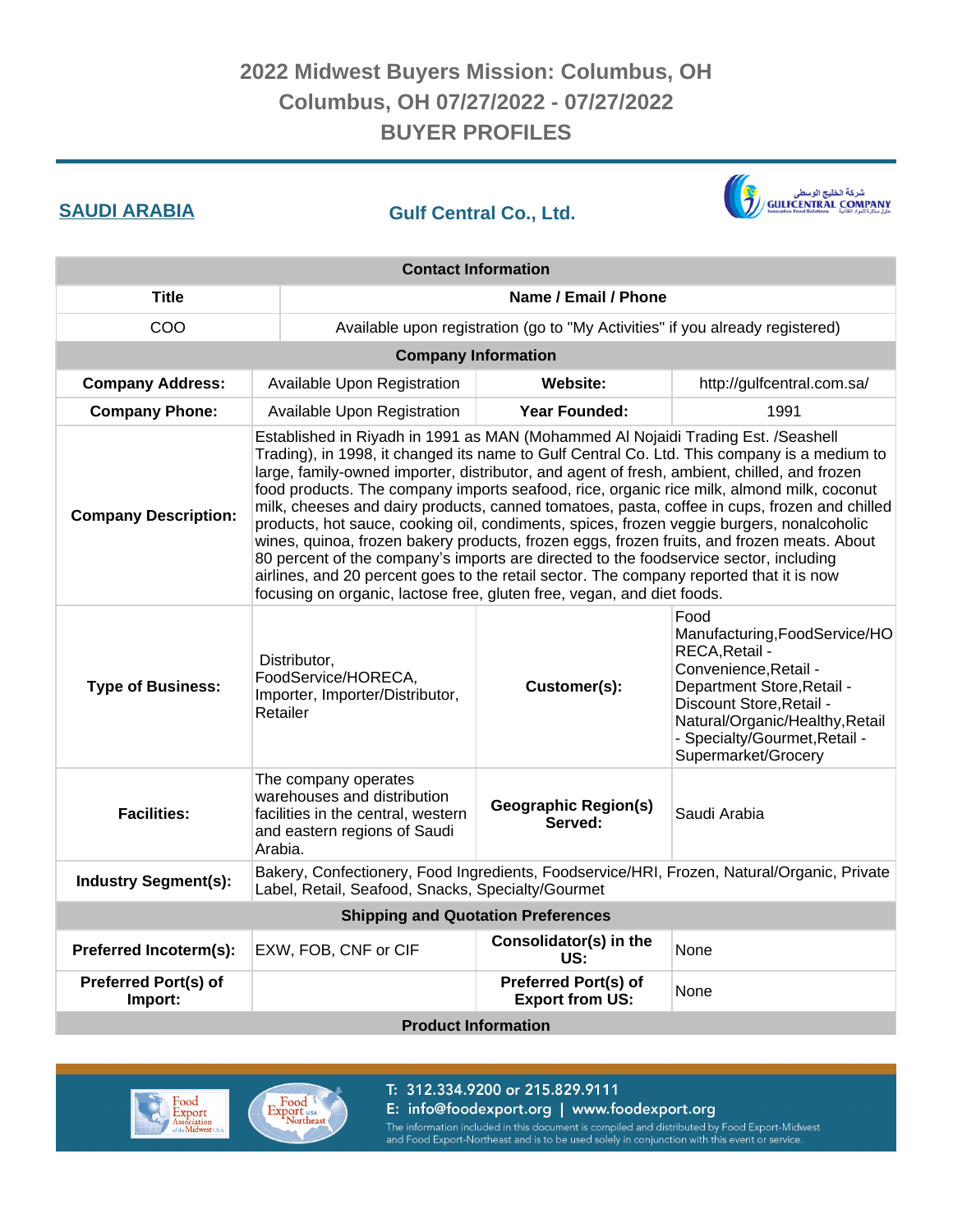| <b>Attributes of Interest:</b>      | 100% Organic, All Natural, Chilled, Dairy, Dietary, Dried/Dehydrated, Fat Free, Frozen, Gluten<br>Free, Halal, Low Calorie, Natural, No Sugar Added, Organic, Reduced Fat, Sugar<br>Free, Vegan, Vegetarian |                                            |                                        |                                                             |  |
|-------------------------------------|-------------------------------------------------------------------------------------------------------------------------------------------------------------------------------------------------------------|--------------------------------------------|----------------------------------------|-------------------------------------------------------------|--|
| <b>Capacity to Import:</b>          | Biotech/GMO, Chilled<br>Products, Dairy<br>Products, Frozen<br><b>Products, Meat Products</b>                                                                                                               | <b>Cannot Import:</b><br>alcohol or pork.  |                                        | Alcoholic and pork products.<br>Also, products that contain |  |
|                                     |                                                                                                                                                                                                             | <b>Products of Interest at this Event:</b> |                                        |                                                             |  |
| Dairy & Related Products            | Dairy                                                                                                                                                                                                       |                                            |                                        | <b>Butter</b>                                               |  |
|                                     |                                                                                                                                                                                                             |                                            | Cream                                  |                                                             |  |
|                                     |                                                                                                                                                                                                             |                                            | Cream Cheese                           |                                                             |  |
|                                     | Non-Dairy                                                                                                                                                                                                   |                                            | <b>Almond Milk</b>                     |                                                             |  |
|                                     |                                                                                                                                                                                                             |                                            | <b>Rice Milk</b>                       |                                                             |  |
|                                     |                                                                                                                                                                                                             |                                            | Soy Milk                               |                                                             |  |
| Eggs & Egg Products                 | Egg Replacer                                                                                                                                                                                                |                                            |                                        |                                                             |  |
| Fish & Seafood                      | Finfish                                                                                                                                                                                                     |                                            |                                        | Cods                                                        |  |
|                                     |                                                                                                                                                                                                             |                                            |                                        | Halibut                                                     |  |
|                                     |                                                                                                                                                                                                             |                                            |                                        | Monkfish (Lophius americanus)                               |  |
|                                     |                                                                                                                                                                                                             |                                            |                                        | Perch, Freshwater                                           |  |
|                                     |                                                                                                                                                                                                             |                                            |                                        | Sea Bass (Centropristis striata)                            |  |
|                                     |                                                                                                                                                                                                             |                                            |                                        | Tuna                                                        |  |
|                                     |                                                                                                                                                                                                             | Other Fish & Seafood                       |                                        | Caviar                                                      |  |
|                                     |                                                                                                                                                                                                             |                                            |                                        | Roe                                                         |  |
|                                     | Shellfish                                                                                                                                                                                                   |                                            | Blue Mussel (Mytilus edulis)           |                                                             |  |
|                                     |                                                                                                                                                                                                             |                                            | Clams                                  |                                                             |  |
|                                     |                                                                                                                                                                                                             |                                            | Crab                                   |                                                             |  |
|                                     |                                                                                                                                                                                                             |                                            | Octopus                                |                                                             |  |
|                                     |                                                                                                                                                                                                             |                                            | Oyster                                 |                                                             |  |
|                                     |                                                                                                                                                                                                             |                                            | Sea Scallop (Placopecten magellanicus) |                                                             |  |
| <b>Meats &amp; Related Products</b> | Beef/Bovine                                                                                                                                                                                                 |                                            | <b>Brisket</b>                         |                                                             |  |
|                                     |                                                                                                                                                                                                             |                                            | Chuck                                  |                                                             |  |
|                                     |                                                                                                                                                                                                             |                                            |                                        | Ground                                                      |  |



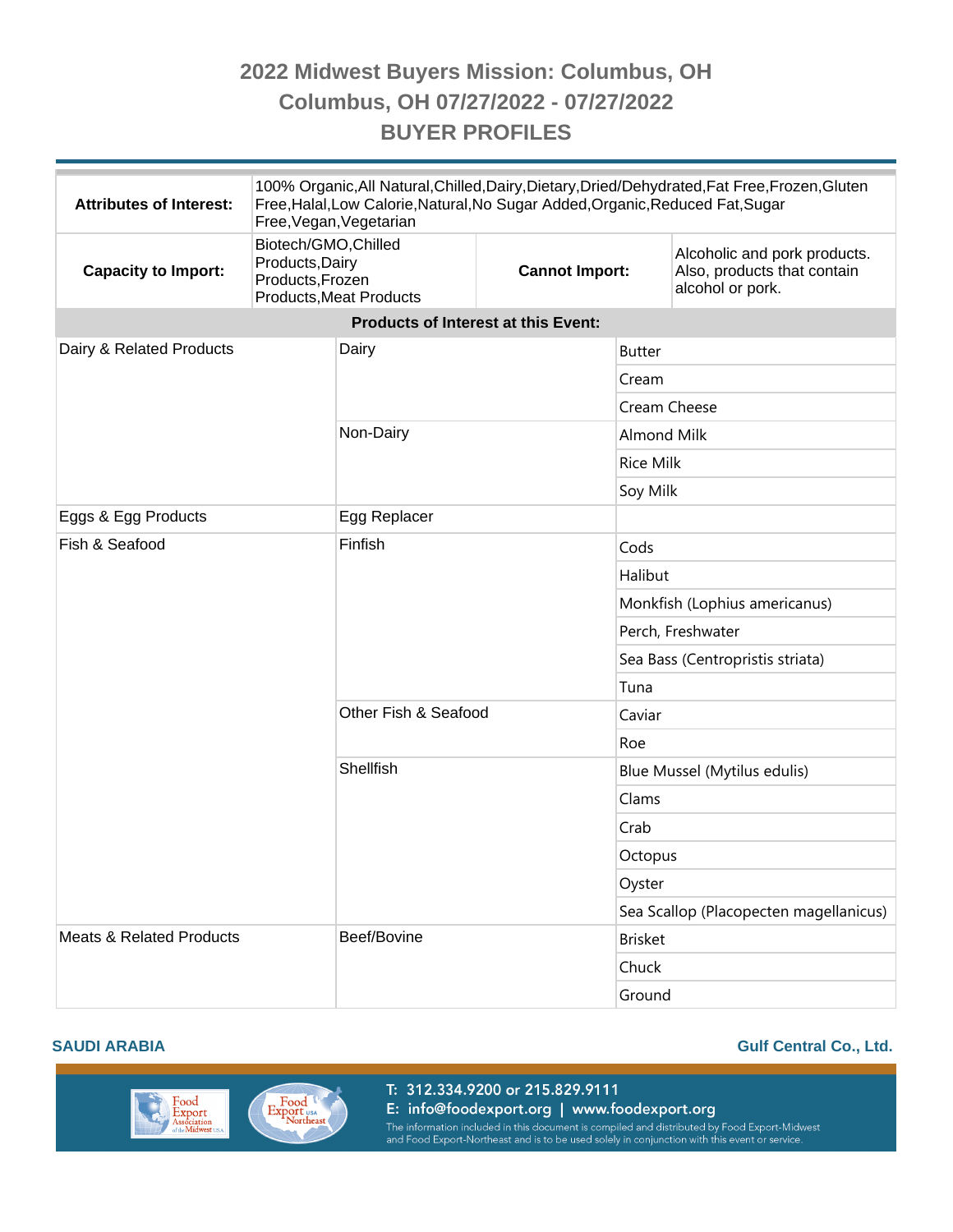| <b>Meats &amp; Related Products</b><br>Beef/Bovine |                                   | Loin                    |  |
|----------------------------------------------------|-----------------------------------|-------------------------|--|
|                                                    |                                   | Rib                     |  |
|                                                    |                                   | Sirloin                 |  |
|                                                    |                                   | Veal                    |  |
|                                                    | Poultry (Turkey)                  | <b>Turkey Breast</b>    |  |
|                                                    |                                   | <b>Turkey Legs</b>      |  |
|                                                    |                                   | Whole Turkey            |  |
|                                                    | <b>Processed Meats</b>            | Bacon                   |  |
|                                                    |                                   | Cold Cuts               |  |
|                                                    |                                   | Sausage                 |  |
| Oils, Fats & Seeds                                 | <b>Liquid Oils</b>                | Canola Oil              |  |
|                                                    |                                   | Palm Oil                |  |
|                                                    |                                   | Soybean Oil             |  |
| Pasta, Rice, & Grains                              | Pasta & Noodles                   | Couscous                |  |
|                                                    |                                   | Egg Noodles             |  |
| <b>Ready Meals</b>                                 | <b>Processed Meat Substitutes</b> | Veggie Burger           |  |
| Sweet/Savory Snacks                                | Pretzels                          | Soft Pretzels           |  |
|                                                    | <b>Snack Bars</b>                 | <b>Breakfast Bars</b>   |  |
|                                                    |                                   | Energy & Nutrition Bars |  |
|                                                    |                                   | <b>Fruit Bars</b>       |  |
|                                                    |                                   | Granola/Muesli Bars     |  |
|                                                    |                                   | <b>Other Snack Bars</b> |  |
| <b>Additional Information</b>                      |                                   |                         |  |
|                                                    |                                   |                         |  |

**SAUDI ARABIA Gulf Central Co., Ltd.**

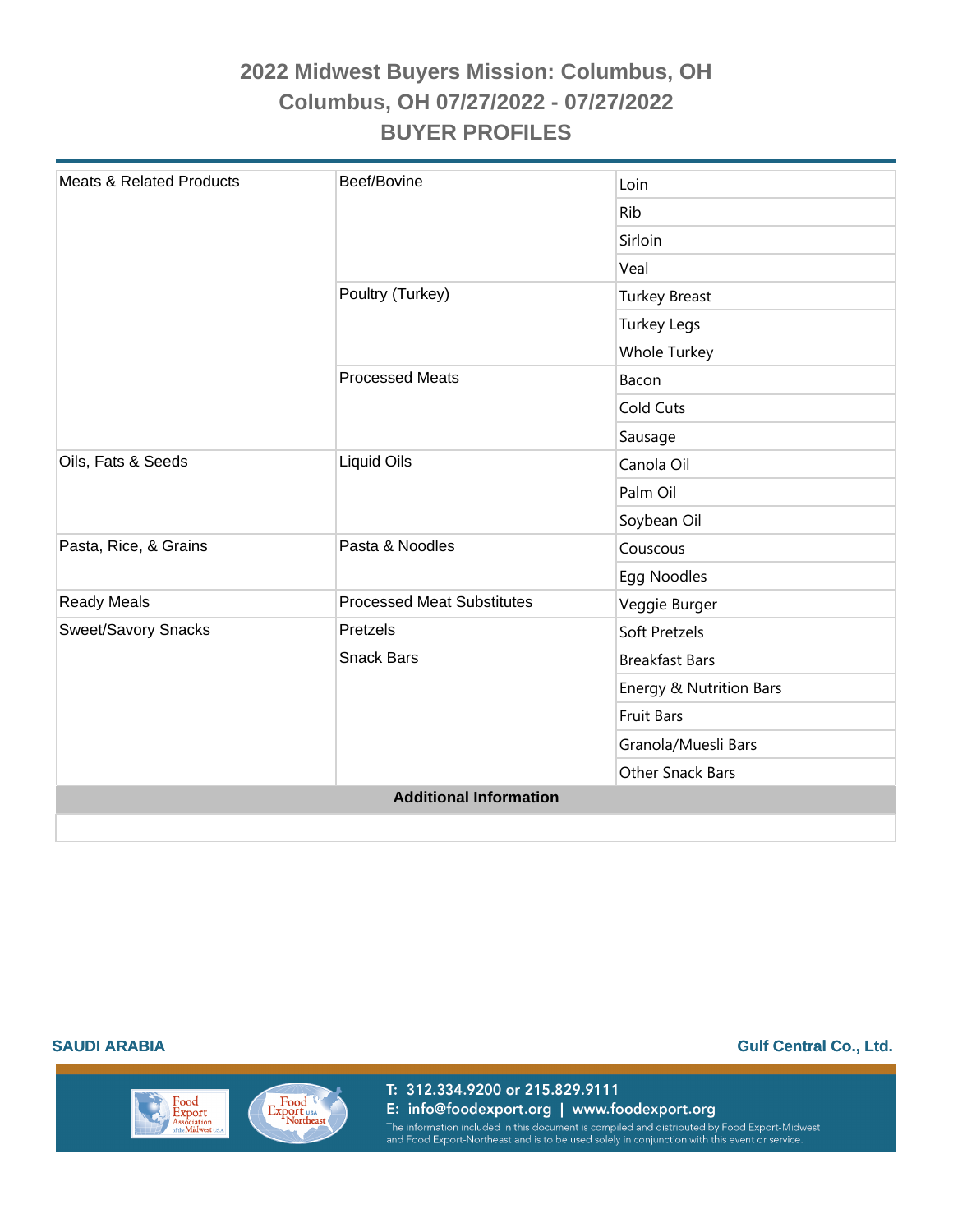### **SINGAPORE Yuan Sang Pte Ltd**

| <b>Contact Information</b>             |                                                                                      |                                                       |                                                                                        |
|----------------------------------------|--------------------------------------------------------------------------------------|-------------------------------------------------------|----------------------------------------------------------------------------------------|
| <b>Title</b>                           | Name / Email / Phone                                                                 |                                                       |                                                                                        |
| Manager                                | Available upon registration (go to "My Activities" if you already registered)        |                                                       |                                                                                        |
|                                        |                                                                                      | <b>Company Information</b>                            |                                                                                        |
| <b>Company Address:</b>                | Available Upon Registration                                                          | <b>Website:</b>                                       | www.yuansang.com.sg                                                                    |
| <b>Company Phone:</b>                  | Available Upon Registration                                                          | Year Founded:                                         | 2001                                                                                   |
| <b>Company Description:</b>            | experienced with importing from the US by container loads.                           |                                                       | Yuan Sang imports and wholesales dried seafood, food, nuts, and spices. The company is |
| <b>Type of Business:</b>               | Distributor, Importer,<br>Importer/Distributor,<br>Wholesaler                        | Customer(s):                                          | Food Manufacturing, Retail -<br>Supermarket/Grocery                                    |
| <b>Facilities:</b>                     | Cold Storage/Ambient Storage<br>and distribution facility. Re-<br>packing facility   | <b>Geographic Region(s)</b><br>Served:                | Asia. Also includes distribution<br>to USA, Mauritius and Middle<br>East               |
| <b>Industry Segment(s):</b>            | Food Ingredients, Natural/Organic, Private Label, Retail, Seafood, Specialty/Gourmet |                                                       |                                                                                        |
|                                        |                                                                                      | <b>Shipping and Quotation Preferences</b>             |                                                                                        |
| <b>Preferred Incoterm(s):</b>          | <b>CIF</b>                                                                           | Consolidator(s) in the<br>US:                         | <b>None</b>                                                                            |
| <b>Preferred Port(s) of</b><br>Import: |                                                                                      | <b>Preferred Port(s) of</b><br><b>Export from US:</b> | None                                                                                   |
|                                        |                                                                                      | <b>Product Information</b>                            |                                                                                        |
| <b>Attributes of Interest:</b>         | 100% Organic, All Natural, Halal                                                     |                                                       |                                                                                        |
| <b>Capacity to Import:</b>             | Not Applicable                                                                       | <b>Cannot Import:</b>                                 | <b>NIL</b>                                                                             |
|                                        |                                                                                      | <b>Products of Interest at this Event:</b>            |                                                                                        |
| Fruits & Nuts                          | <b>Nuts</b>                                                                          |                                                       | Almonds                                                                                |
|                                        |                                                                                      |                                                       | Cashews                                                                                |
|                                        |                                                                                      |                                                       | Hazelnuts                                                                              |
|                                        |                                                                                      |                                                       | Macadamia                                                                              |
|                                        |                                                                                      |                                                       | Mixed Nuts                                                                             |
|                                        |                                                                                      |                                                       | Peanuts                                                                                |
|                                        |                                                                                      |                                                       | Pecans                                                                                 |



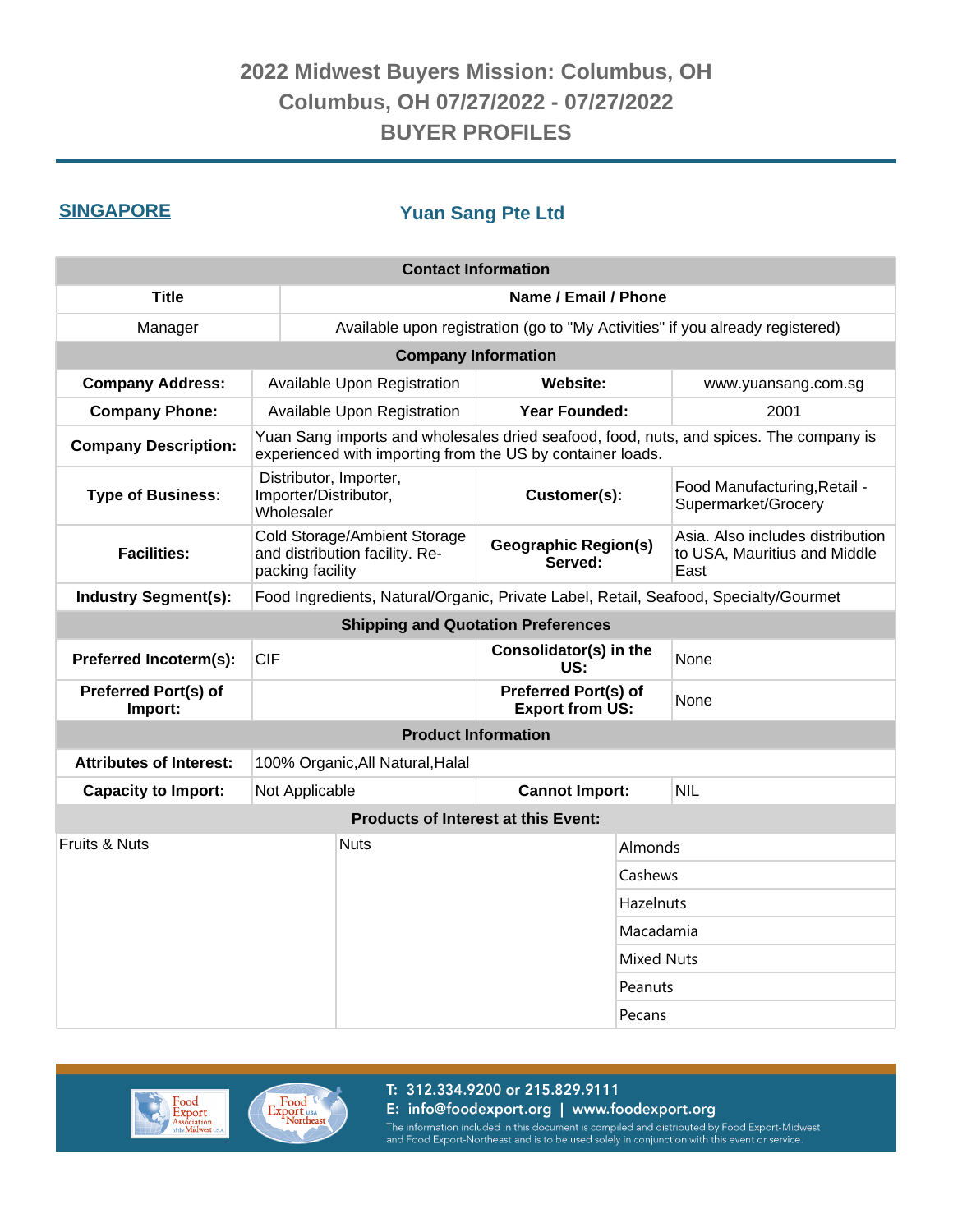| Fruits & Nuts | <b>Nuts</b> | Pistachios              |
|---------------|-------------|-------------------------|
|               |             | Walnuts, Black          |
|               |             | <b>Walnuts, English</b> |
|               |             |                         |
|               |             |                         |





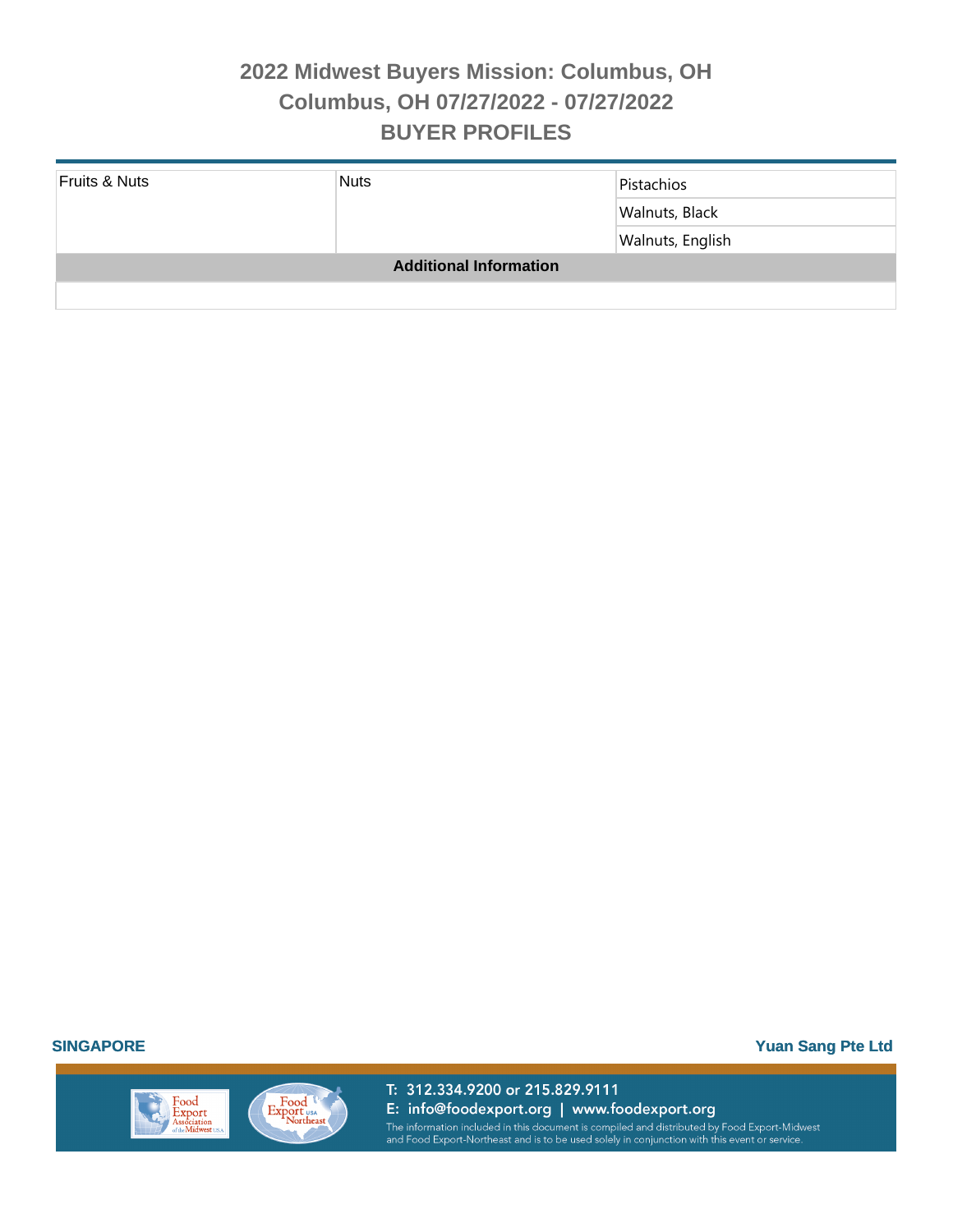### **SOUTH KOREA Foodrella Ltd**

| <b>Contact Information</b>                 |                                                                                                                                                                                                                                                                                                                                                                                                                                                                                                                                                                                                     |                                                                               |                                       |  |
|--------------------------------------------|-----------------------------------------------------------------------------------------------------------------------------------------------------------------------------------------------------------------------------------------------------------------------------------------------------------------------------------------------------------------------------------------------------------------------------------------------------------------------------------------------------------------------------------------------------------------------------------------------------|-------------------------------------------------------------------------------|---------------------------------------|--|
| <b>Title</b>                               |                                                                                                                                                                                                                                                                                                                                                                                                                                                                                                                                                                                                     | Name / Email / Phone                                                          |                                       |  |
| <b>VP</b>                                  |                                                                                                                                                                                                                                                                                                                                                                                                                                                                                                                                                                                                     | Available upon registration (go to "My Activities" if you already registered) |                                       |  |
|                                            |                                                                                                                                                                                                                                                                                                                                                                                                                                                                                                                                                                                                     | <b>Company Information</b>                                                    |                                       |  |
| <b>Company Address:</b>                    | <b>Available Upon Registration</b>                                                                                                                                                                                                                                                                                                                                                                                                                                                                                                                                                                  | Website:                                                                      | www.foodrella.comwww.hanmif<br>.co.kr |  |
| <b>Company Phone:</b>                      | Available Upon Registration                                                                                                                                                                                                                                                                                                                                                                                                                                                                                                                                                                         | <b>Year Founded:</b>                                                          | 1987                                  |  |
| <b>Company Description:</b>                | Foodrella is vertically integrated to supply B2B based ingredients such as seasoning,<br>sauces, batter mix, frying items to final B2C items such as chicken tenders and Karaage,<br>Sauces, Beverages, Dressing, Soup, Pickle, and so on. It is looking for vegan, plant based<br>product, low sugar, non-GMO, non MSG food products to import from the US. It has a wide<br>distribution channels including BurgerKing, Starbucks, Mcconald, COSTCO, Subway,<br>Outback Steakhouse, TGIF and other franchised cafe and coffee shops, and hypermarkets<br>including Emart and Lotte Mart in Korea. |                                                                               |                                       |  |
| <b>Type of Business:</b>                   | Distributor, Importer,<br>Importer/Distributor,<br>Manufacturer                                                                                                                                                                                                                                                                                                                                                                                                                                                                                                                                     | Customer(s):                                                                  |                                       |  |
| <b>Facilities:</b>                         |                                                                                                                                                                                                                                                                                                                                                                                                                                                                                                                                                                                                     | <b>Geographic Region(s)</b><br>Served:                                        |                                       |  |
| <b>Industry Segment(s):</b>                |                                                                                                                                                                                                                                                                                                                                                                                                                                                                                                                                                                                                     |                                                                               |                                       |  |
|                                            |                                                                                                                                                                                                                                                                                                                                                                                                                                                                                                                                                                                                     | <b>Shipping and Quotation Preferences</b>                                     |                                       |  |
| Preferred Incoterm(s):                     |                                                                                                                                                                                                                                                                                                                                                                                                                                                                                                                                                                                                     | Consolidator(s) in the<br>US:                                                 |                                       |  |
| <b>Preferred Port(s) of</b><br>Import:     |                                                                                                                                                                                                                                                                                                                                                                                                                                                                                                                                                                                                     | <b>Preferred Port(s) of</b><br><b>Export from US:</b>                         |                                       |  |
| <b>Product Information</b>                 |                                                                                                                                                                                                                                                                                                                                                                                                                                                                                                                                                                                                     |                                                                               |                                       |  |
| <b>Attributes of Interest:</b>             |                                                                                                                                                                                                                                                                                                                                                                                                                                                                                                                                                                                                     |                                                                               |                                       |  |
| <b>Capacity to Import:</b>                 |                                                                                                                                                                                                                                                                                                                                                                                                                                                                                                                                                                                                     | <b>Cannot Import:</b>                                                         |                                       |  |
| <b>Products of Interest at this Event:</b> |                                                                                                                                                                                                                                                                                                                                                                                                                                                                                                                                                                                                     |                                                                               |                                       |  |

**Additional Information**

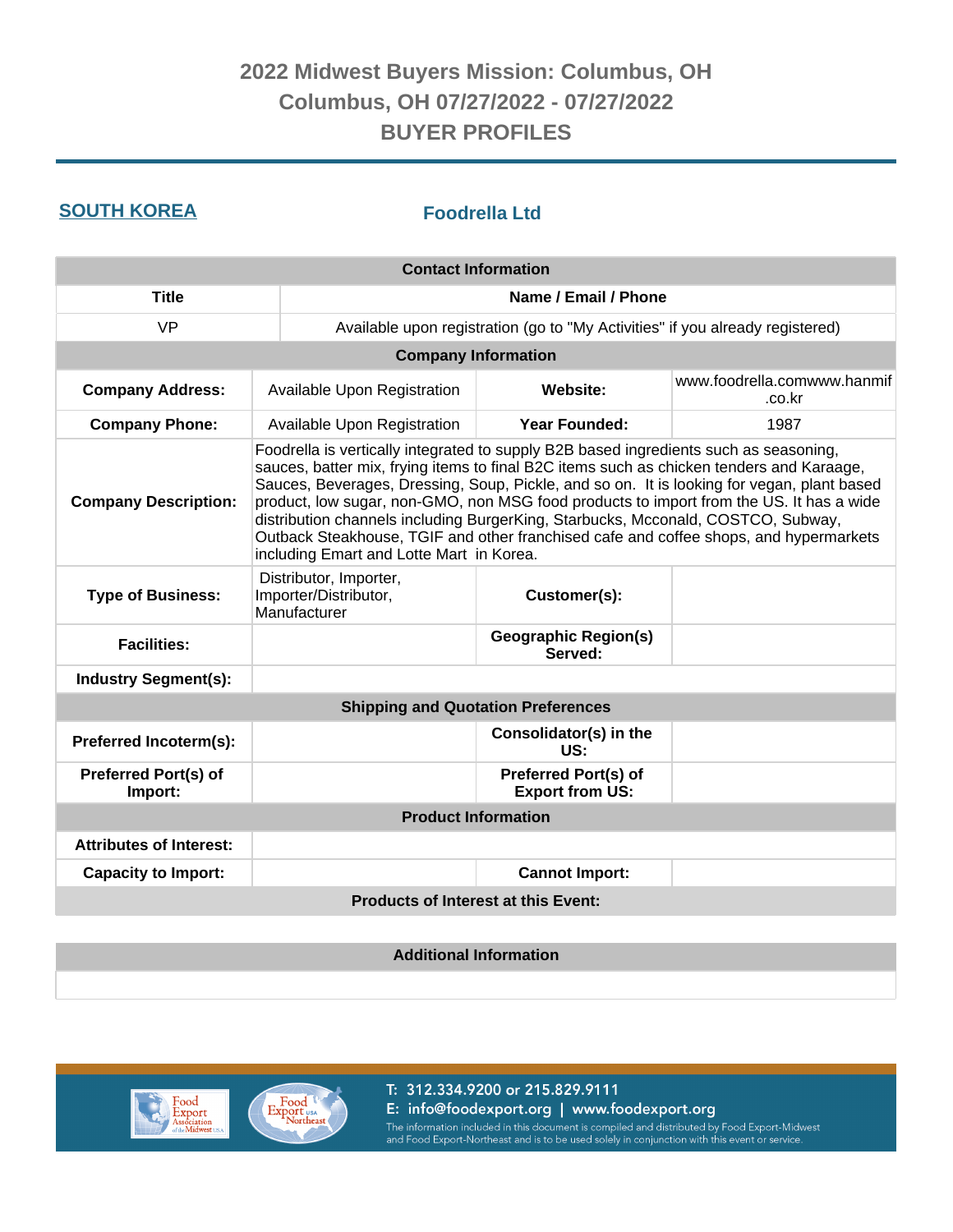### **SPAIN TASTE OF AMERICA**

| <b>Contact Information</b>                                                                                                                                                                                                                                                                                                                |                                                                                                                                                                                                                                                                                                                                                                                                                                                                                                                                                                                                                                                                                         |                                                                               |                                                                                                                                                  |  |
|-------------------------------------------------------------------------------------------------------------------------------------------------------------------------------------------------------------------------------------------------------------------------------------------------------------------------------------------|-----------------------------------------------------------------------------------------------------------------------------------------------------------------------------------------------------------------------------------------------------------------------------------------------------------------------------------------------------------------------------------------------------------------------------------------------------------------------------------------------------------------------------------------------------------------------------------------------------------------------------------------------------------------------------------------|-------------------------------------------------------------------------------|--------------------------------------------------------------------------------------------------------------------------------------------------|--|
| <b>Title</b>                                                                                                                                                                                                                                                                                                                              | Name / Email / Phone                                                                                                                                                                                                                                                                                                                                                                                                                                                                                                                                                                                                                                                                    |                                                                               |                                                                                                                                                  |  |
| Owner                                                                                                                                                                                                                                                                                                                                     |                                                                                                                                                                                                                                                                                                                                                                                                                                                                                                                                                                                                                                                                                         | Available upon registration (go to "My Activities" if you already registered) |                                                                                                                                                  |  |
|                                                                                                                                                                                                                                                                                                                                           |                                                                                                                                                                                                                                                                                                                                                                                                                                                                                                                                                                                                                                                                                         | <b>Company Information</b>                                                    |                                                                                                                                                  |  |
| <b>Company Address:</b>                                                                                                                                                                                                                                                                                                                   | Available Upon Registration                                                                                                                                                                                                                                                                                                                                                                                                                                                                                                                                                                                                                                                             | Website:                                                                      | http://www.tasteofamerica.es                                                                                                                     |  |
| <b>Company Phone:</b>                                                                                                                                                                                                                                                                                                                     | Available Upon Registration                                                                                                                                                                                                                                                                                                                                                                                                                                                                                                                                                                                                                                                             | <b>Year Founded:</b>                                                          | 1995                                                                                                                                             |  |
| <b>Company Description:</b>                                                                                                                                                                                                                                                                                                               | Taste of America is an importer/distributor with 27 years of experience bringing Authentic<br>American flavors to the Spanish market. In addition to a chain of 17 specialty shops and e-<br>commerce, TOA distributes to most channels including FMCG, Gourmet, Impulse, Travel<br>Retail, Food Service. Our brands include Nielsen Massey, Stonewall Kitchen, Tyrrell's<br>Potato Crisps, Ferrara brands, Hershey's, private label and more. Our customers include<br>Carrefour, El Corte Ingles, Auchan, Bidfoods, Starbucks, Conway, Repsol.<br>In 2018, we started another company, The Cookie Lab, featuring American desserts. There<br>are now 8 Cookie Lab bakeries in Madrid. |                                                                               |                                                                                                                                                  |  |
| <b>Type of Business:</b>                                                                                                                                                                                                                                                                                                                  | Distributor, Importer,<br>Importer/Distributor, Retailer                                                                                                                                                                                                                                                                                                                                                                                                                                                                                                                                                                                                                                | Customer(s):                                                                  | FoodService/HORECA, Retail -<br>Convenience, Retail -<br>Natural/Organic/Healthy, Retail<br>- Specialty/Gourmet, Retail -<br>Supermarket/Grocery |  |
| <b>Facilities:</b>                                                                                                                                                                                                                                                                                                                        | Central warehouse and<br>distribution center, head<br>offices, in-store bakeries                                                                                                                                                                                                                                                                                                                                                                                                                                                                                                                                                                                                        | <b>Geographic Region(s)</b><br>Served:                                        | Spain and Portugal (with a<br>franchise in Morocco)                                                                                              |  |
| <b>Industry Segment(s):</b>                                                                                                                                                                                                                                                                                                               | Bakery, Beverages, Confectionery, Ethnic, Foodservice/HRI, Natural/Organic, Private Label,<br>Retail, Snacks, Specialty/Gourmet                                                                                                                                                                                                                                                                                                                                                                                                                                                                                                                                                         |                                                                               |                                                                                                                                                  |  |
|                                                                                                                                                                                                                                                                                                                                           |                                                                                                                                                                                                                                                                                                                                                                                                                                                                                                                                                                                                                                                                                         | <b>Shipping and Quotation Preferences</b>                                     |                                                                                                                                                  |  |
| Preferred Incoterm(s):                                                                                                                                                                                                                                                                                                                    | EXW or FOB, New Jersey                                                                                                                                                                                                                                                                                                                                                                                                                                                                                                                                                                                                                                                                  | Consolidator(s) in the<br>US:                                                 | Piscataway, New Jersey, also<br>in Houston, Texas                                                                                                |  |
| <b>Preferred Port(s) of</b><br>Import:                                                                                                                                                                                                                                                                                                    | Valencia, Spain                                                                                                                                                                                                                                                                                                                                                                                                                                                                                                                                                                                                                                                                         | <b>Preferred Port(s) of</b><br><b>Export from US:</b>                         | Newark, NJ                                                                                                                                       |  |
|                                                                                                                                                                                                                                                                                                                                           |                                                                                                                                                                                                                                                                                                                                                                                                                                                                                                                                                                                                                                                                                         | <b>Product Information</b>                                                    |                                                                                                                                                  |  |
| All Natural, Allergen Free, Ethnic, Gluten Free, Halal, Kosher, Low Calorie, Natural, No Artificial<br>Ingredients, No Preservatives, No Sugar Added, Non - GMO - US Certified, Non-Dairy, Plant<br><b>Attributes of Interest:</b><br>Based, Smart, Sugar Free, Sustainably Produced, Trans-fat Free, Vegan, Vegetarian, Zero<br>Calories |                                                                                                                                                                                                                                                                                                                                                                                                                                                                                                                                                                                                                                                                                         |                                                                               |                                                                                                                                                  |  |



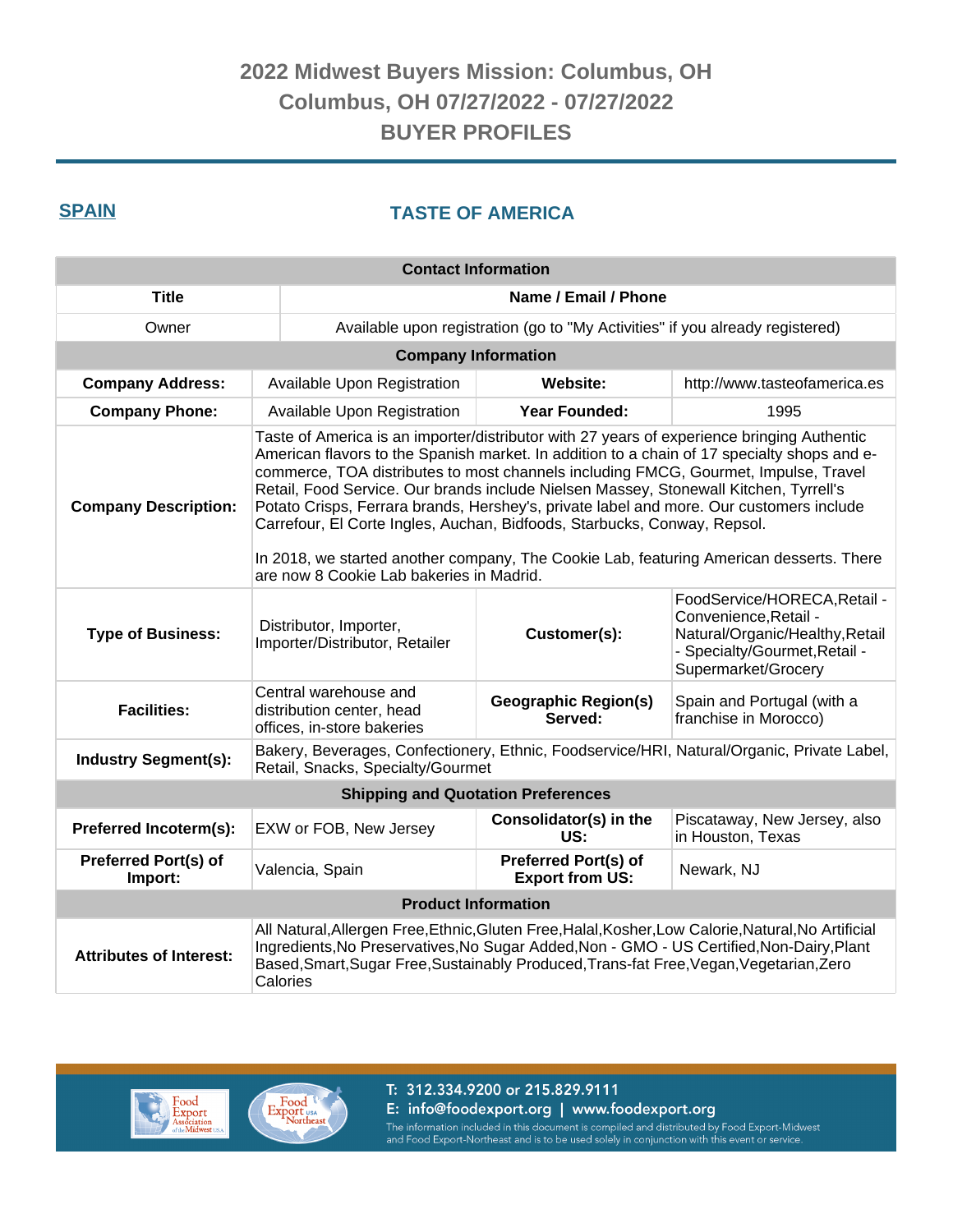| <b>Capacity to Import:</b> | Biotech/GMO, Frozen Products   | <b>Cannot Import:</b>              |                              | Meat and Dairy products,<br>Alcohol, any product with<br>ingredients not compliant with<br>EU regulations. |  |
|----------------------------|--------------------------------|------------------------------------|------------------------------|------------------------------------------------------------------------------------------------------------|--|
|                            |                                |                                    |                              |                                                                                                            |  |
| <b>Bakery Products</b>     |                                | Milled Products (Flours, Starches) |                              | White Flour                                                                                                |  |
| <b>Beverages</b>           |                                | Sweetened/Soft-Drinks              |                              | <b>Energy Drink</b>                                                                                        |  |
|                            |                                |                                    | <b>Functional Drink</b>      |                                                                                                            |  |
|                            |                                |                                    | Hot Chocolate/Cocoa Mix      |                                                                                                            |  |
|                            |                                |                                    | Soda/Pop                     |                                                                                                            |  |
|                            |                                |                                    | Sport Drink                  |                                                                                                            |  |
|                            | Tea                            |                                    | Kombucha                     |                                                                                                            |  |
|                            | Water                          |                                    |                              | Carbonated Water                                                                                           |  |
| Confectionery              | <b>Chocolate Confectionery</b> |                                    |                              | Chocolate Tablets/Squares                                                                                  |  |
|                            | Gum                            |                                    |                              | <b>Bubble Gum</b>                                                                                          |  |
|                            |                                |                                    |                              | Chewing Gum                                                                                                |  |
|                            |                                | <b>Sugar Confectionery</b>         |                              | <b>Boiled Sweets</b>                                                                                       |  |
|                            |                                |                                    |                              |                                                                                                            |  |
|                            |                                |                                    |                              | Licorice                                                                                                   |  |
|                            |                                |                                    |                              | Lollipops                                                                                                  |  |
|                            |                                |                                    |                              | Marshmallows                                                                                               |  |
|                            |                                |                                    |                              | Medicated Confectionary                                                                                    |  |
|                            |                                |                                    |                              | Mints                                                                                                      |  |
|                            |                                |                                    |                              | Pastilles, Jellies, & Chews                                                                                |  |
|                            |                                |                                    | Spun Sugar                   |                                                                                                            |  |
|                            |                                |                                    | Toffees, Caramels, & Nougats |                                                                                                            |  |
| Eggs & Egg Products        | Egg Replacer                   |                                    | Egg Replacer                 |                                                                                                            |  |
| Fruits & Nuts              | <b>Nuts</b>                    |                                    | Almonds                      |                                                                                                            |  |
|                            |                                |                                    | Macadamia                    |                                                                                                            |  |
|                            |                                |                                    | <b>Other Nuts</b>            |                                                                                                            |  |
|                            |                                |                                    | Pecans                       |                                                                                                            |  |
| <b>Ready Meals</b>         | <b>Dinner Mixes</b>            |                                    | Dinner mixes                 |                                                                                                            |  |

### **SPAIN TASTE OF AMERICA**



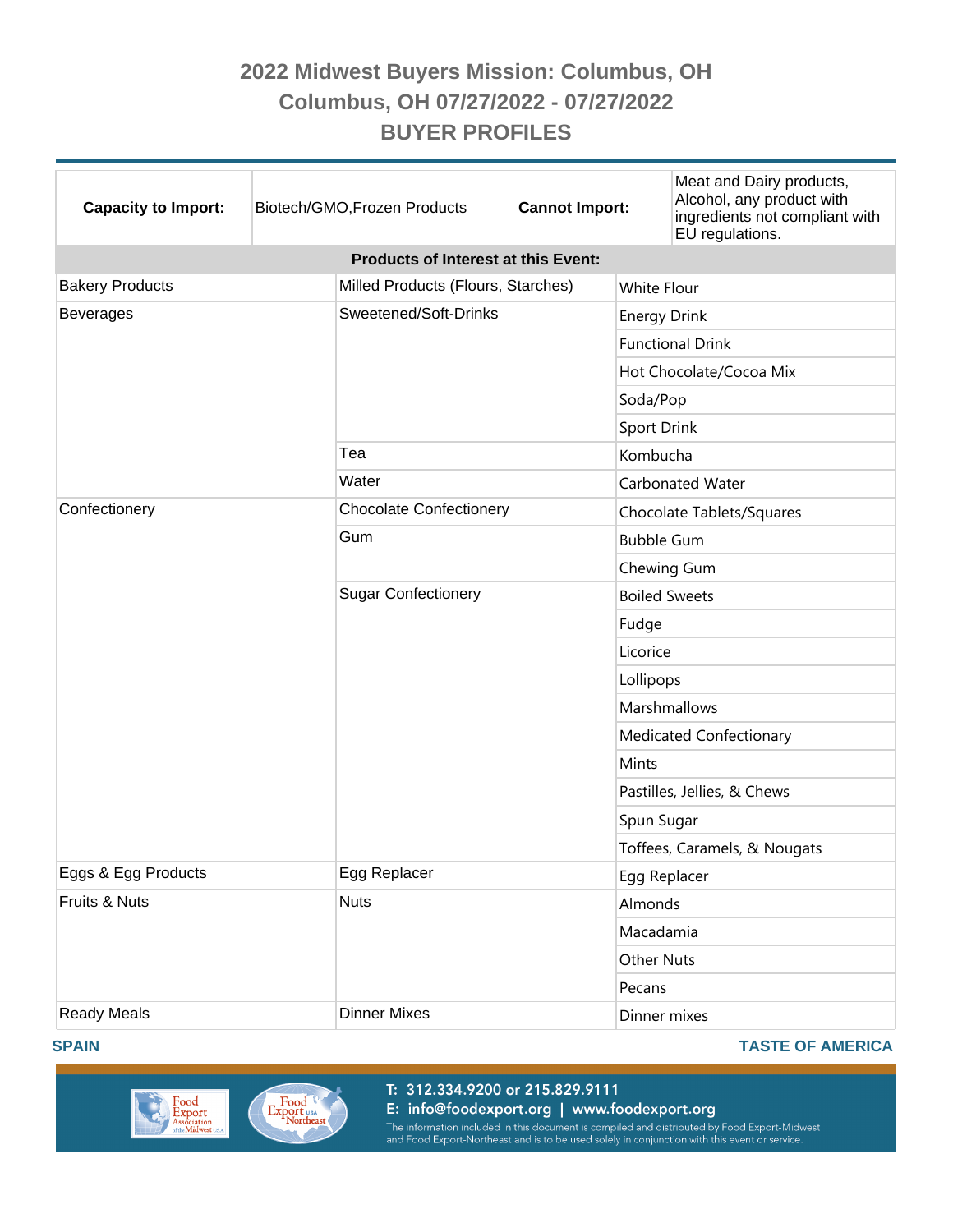| <b>Ready Meals</b>           | Soup          | Soup, Canned                |
|------------------------------|---------------|-----------------------------|
|                              |               | Soup, Dehydrated            |
|                              |               | Soup, Instant               |
| Sauces, Dressings, Spreads & | Condiments    | Ketchup                     |
| Condiments                   |               | Mayonnaise                  |
|                              |               | Mustard                     |
|                              |               | <b>Pickled Products</b>     |
|                              |               | Salsa                       |
|                              |               | Vinegar                     |
|                              | <b>Dips</b>   | Bean Dip                    |
|                              |               | Dip, Other                  |
|                              |               | Hummus                      |
|                              | Dressings     |                             |
|                              | Sauces/Purees | Barbeque (BBQ) Sauce        |
|                              |               | Chocolate                   |
|                              |               | Cocktail/Tartar Sauce       |
|                              |               | Dry Sauce/Powder Mix        |
|                              |               | Gravy                       |
|                              |               | Horseradish                 |
|                              |               | Hot Sauce                   |
|                              |               | Liquid Cooking Sauce        |
|                              |               | Marinade                    |
|                              |               | Pasta Sauce                 |
|                              |               | Table Sauce                 |
|                              |               | <b>Worcestershire Sauce</b> |
|                              | Spreads       | Cheese Spread               |
|                              |               | Chocolate spread            |
|                              |               | Jams & Preserves            |
|                              |               | Nut-based Spread/Nut Butter |
|                              |               | Other Spreads               |

### **SPAIN TASTE OF AMERICA**





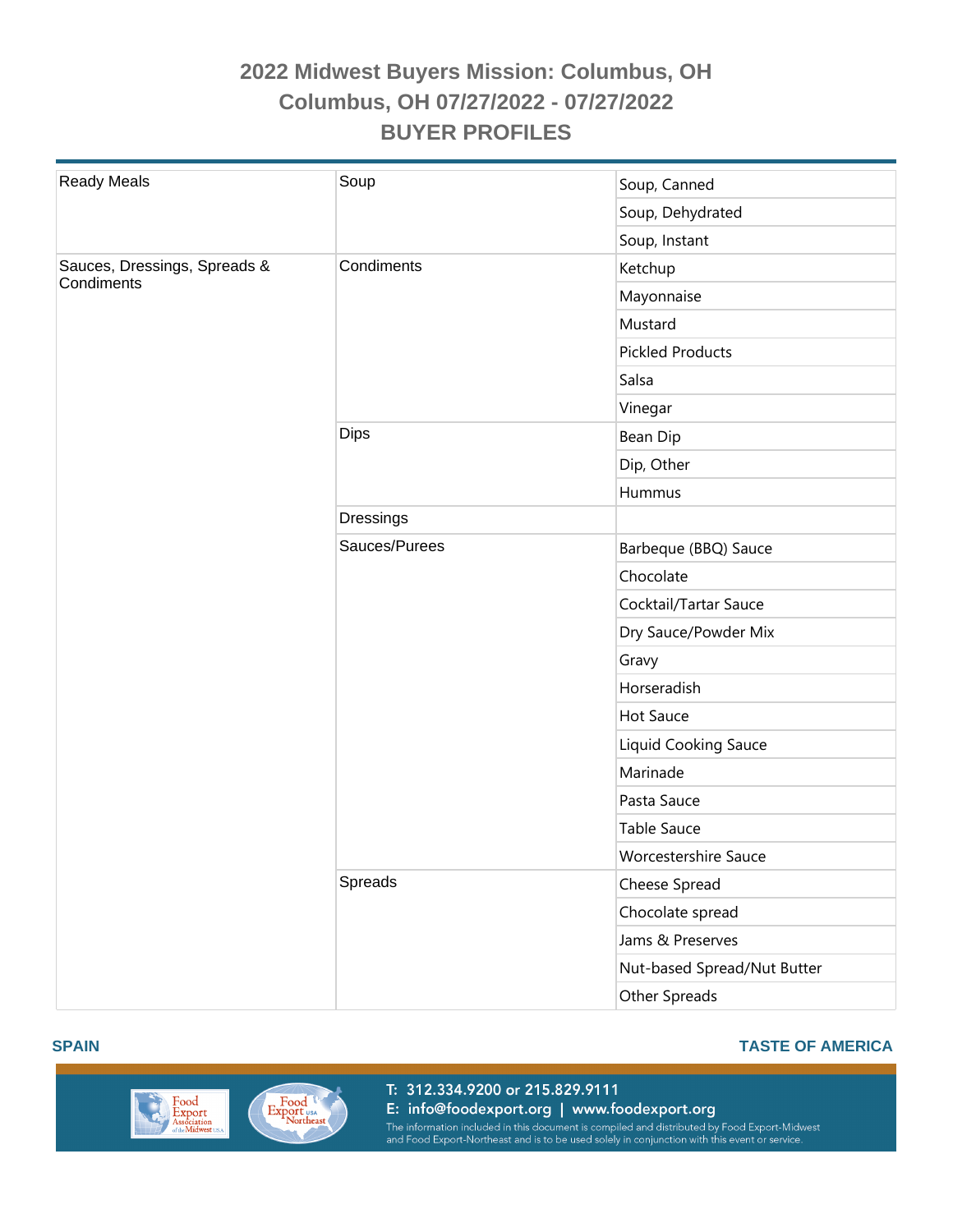| Spices & Seasonings           | <b>Herbs</b>                   | Dried/Ground Herb      |  |  |
|-------------------------------|--------------------------------|------------------------|--|--|
|                               | Salt & Salt Mixtures           | <b>Flavored Salt</b>   |  |  |
|                               | Spice                          | Extract, Vanilla       |  |  |
| Supplements & Sweeteners      | <b>Sugars &amp; Sweeteners</b> | Brown Sugar            |  |  |
|                               |                                | Sucrose                |  |  |
| Sweet/Savory Snacks           | Chips/Crisps                   | Potato Chips           |  |  |
|                               |                                | Tortilla/Corn Chips    |  |  |
|                               |                                | Vegetable Chips        |  |  |
|                               | <b>Extruded Snacks</b>         | <b>Extruded Snacks</b> |  |  |
|                               | <b>Fruit Snacks</b>            | <b>Fruit Snacks</b>    |  |  |
|                               | Gelatin                        | Gelatin/Jello          |  |  |
|                               | Popcorn                        | Microwave Popcorn      |  |  |
|                               |                                | Popcorn - Popped       |  |  |
|                               |                                | Popcorn - Unpopped     |  |  |
|                               | Pretzels                       | <b>Hard Pretzels</b>   |  |  |
| <b>Additional Information</b> |                                |                        |  |  |
|                               |                                |                        |  |  |

**SPAIN TASTE OF AMERICA**

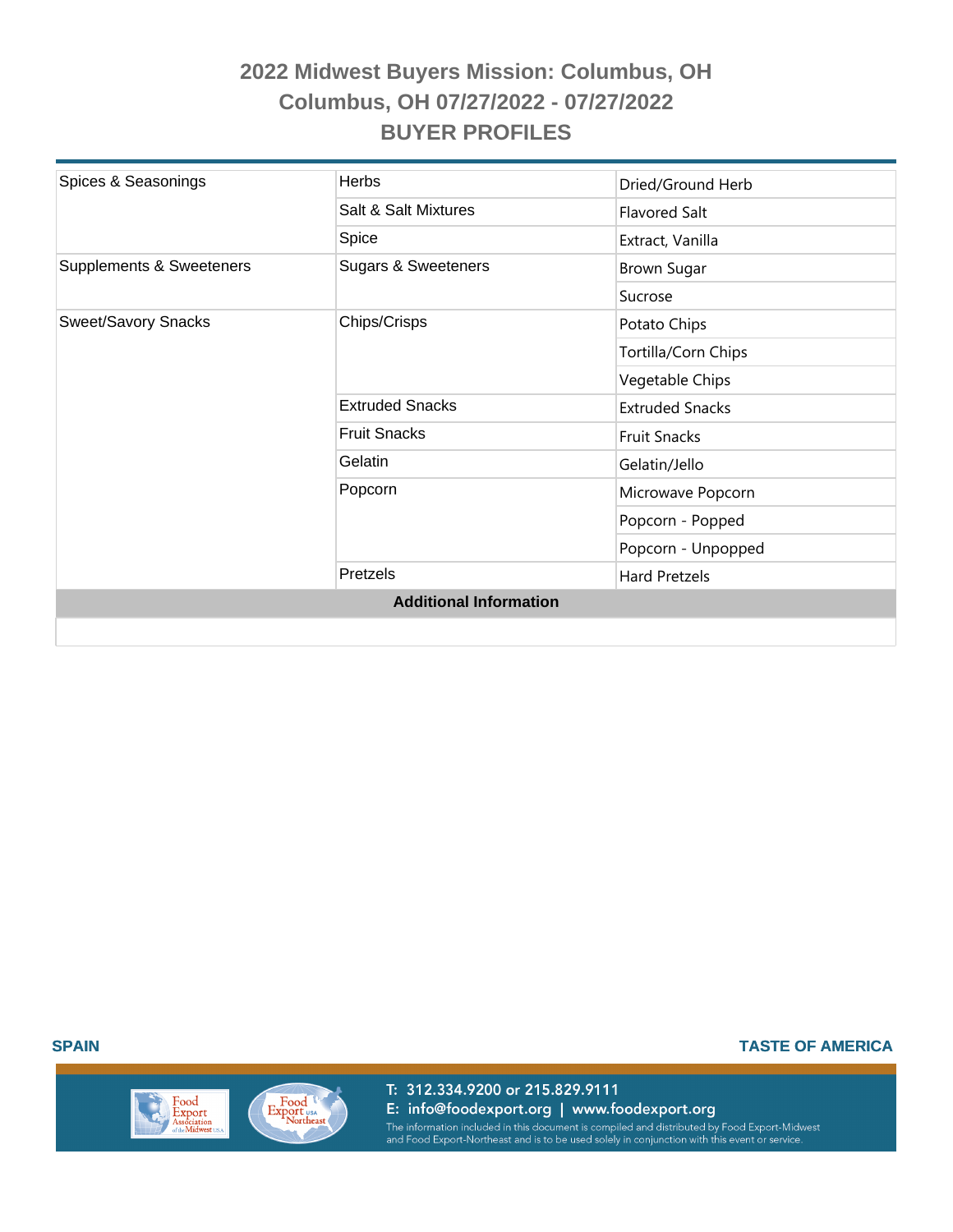### **THAILAND Jagota Brothers Trading LP**

| <b>Contact Information</b>             |                                                                                                                                                                                                                                                                                                                                                                                  |                                                                               |                                           |      |                                                                                    |
|----------------------------------------|----------------------------------------------------------------------------------------------------------------------------------------------------------------------------------------------------------------------------------------------------------------------------------------------------------------------------------------------------------------------------------|-------------------------------------------------------------------------------|-------------------------------------------|------|------------------------------------------------------------------------------------|
| <b>Title</b>                           | Name / Email / Phone                                                                                                                                                                                                                                                                                                                                                             |                                                                               |                                           |      |                                                                                    |
| <b>Business Development</b><br>Manager |                                                                                                                                                                                                                                                                                                                                                                                  | Available upon registration (go to "My Activities" if you already registered) |                                           |      |                                                                                    |
|                                        |                                                                                                                                                                                                                                                                                                                                                                                  |                                                                               | <b>Company Information</b>                |      |                                                                                    |
| <b>Company Address:</b>                |                                                                                                                                                                                                                                                                                                                                                                                  | Available Upon Registration                                                   | Website:                                  |      | http://www.jagota.com                                                              |
| <b>Company Phone:</b>                  |                                                                                                                                                                                                                                                                                                                                                                                  | Available Upon Registration                                                   | <b>Year Founded:</b>                      |      | 2010                                                                               |
| <b>Company Description:</b>            | Estimated Total 2016 Imports: \$20 million<br>Estimated Total 2016 U.S. Seafood Imports: \$4 million<br>Jagota is one of the leading players in Thailand's high-end foodservice and retail sectors.<br>The company conducts extensive marketing and consumer education to establish new and<br>expanded imports of seafood, meat, dairy, and other specialty food into Thailand. |                                                                               |                                           |      |                                                                                    |
| <b>Type of Business:</b>               | Importer/Distributor                                                                                                                                                                                                                                                                                                                                                             | FoodService/HORECA,                                                           | Customer(s):                              |      | FoodService/HORECA, Retail -<br>Specialty/Gourmet, Retail -<br>Supermarket/Grocery |
| <b>Facilities:</b>                     | Storage.                                                                                                                                                                                                                                                                                                                                                                         | Warehouse, Ambient & Cold                                                     | <b>Geographic Region(s)</b><br>Served:    |      | Thailand                                                                           |
| Industry Segment(s):                   |                                                                                                                                                                                                                                                                                                                                                                                  | Bakery, Food Ingredients, Foodservice/HRI, Frozen, Seafood, Specialty/Gourmet |                                           |      |                                                                                    |
|                                        |                                                                                                                                                                                                                                                                                                                                                                                  |                                                                               | <b>Shipping and Quotation Preferences</b> |      |                                                                                    |
| Preferred Incoterm(s):                 | <b>CIF</b>                                                                                                                                                                                                                                                                                                                                                                       |                                                                               | Consolidator(s) in the<br>US:             |      | None                                                                               |
| <b>Preferred Port(s) of</b><br>Import: |                                                                                                                                                                                                                                                                                                                                                                                  | Preferred Port(s) of<br><b>Export from US:</b>                                |                                           | None |                                                                                    |
|                                        |                                                                                                                                                                                                                                                                                                                                                                                  | <b>Product Information</b>                                                    |                                           |      |                                                                                    |
| <b>Attributes of Interest:</b>         | Chilled, Dairy, Frozen                                                                                                                                                                                                                                                                                                                                                           |                                                                               |                                           |      |                                                                                    |
| <b>Capacity to Import:</b>             | <b>Chilled Products, Dairy</b><br>Products, Frozen                                                                                                                                                                                                                                                                                                                               | <b>Products, Meat Products</b>                                                | <b>Cannot Import:</b>                     |      | NА                                                                                 |
|                                        |                                                                                                                                                                                                                                                                                                                                                                                  | <b>Products of Interest at this Event:</b>                                    |                                           |      |                                                                                    |
| Dairy & Related Products               |                                                                                                                                                                                                                                                                                                                                                                                  | Dairy                                                                         |                                           |      |                                                                                    |
| Fish & Seafood                         |                                                                                                                                                                                                                                                                                                                                                                                  | Finfish                                                                       |                                           |      |                                                                                    |
|                                        |                                                                                                                                                                                                                                                                                                                                                                                  | Other Fish & Seafood                                                          |                                           |      |                                                                                    |



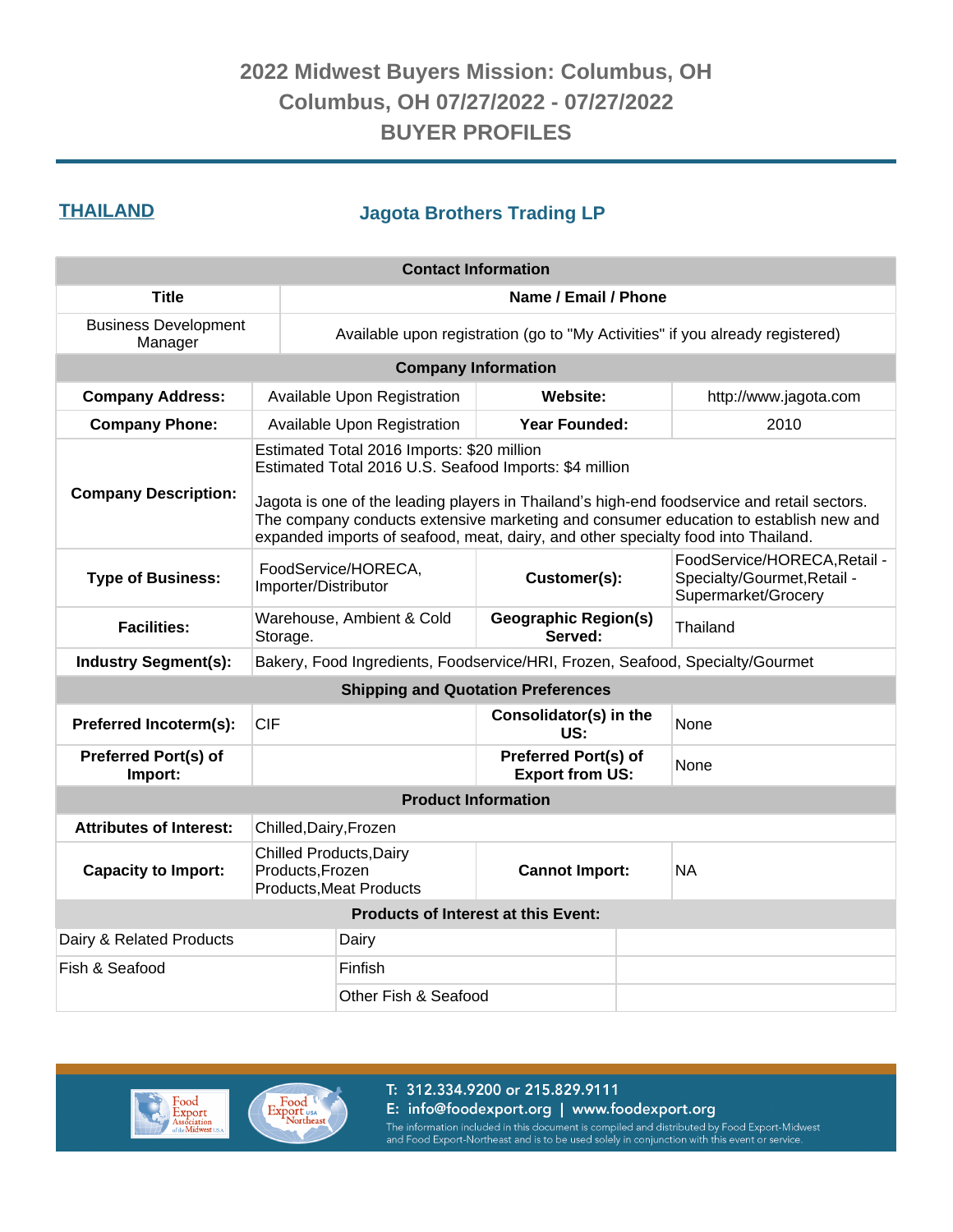| Fish & Seafood                      | Shellfish                                     |  |
|-------------------------------------|-----------------------------------------------|--|
| Food Ingredients                    | <b>Bakery &amp; Confectionary Ingredients</b> |  |
| <b>Meats &amp; Related Products</b> | Beef/Bovine                                   |  |
| Pasta, Rice, & Grains               | Pasta & Noodles                               |  |
|                                     | <b>Additional Information</b>                 |  |
|                                     |                                               |  |



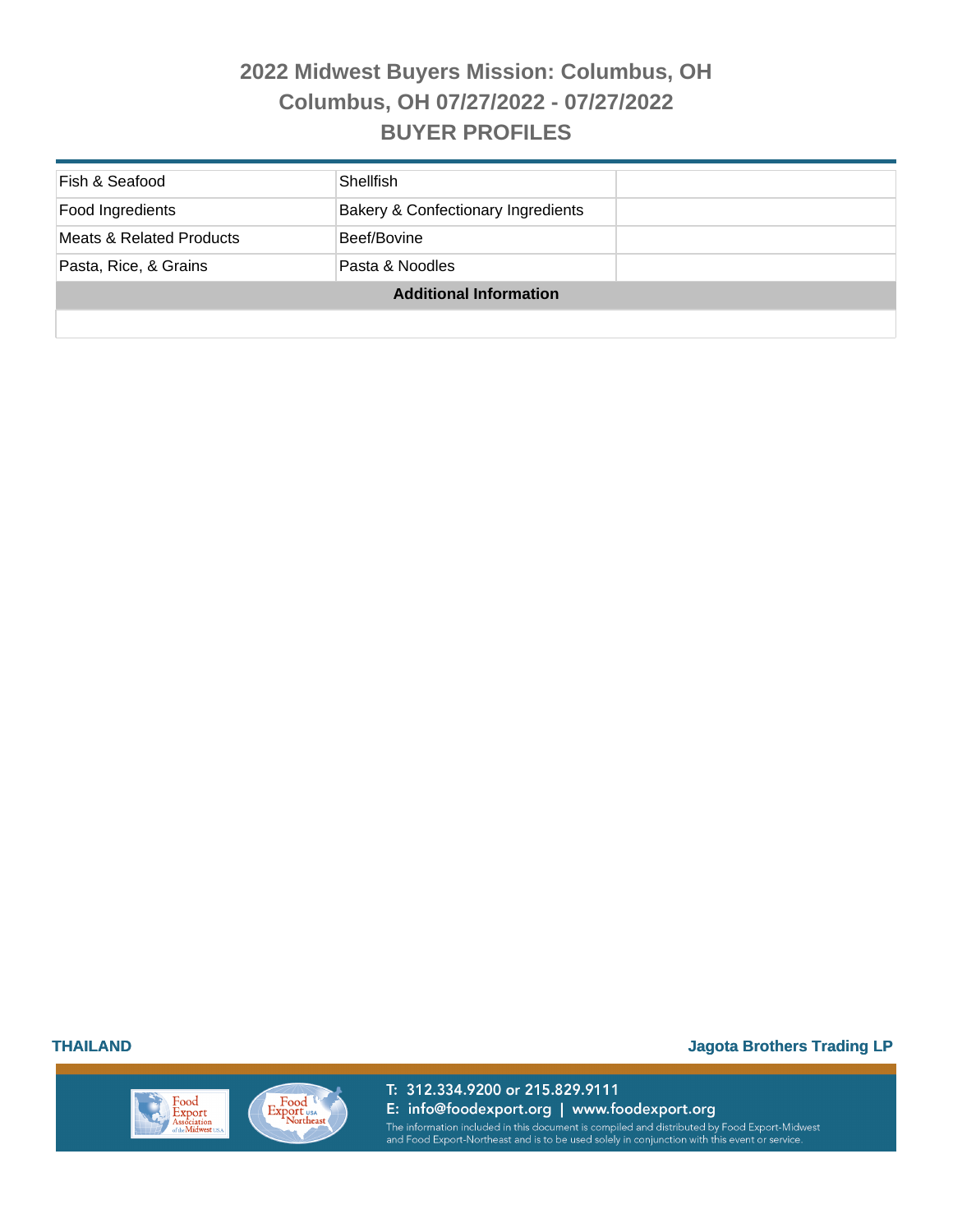**TURKEY Koza Gida**

| <b>Contact Information</b>                 |                                                                                                                                                                                                                                                                                                                                                                                                                                                                                                                                                                                                                                                                                                                                                                                                                                             |                                                                               |                                                                                                             |  |
|--------------------------------------------|---------------------------------------------------------------------------------------------------------------------------------------------------------------------------------------------------------------------------------------------------------------------------------------------------------------------------------------------------------------------------------------------------------------------------------------------------------------------------------------------------------------------------------------------------------------------------------------------------------------------------------------------------------------------------------------------------------------------------------------------------------------------------------------------------------------------------------------------|-------------------------------------------------------------------------------|-------------------------------------------------------------------------------------------------------------|--|
| <b>Title</b>                               | Name / Email / Phone                                                                                                                                                                                                                                                                                                                                                                                                                                                                                                                                                                                                                                                                                                                                                                                                                        |                                                                               |                                                                                                             |  |
| <b>Category Manager</b>                    |                                                                                                                                                                                                                                                                                                                                                                                                                                                                                                                                                                                                                                                                                                                                                                                                                                             | Available upon registration (go to "My Activities" if you already registered) |                                                                                                             |  |
|                                            | <b>Company Information</b>                                                                                                                                                                                                                                                                                                                                                                                                                                                                                                                                                                                                                                                                                                                                                                                                                  |                                                                               |                                                                                                             |  |
| <b>Company Address:</b>                    | Available Upon Registration                                                                                                                                                                                                                                                                                                                                                                                                                                                                                                                                                                                                                                                                                                                                                                                                                 | Website:                                                                      | ww.kozagida.com.tr                                                                                          |  |
| <b>Company Phone:</b>                      | Available Upon Registration                                                                                                                                                                                                                                                                                                                                                                                                                                                                                                                                                                                                                                                                                                                                                                                                                 | <b>Year Founded:</b>                                                          | 1994                                                                                                        |  |
| <b>Company Description:</b>                | The Turkish company Koza Gida was founded in 1994 and has made its way to be the<br>market leader for food and beverage imports in Turkey. Today, the company is responsible<br>for the import and distribution of various international foods and global brands. With over<br>1,500 products, Koza Gida offers one of the largest assortments of imported foods in the<br>Turkish market. Additionally they are the official representative for 85 food brands from 24<br>countries around the world.<br>Koza Gida's mission is to bring the world cuisine to the Turkish consumers. Therefore the<br>company is always searching for new product innovations, gourmet food and trends. Now<br>they are putting their focus on US brands that are becoming more and more popular in<br>Turkey.<br>Also interested in spice mixes and rubs. |                                                                               |                                                                                                             |  |
| <b>Type of Business:</b>                   | Distributor, Importer/Distributor                                                                                                                                                                                                                                                                                                                                                                                                                                                                                                                                                                                                                                                                                                                                                                                                           | Customer(s):                                                                  | FoodService/HORECA, Retail -<br>Convenience, Retail -<br>Specialty/Gourmet, Retail -<br>Supermarket/Grocery |  |
| <b>Facilities:</b>                         | Warehouses                                                                                                                                                                                                                                                                                                                                                                                                                                                                                                                                                                                                                                                                                                                                                                                                                                  | <b>Geographic Region(s)</b><br>Served:                                        | Turkey & Cyprus                                                                                             |  |
| <b>Industry Segment(s):</b>                | Ethnic, Foodservice/HRI, Retail, Specialty/Gourmet                                                                                                                                                                                                                                                                                                                                                                                                                                                                                                                                                                                                                                                                                                                                                                                          |                                                                               |                                                                                                             |  |
|                                            | <b>Shipping and Quotation Preferences</b>                                                                                                                                                                                                                                                                                                                                                                                                                                                                                                                                                                                                                                                                                                                                                                                                   |                                                                               |                                                                                                             |  |
| Preferred Incoterm(s):                     | FOB or Exws                                                                                                                                                                                                                                                                                                                                                                                                                                                                                                                                                                                                                                                                                                                                                                                                                                 | Consolidator(s) in the<br>US:                                                 | None                                                                                                        |  |
| <b>Preferred Port(s) of</b><br>Import:     | Ambark / Istanbul                                                                                                                                                                                                                                                                                                                                                                                                                                                                                                                                                                                                                                                                                                                                                                                                                           | <b>Preferred Port(s) of</b><br><b>Export from US:</b>                         | None                                                                                                        |  |
|                                            | <b>Product Information</b>                                                                                                                                                                                                                                                                                                                                                                                                                                                                                                                                                                                                                                                                                                                                                                                                                  |                                                                               |                                                                                                             |  |
| <b>Attributes of Interest:</b>             | Ethnic, Frozen                                                                                                                                                                                                                                                                                                                                                                                                                                                                                                                                                                                                                                                                                                                                                                                                                              |                                                                               |                                                                                                             |  |
| <b>Capacity to Import:</b>                 | <b>Frozen Products</b>                                                                                                                                                                                                                                                                                                                                                                                                                                                                                                                                                                                                                                                                                                                                                                                                                      | <b>Cannot Import:</b>                                                         | X                                                                                                           |  |
| <b>Products of Interest at this Event:</b> |                                                                                                                                                                                                                                                                                                                                                                                                                                                                                                                                                                                                                                                                                                                                                                                                                                             |                                                                               |                                                                                                             |  |





T: 312.334.9200 or 215.829.9111

E: info@foodexport.org | www.foodexport.org

The information included in this document is compiled and distributed by Food Export-Midwest<br>and Food Export-Northeast and is to be used solely in conjunction with this event or service.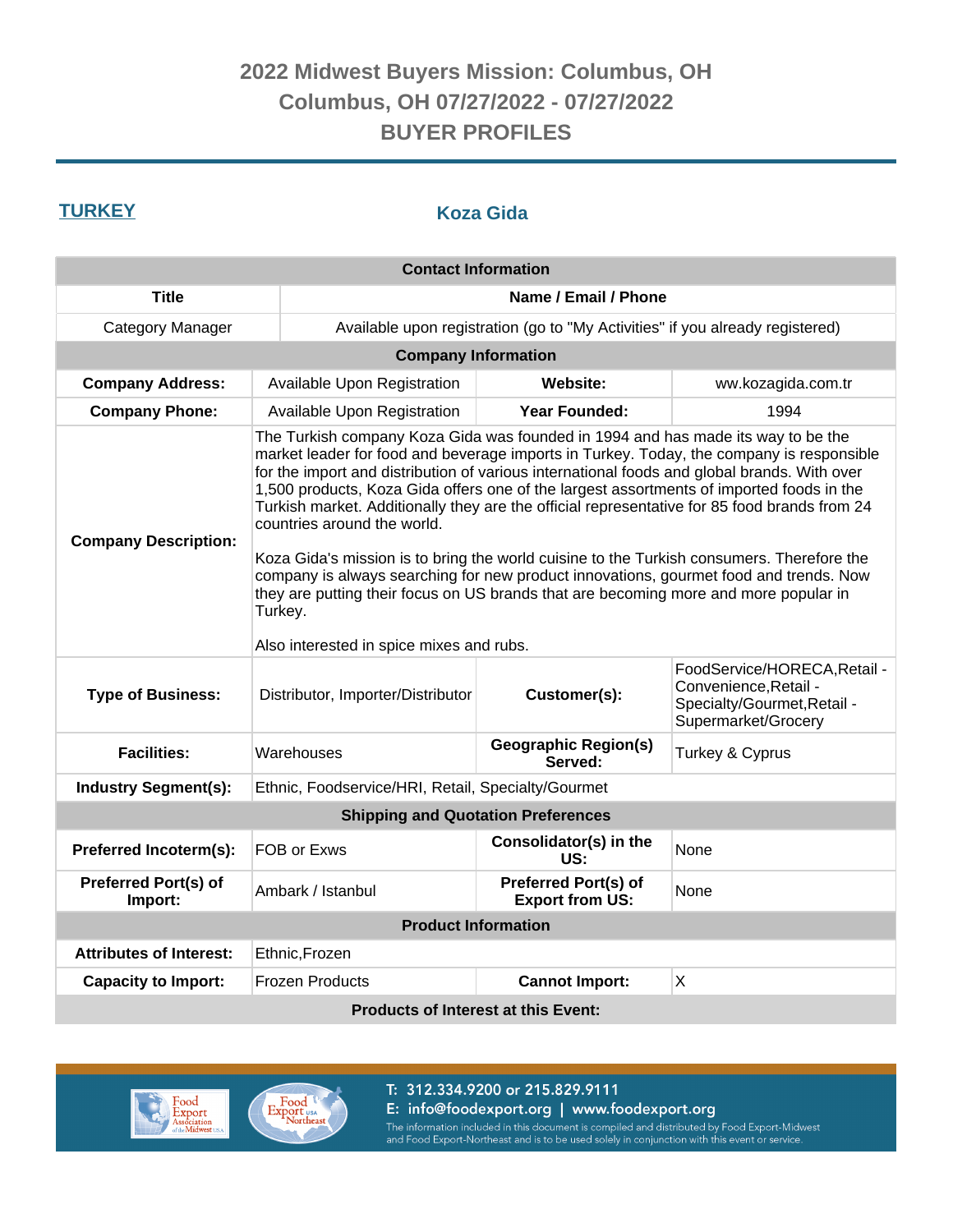| <b>Bakery Products</b> | Biscuits, Crackers, & Wafers   | <b>Sweet Biscuits</b>              |
|------------------------|--------------------------------|------------------------------------|
|                        | Cakes                          | Cakes                              |
|                        | Pastries/Tarts/Pies            | Cheesecake                         |
|                        |                                | <b>Cream Pies</b>                  |
|                        |                                | <b>Fruit Pies</b>                  |
|                        |                                | Pie Crust/Pastry Shells            |
|                        |                                | Ready-to-Eat Pastries & Tarts      |
|                        | Tortillas                      | Corn Tortillas                     |
| <b>Beverages</b>       | Beer/Cider                     | Cider/Perry                        |
|                        |                                | Hard Ginger Beer                   |
|                        |                                | Malt Beverages                     |
|                        | Juices                         | Vegetable Juice                    |
|                        | <b>Plant Based Beverages</b>   | Plant Based Beverages              |
|                        | Sweetened/Soft-Drinks          | Soda/Pop                           |
| Confectionery          | <b>Chocolate Confectionery</b> | Alfajores                          |
|                        |                                | <b>Bagged Selflines/Softlines</b>  |
|                        |                                | <b>Boxed Assortment Chocolates</b> |
|                        |                                | Chocolate Tablets/Squares          |
|                        |                                | Chocolate with Toys                |
|                        |                                | Countlines                         |
|                        |                                | Seasonal Chocolate                 |
|                        | Gum                            | <b>Bubble Gum</b>                  |
|                        |                                | Chewing Gum                        |
|                        | <b>Sugar Confectionery</b>     | <b>Boiled Sweets</b>               |
|                        |                                | Fudge                              |
|                        |                                | Licorice                           |
|                        |                                | Lollipops                          |
|                        |                                | Marshmallows                       |
|                        |                                | Medicated Confectionary            |
|                        |                                | Mints                              |





T: 312.334.9200 or 215.829.9111 E: info@foodexport.org | www.foodexport.org The information included in this document is compiled and distributed by Food Export-Midwest<br>and Food Export-Northeast and is to be used solely in conjunction with this event or service.

### **TURKEY Koza Gida**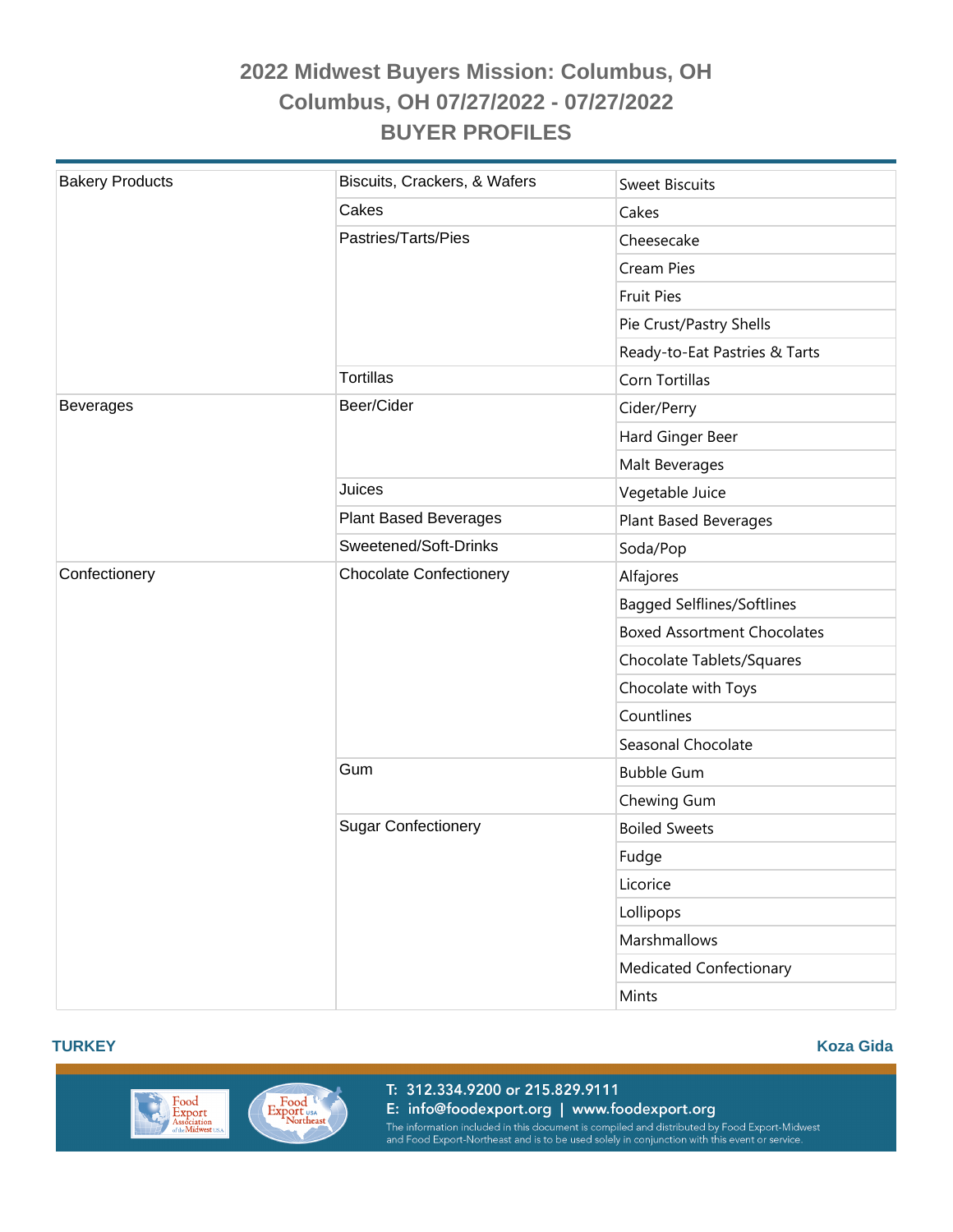| Confectionery                   | <b>Sugar Confectionery</b>   | Pastilles, Jellies, & Chews  |
|---------------------------------|------------------------------|------------------------------|
|                                 |                              | Spun Sugar                   |
|                                 |                              | Toffees, Caramels, & Nougats |
| Dairy & Related Products        | Dairy                        | Cheese & Curd                |
|                                 | Ice Cream & Related Products |                              |
|                                 |                              | Ice Cream                    |
| Eggs & Egg Products             | Egg Replacer                 | Egg Replacer                 |
| Fruits & Nuts                   | Fruits, Stone                | Avocado                      |
| Pasta, Rice, & Grains           | Pasta & Noodles              | Egg Noodles                  |
|                                 |                              | <b>Instant Noodles</b>       |
|                                 | Rice                         |                              |
| <b>Plant Based Alternatives</b> | Dairy Alternatives           |                              |
|                                 | <b>Meat Alternatives</b>     | <b>Meat Alternatives</b>     |
| <b>Ready Meals</b>              | <b>Prepared Meals</b>        |                              |
|                                 | Soup                         | Soup, Canned                 |
| Sauces, Dressings, Spreads &    | Condiments                   | Ketchup                      |
| Condiments                      |                              | Mayonnaise                   |
|                                 |                              | Mustard                      |
|                                 |                              | Salsa                        |
|                                 |                              | Vinegar                      |
|                                 | <b>Dips</b>                  |                              |
|                                 | Dressings                    | Salad Dressing               |
|                                 |                              | Vinaigrette                  |
|                                 | Sauces/Purees                | Barbeque (BBQ) Sauce         |
|                                 |                              | Horseradish                  |
|                                 |                              | Soy Sauce                    |
|                                 |                              | Soy Sauce                    |
|                                 |                              | <b>Table Sauce</b>           |
|                                 |                              | Worcestershire Sauce         |
| Spices & Seasonings             | Herbs                        |                              |
|                                 | Spice                        |                              |

**TURKEY Koza Gida**

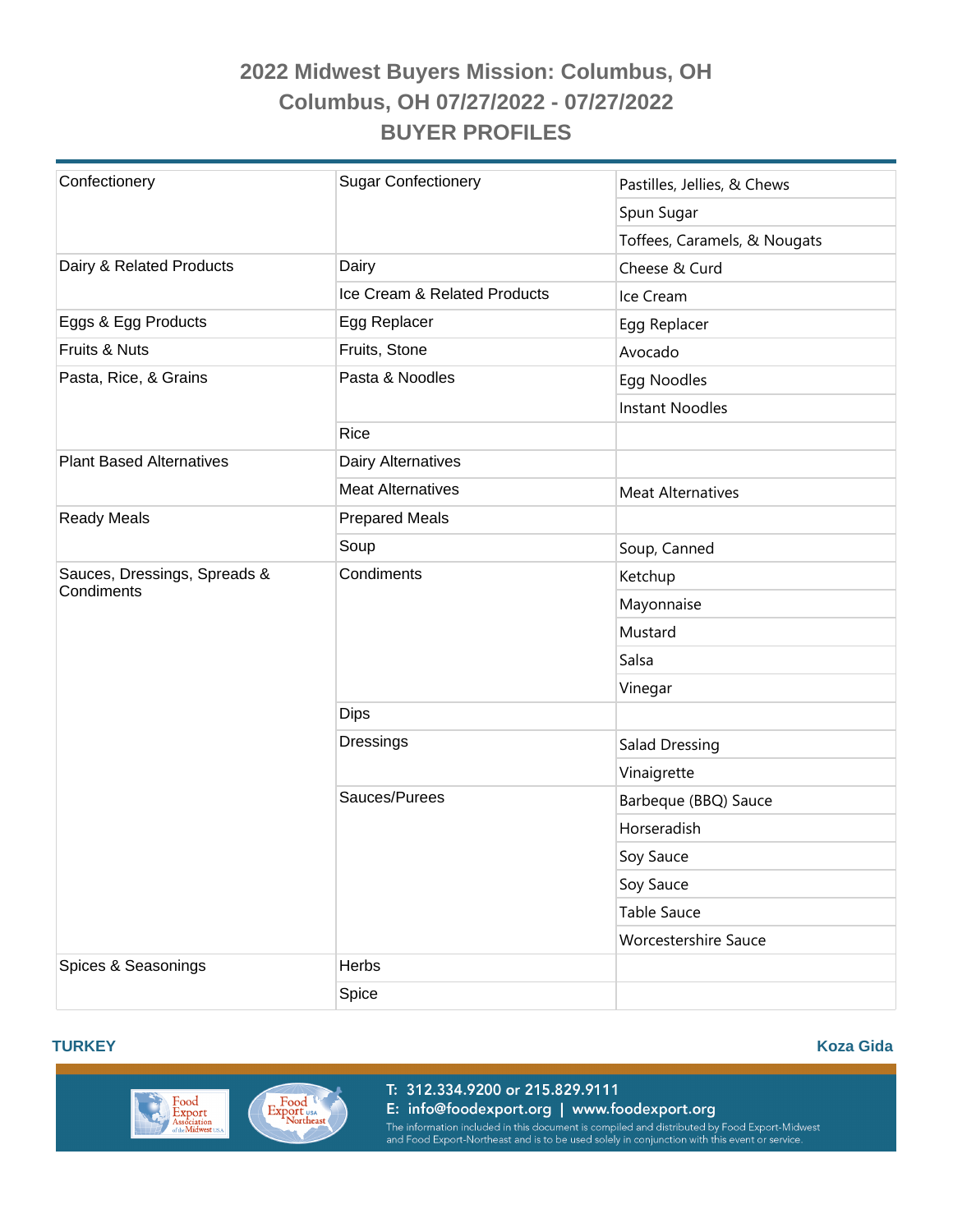| Supplements & Sweeteners                                | <b>Sugars &amp; Sweeteners</b> | Maple Syrup         |  |
|---------------------------------------------------------|--------------------------------|---------------------|--|
| <b>Sweet/Savory Snacks</b>                              | Chips/Crisps                   | Tortilla/Corn Chips |  |
|                                                         |                                | Vegetable Chips     |  |
|                                                         | <b>Meat Snacks</b>             | Jerky               |  |
|                                                         | Popcorn                        | Microwave Popcorn   |  |
|                                                         |                                | Popcorn - Popped    |  |
| Vegetables                                              | Asparagus                      | Asparagus           |  |
|                                                         | <b>Mixed Vegetables</b>        | Mixed vegetables    |  |
|                                                         | Mushrooms                      | Mushrooms           |  |
| <b>Additional Information</b>                           |                                |                     |  |
| Mr. Kaygin is the current contact person of the company |                                |                     |  |



T: 312.334.9200 or 215.829.9111 E: info@foodexport.org | www.foodexport.org The information included in this document is compiled and distributed by Food Export-Midwest<br>and Food Export-Northeast and is to be used solely in conjunction with this event or service.

**TURKEY Koza Gida**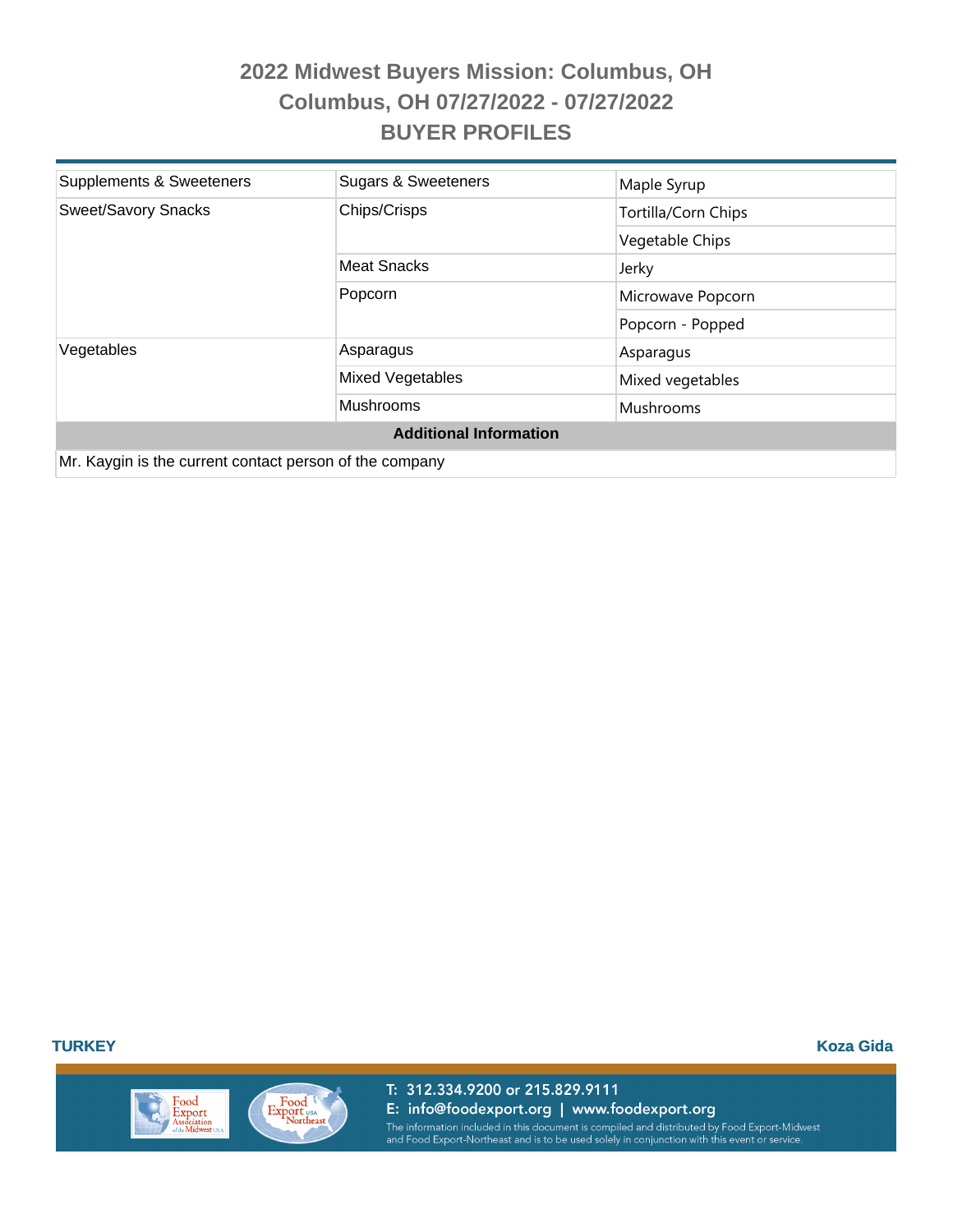# **EMIRATES**

# **A Liusie General Trading CALL AND A TEST ALL ARABLE AT A Liusie General Trading**

| <b>Contact Information</b>  |                                                                                                                                                                                                                                                                                                                                                                                                                                                                                                                                                                                                                                                                                                                                                                                                                                                                                                                                                                                                                                                                                                                                                                                                                                                                                                                                                                                                                                                                                                                                                                                                                               |                                                                               |                                                                                                                                                          |  |
|-----------------------------|-------------------------------------------------------------------------------------------------------------------------------------------------------------------------------------------------------------------------------------------------------------------------------------------------------------------------------------------------------------------------------------------------------------------------------------------------------------------------------------------------------------------------------------------------------------------------------------------------------------------------------------------------------------------------------------------------------------------------------------------------------------------------------------------------------------------------------------------------------------------------------------------------------------------------------------------------------------------------------------------------------------------------------------------------------------------------------------------------------------------------------------------------------------------------------------------------------------------------------------------------------------------------------------------------------------------------------------------------------------------------------------------------------------------------------------------------------------------------------------------------------------------------------------------------------------------------------------------------------------------------------|-------------------------------------------------------------------------------|----------------------------------------------------------------------------------------------------------------------------------------------------------|--|
| <b>Title</b>                |                                                                                                                                                                                                                                                                                                                                                                                                                                                                                                                                                                                                                                                                                                                                                                                                                                                                                                                                                                                                                                                                                                                                                                                                                                                                                                                                                                                                                                                                                                                                                                                                                               | Name / Email / Phone                                                          |                                                                                                                                                          |  |
| Sales Manager               |                                                                                                                                                                                                                                                                                                                                                                                                                                                                                                                                                                                                                                                                                                                                                                                                                                                                                                                                                                                                                                                                                                                                                                                                                                                                                                                                                                                                                                                                                                                                                                                                                               | Available upon registration (go to "My Activities" if you already registered) |                                                                                                                                                          |  |
|                             |                                                                                                                                                                                                                                                                                                                                                                                                                                                                                                                                                                                                                                                                                                                                                                                                                                                                                                                                                                                                                                                                                                                                                                                                                                                                                                                                                                                                                                                                                                                                                                                                                               | <b>Company Information</b>                                                    |                                                                                                                                                          |  |
| <b>Company Address:</b>     | Available Upon Registration                                                                                                                                                                                                                                                                                                                                                                                                                                                                                                                                                                                                                                                                                                                                                                                                                                                                                                                                                                                                                                                                                                                                                                                                                                                                                                                                                                                                                                                                                                                                                                                                   | Website:                                                                      | www.algt-me.com                                                                                                                                          |  |
| <b>Company Phone:</b>       | Available Upon Registration                                                                                                                                                                                                                                                                                                                                                                                                                                                                                                                                                                                                                                                                                                                                                                                                                                                                                                                                                                                                                                                                                                                                                                                                                                                                                                                                                                                                                                                                                                                                                                                                   | <b>Year Founded:</b>                                                          | 1980                                                                                                                                                     |  |
| <b>Company Description:</b> | This company, established in Dubai, UAE in 1981, is a medium sized importer, distributor,<br>agent, wholesaler and re-exporter of a wide range of mostly ambient food and beverage<br>products and some chilled and frozen products. The company is also an importer and<br>distributor of some non-food products particularly toys and household items. The company<br>imports hot sauces from the United States and Tunisia; tomato paste, Panettone and other<br>bakery products from Italy; coconut water, crackers and snack foods from Thailand; diabetic<br>and organic snack foods, gluten free confectionery, desserts and pastries and specialty<br>flours from France; ketchup, instant noodles, snack foods, confectionery and juice drinks<br>from the Philippines; parboiled and flavored rice from Brazil; olive oil from Spain; packaged<br>jams, pickles and sauces from Pakistan; liquid and powdered fruit drinks from Saudi Arabia;<br>canned vegetables, tuna, sardines, vinegar and jasmine rice from Vietnam; canned<br>vegetables and dips from Lebanon; health foods from Greece; chilled beef products from<br>New Zealand; frozen poultry from Brazil and canned peeled roasted chestnuts, kidney<br>beans, tomato paste, broad beans, mushrooms, peaches and pineapples from China. About<br>60 percent of the company's imports are destined to the retail sector, 35 percent to the<br>wholesale sector and 5 percent to the foodservice sector. About 10 percent of the quantities<br>sold to the wholesale sector are re-exported to Saudi Arabia, Qatar, Oman, Kenya, Ghana<br>and Djibouti. |                                                                               |                                                                                                                                                          |  |
| <b>Type of Business:</b>    | Distributor,<br>FoodService/HORECA,<br>Importer, Importer/Distributor,<br>Retailer, Wholesaler                                                                                                                                                                                                                                                                                                                                                                                                                                                                                                                                                                                                                                                                                                                                                                                                                                                                                                                                                                                                                                                                                                                                                                                                                                                                                                                                                                                                                                                                                                                                | Customer(s):                                                                  | FoodService/HORECA, Retail -<br>Club Store/Warehouse, Retail -<br>Department Store, Retail -<br>Natural/Organic/Healthy, Retail<br>- Supermarket/Grocery |  |



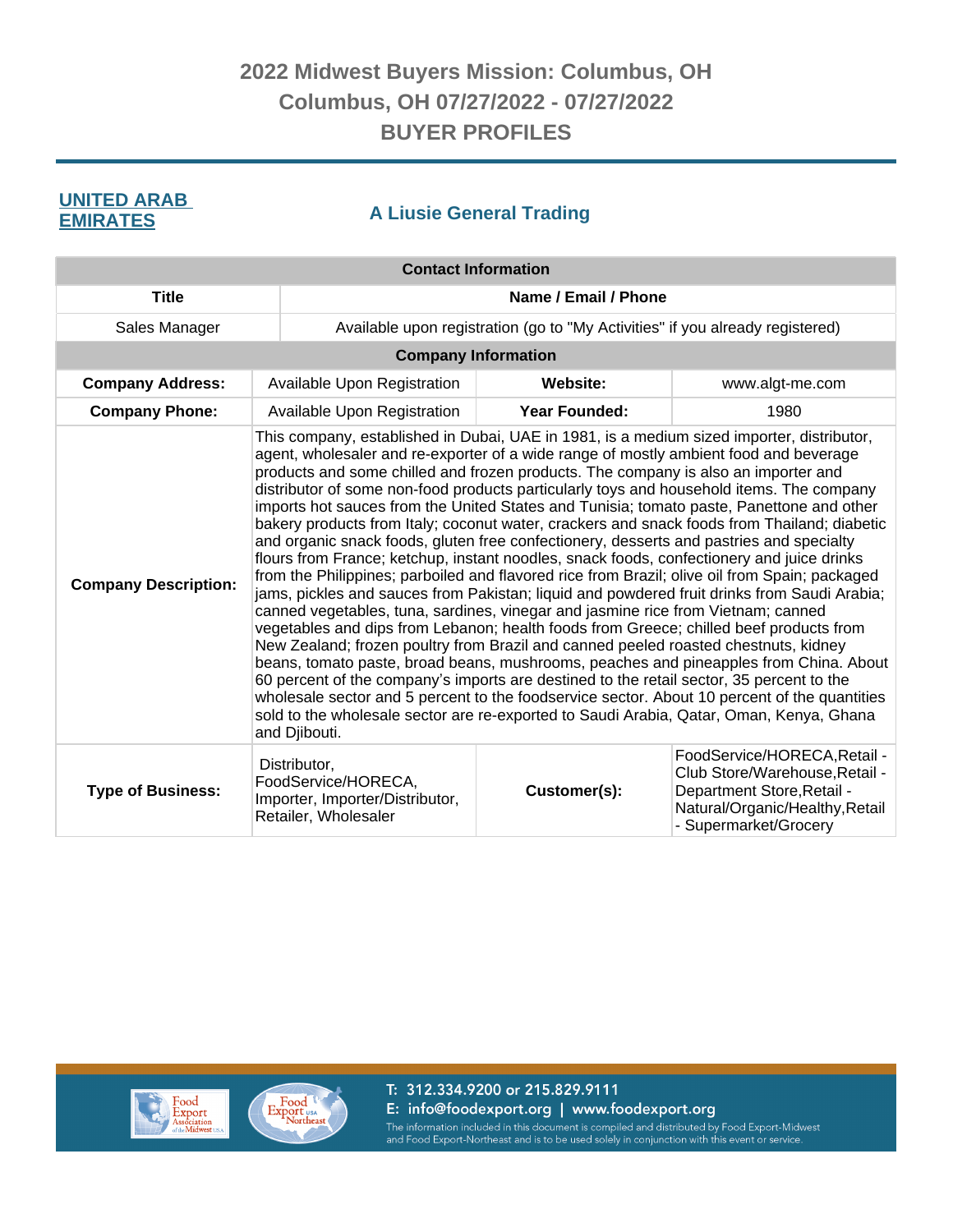| <b>Facilities:</b>                     | in Al Ras area for the                                                                                                                                                                           | Big warehouse and all over<br>UAE distribution with 30 trucks<br>and almost 300 staff included<br>salesman and merchandisers<br>implemented by region; a shop<br>wholesale and export. we are<br>listed everywhere all over UAE<br>retails CRF; LULU; Coops;<br>Ramez; Nesto; Lifco etc<br>and also wholesale and<br>Horeca sectors and E-<br>commerce; export etc | <b>Geographic Region(s)</b><br>Served:                |             | all region of the UAE and<br>Export for Djibouti, Somalia,<br>Mali, Iran, Jordan<br>,Kuwait,Oman  etc |
|----------------------------------------|--------------------------------------------------------------------------------------------------------------------------------------------------------------------------------------------------|--------------------------------------------------------------------------------------------------------------------------------------------------------------------------------------------------------------------------------------------------------------------------------------------------------------------------------------------------------------------|-------------------------------------------------------|-------------|-------------------------------------------------------------------------------------------------------|
| <b>Industry Segment(s):</b>            |                                                                                                                                                                                                  | Beauty, Pet Food, Private Label, Snacks                                                                                                                                                                                                                                                                                                                            |                                                       |             | Bakery, Beverages, Confectionery, Ethnic, Food Ingredients, Foodservice/HRI, Health and               |
|                                        |                                                                                                                                                                                                  |                                                                                                                                                                                                                                                                                                                                                                    | <b>Shipping and Quotation Preferences</b>             |             |                                                                                                       |
| Preferred Incoterm(s):                 | <b>EXW</b>                                                                                                                                                                                       |                                                                                                                                                                                                                                                                                                                                                                    | Consolidator(s) in the<br>US:                         |             | None                                                                                                  |
| <b>Preferred Port(s) of</b><br>Import: |                                                                                                                                                                                                  |                                                                                                                                                                                                                                                                                                                                                                    | <b>Preferred Port(s) of</b><br><b>Export from US:</b> |             | None                                                                                                  |
| <b>Product Information</b>             |                                                                                                                                                                                                  |                                                                                                                                                                                                                                                                                                                                                                    |                                                       |             |                                                                                                       |
| <b>Attributes of Interest:</b>         | All Natural, Ethnic, Gluten Free, Gluten Free Uncertified, Low Calorie, No Artificial<br>Ingredients, No Preservatives, Organic, Smart, Sugar Free, Trans-fat Free, Vegetarian, Zero<br>Calories |                                                                                                                                                                                                                                                                                                                                                                    |                                                       |             |                                                                                                       |
| <b>Capacity to Import:</b>             |                                                                                                                                                                                                  |                                                                                                                                                                                                                                                                                                                                                                    | <b>Cannot Import:</b>                                 |             | products that contains pork and<br>alcohol.                                                           |
|                                        |                                                                                                                                                                                                  |                                                                                                                                                                                                                                                                                                                                                                    | <b>Products of Interest at this Event:</b>            |             |                                                                                                       |
| Animal Feed Ingredients & Additives    |                                                                                                                                                                                                  | Additives                                                                                                                                                                                                                                                                                                                                                          |                                                       | Supplements |                                                                                                       |
|                                        |                                                                                                                                                                                                  | <b>Livestock Feeds and Grains</b>                                                                                                                                                                                                                                                                                                                                  |                                                       |             |                                                                                                       |
|                                        |                                                                                                                                                                                                  | Supplements                                                                                                                                                                                                                                                                                                                                                        |                                                       |             |                                                                                                       |
|                                        |                                                                                                                                                                                                  | <b>Yeasts and Cultures</b>                                                                                                                                                                                                                                                                                                                                         |                                                       |             |                                                                                                       |
| <b>Baby Food</b>                       |                                                                                                                                                                                                  | <b>Baby Snacks</b>                                                                                                                                                                                                                                                                                                                                                 |                                                       |             |                                                                                                       |
|                                        |                                                                                                                                                                                                  | <b>Baby Supplements</b>                                                                                                                                                                                                                                                                                                                                            |                                                       |             |                                                                                                       |
|                                        |                                                                                                                                                                                                  | Dried Baby Food                                                                                                                                                                                                                                                                                                                                                    |                                                       |             |                                                                                                       |
|                                        |                                                                                                                                                                                                  | Milk Formula                                                                                                                                                                                                                                                                                                                                                       |                                                       |             |                                                                                                       |
|                                        |                                                                                                                                                                                                  | Prepared Baby Food                                                                                                                                                                                                                                                                                                                                                 |                                                       |             |                                                                                                       |
| <b>Bakery Products</b>                 |                                                                                                                                                                                                  | <b>Bread</b>                                                                                                                                                                                                                                                                                                                                                       |                                                       |             |                                                                                                       |
|                                        |                                                                                                                                                                                                  | <b>Breakfast Products</b>                                                                                                                                                                                                                                                                                                                                          |                                                       |             |                                                                                                       |

### **UNITED ARAB EMIRATES A Liusie General Trading**

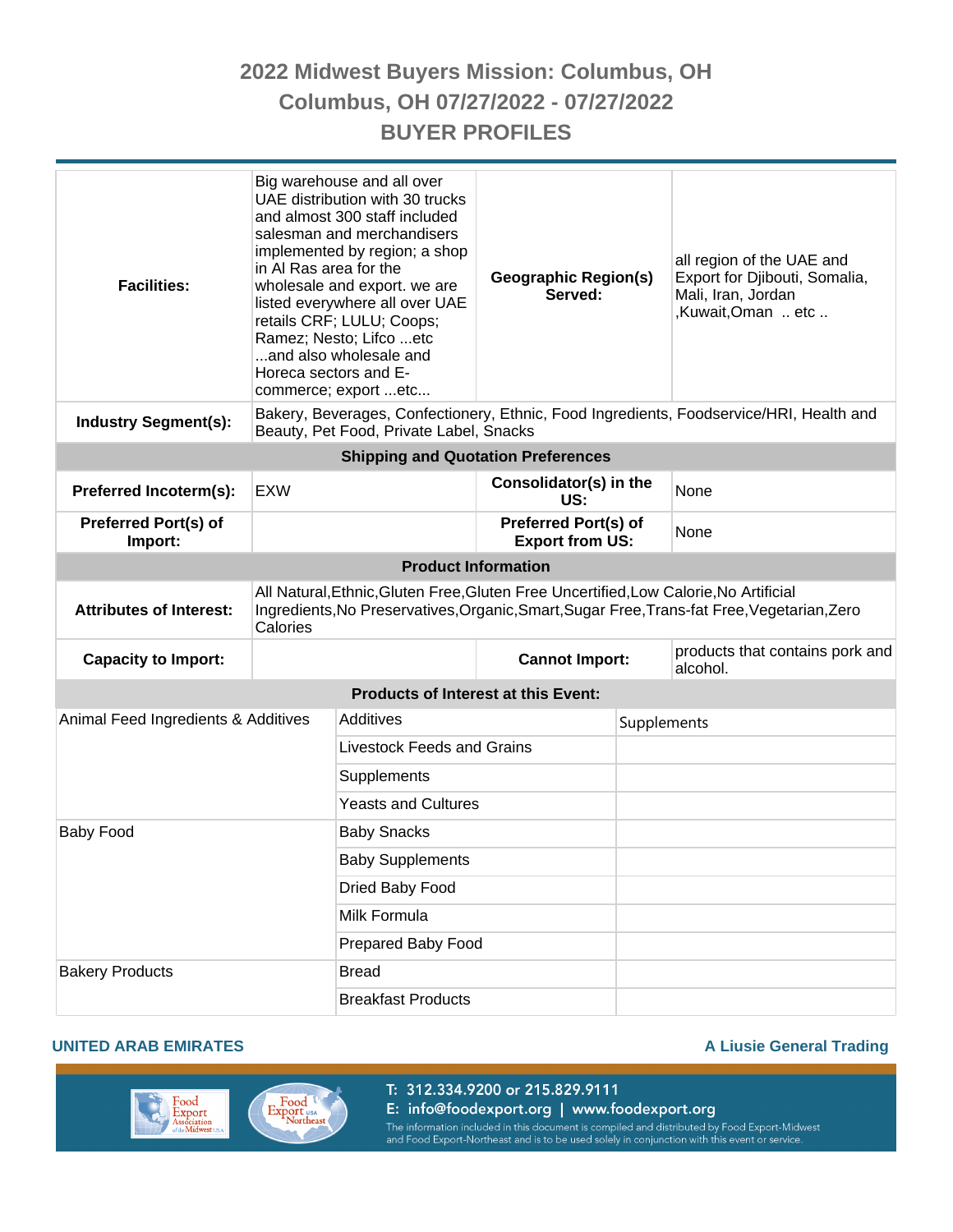| <b>Bakery Products</b>                                   | Milled Products (Flours, Starches) |  |
|----------------------------------------------------------|------------------------------------|--|
|                                                          | <b>Mixes</b>                       |  |
|                                                          | Pastries/Tarts/Pies                |  |
|                                                          | <b>Tortillas</b>                   |  |
| <b>Beverages</b>                                         | Coffee                             |  |
|                                                          | Juices                             |  |
|                                                          | <b>Plant Based Beverages</b>       |  |
|                                                          | Sweetened/Soft-Drinks              |  |
|                                                          | Tea                                |  |
|                                                          | Water                              |  |
| Confectionery                                            | Gum                                |  |
|                                                          | <b>Sugar Confectionery</b>         |  |
| Dairy & Related Products                                 | Dairy                              |  |
| Eggs & Egg Products                                      | Egg Replacer                       |  |
| Fish & Seafood                                           | Finfish                            |  |
|                                                          | Shellfish                          |  |
| Food Ingredients                                         | Additives & Agents                 |  |
|                                                          | Bakery & Confectionary Ingredients |  |
|                                                          | Enhancers (flavor, color)          |  |
|                                                          | <b>Meat Substitutes</b>            |  |
| Fruits & Nuts                                            | Fruits, Berry                      |  |
|                                                          | Fruits, Citrus                     |  |
|                                                          | Fruits, General                    |  |
|                                                          | <b>Nuts</b>                        |  |
| <b>Meats &amp; Related Products</b>                      | Beef/Bovine                        |  |
| Oils, Fats & Seeds                                       | Liquid Oils                        |  |
|                                                          | Oil Sprays                         |  |
|                                                          | Seeds                              |  |
|                                                          | Spreadable Oils & Fats             |  |
| Other Agricultural Products (excluding<br>food and wood) | Health & Beauty Products           |  |





T: 312.334.9200 or 215.829.9111 E: info@foodexport.org | www.foodexport.org The information included in this document is compiled and distributed by Food Export-Midwest<br>and Food Export-Northeast and is to be used solely in conjunction with this event or service.

### **UNITED ARAB EMIRATES A Liusie General Trading**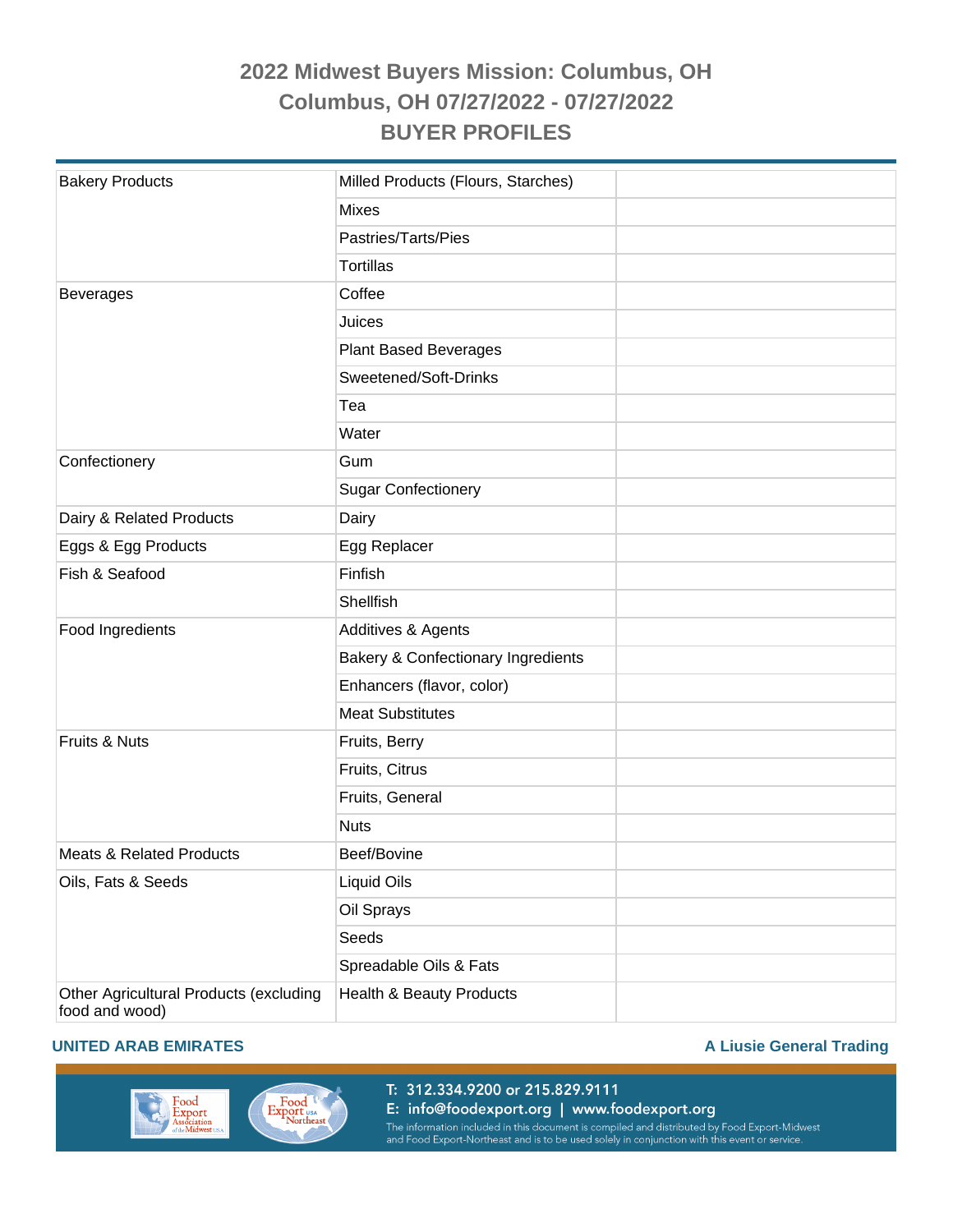| Pasta, Rice, & Grains         | Grains                         |  |  |  |
|-------------------------------|--------------------------------|--|--|--|
|                               | Pasta & Noodles                |  |  |  |
|                               | Rice                           |  |  |  |
| Pet Food & Pet Care Products  | Pet Food                       |  |  |  |
|                               | Pet Treats & Mixes             |  |  |  |
| Pulses & Legumes              | <b>Beans</b>                   |  |  |  |
|                               | Other Pulses & Legumes         |  |  |  |
|                               | Peas & Lentils                 |  |  |  |
| <b>Ready Meals</b>            | Pizza                          |  |  |  |
|                               | <b>Prepared Meals</b>          |  |  |  |
|                               | Soup                           |  |  |  |
| Sauces, Dressings, Spreads &  | Condiments                     |  |  |  |
| Condiments                    | <b>Dips</b>                    |  |  |  |
|                               | Dressings                      |  |  |  |
|                               | Sauces/Purees                  |  |  |  |
|                               | Spreads                        |  |  |  |
| Spices & Seasonings           | Herbs                          |  |  |  |
|                               | Salt & Salt Mixtures           |  |  |  |
|                               | Spice                          |  |  |  |
| Supplements & Sweeteners      | <b>Sugars &amp; Sweeteners</b> |  |  |  |
|                               | <b>Vitamins</b>                |  |  |  |
| Sweet/Savory Snacks           | Chips/Crisps                   |  |  |  |
|                               | <b>Extruded Snacks</b>         |  |  |  |
|                               | <b>Fruit Snacks</b>            |  |  |  |
|                               | Gelatin                        |  |  |  |
|                               | Popcorn                        |  |  |  |
|                               | Pudding/Custard                |  |  |  |
|                               | <b>Seed Snacks</b>             |  |  |  |
|                               | <b>Snack Bars</b>              |  |  |  |
| <b>Additional Information</b> |                                |  |  |  |

### **UNITED ARAB EMIRATES A Liusie General Trading**

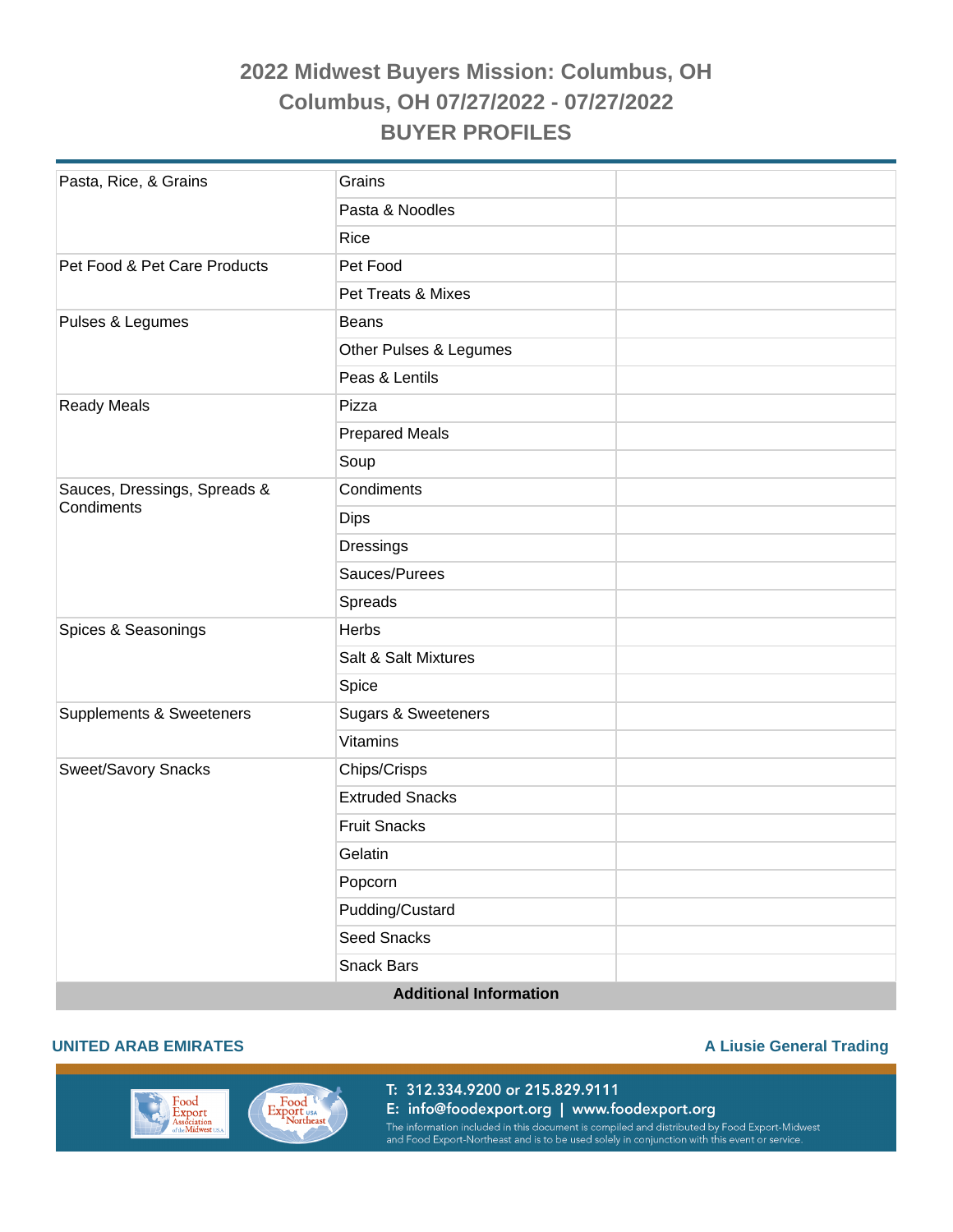### **UNITED ARAB EMIRATES A Liusie General Trading**

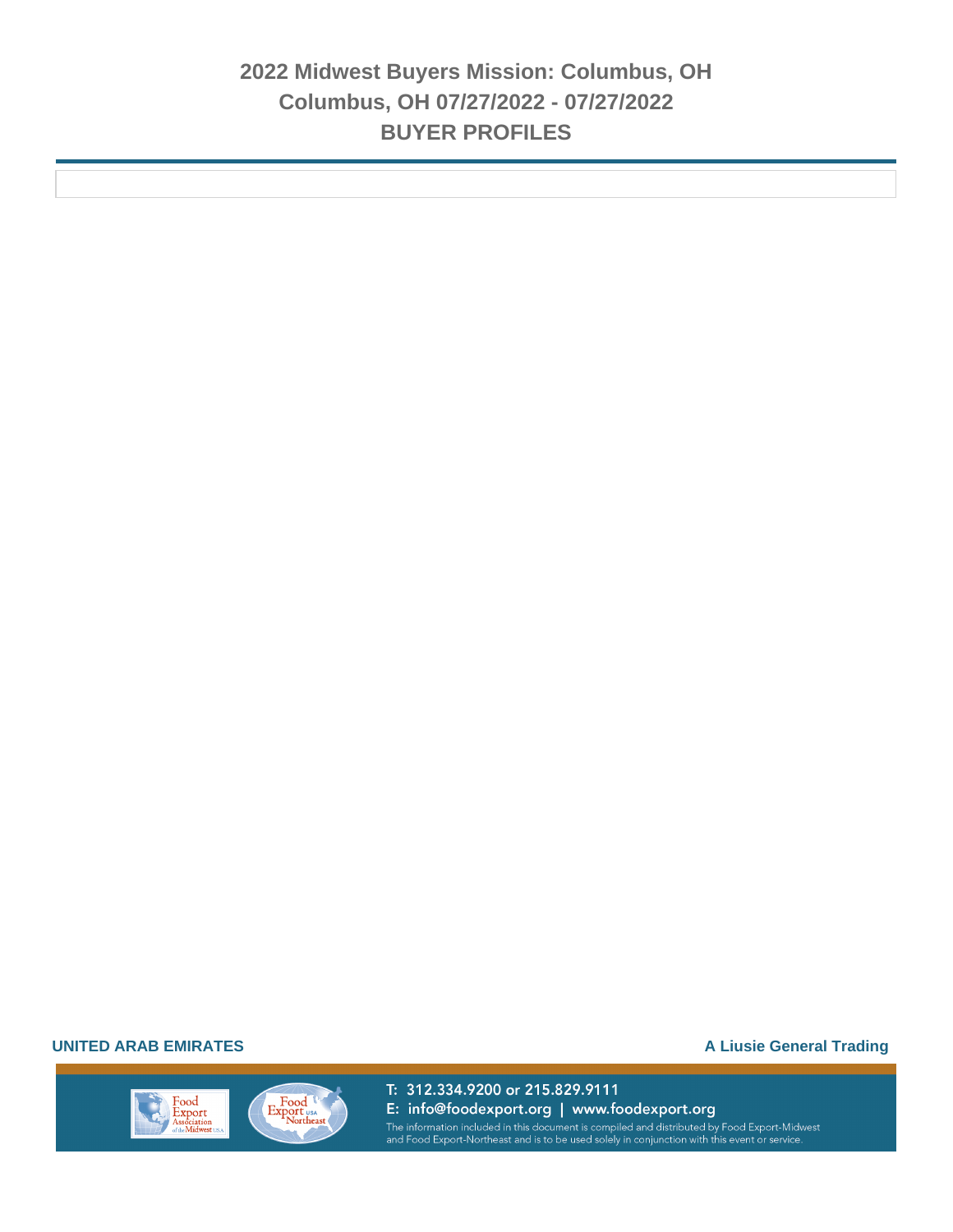# **EMIRATES**

# **American Specialty Foods Co.**<br> **American Specialty Foods Co.**



| <b>Contact Information</b>  |                                                                                                                                                                                                                                                                                                                                                                                                                                                                                                                                                                                                                                                                                                                                                                                                                                                                                                                                                                                                                                                                                                                                                                                                                                                                                                                                                                                                                                                                                                                                                                                                                                                                                                                                                                     |                                                                               |                                                                                                                                         |  |
|-----------------------------|---------------------------------------------------------------------------------------------------------------------------------------------------------------------------------------------------------------------------------------------------------------------------------------------------------------------------------------------------------------------------------------------------------------------------------------------------------------------------------------------------------------------------------------------------------------------------------------------------------------------------------------------------------------------------------------------------------------------------------------------------------------------------------------------------------------------------------------------------------------------------------------------------------------------------------------------------------------------------------------------------------------------------------------------------------------------------------------------------------------------------------------------------------------------------------------------------------------------------------------------------------------------------------------------------------------------------------------------------------------------------------------------------------------------------------------------------------------------------------------------------------------------------------------------------------------------------------------------------------------------------------------------------------------------------------------------------------------------------------------------------------------------|-------------------------------------------------------------------------------|-----------------------------------------------------------------------------------------------------------------------------------------|--|
| <b>Title</b>                |                                                                                                                                                                                                                                                                                                                                                                                                                                                                                                                                                                                                                                                                                                                                                                                                                                                                                                                                                                                                                                                                                                                                                                                                                                                                                                                                                                                                                                                                                                                                                                                                                                                                                                                                                                     | Name / Email / Phone                                                          |                                                                                                                                         |  |
| Mr.                         |                                                                                                                                                                                                                                                                                                                                                                                                                                                                                                                                                                                                                                                                                                                                                                                                                                                                                                                                                                                                                                                                                                                                                                                                                                                                                                                                                                                                                                                                                                                                                                                                                                                                                                                                                                     | Available upon registration (go to "My Activities" if you already registered) |                                                                                                                                         |  |
|                             |                                                                                                                                                                                                                                                                                                                                                                                                                                                                                                                                                                                                                                                                                                                                                                                                                                                                                                                                                                                                                                                                                                                                                                                                                                                                                                                                                                                                                                                                                                                                                                                                                                                                                                                                                                     | <b>Company Information</b>                                                    |                                                                                                                                         |  |
| <b>Company Address:</b>     | Available Upon Registration                                                                                                                                                                                                                                                                                                                                                                                                                                                                                                                                                                                                                                                                                                                                                                                                                                                                                                                                                                                                                                                                                                                                                                                                                                                                                                                                                                                                                                                                                                                                                                                                                                                                                                                                         | Website:                                                                      | www.asfcousa.com                                                                                                                        |  |
| <b>Company Phone:</b>       | Available Upon Registration                                                                                                                                                                                                                                                                                                                                                                                                                                                                                                                                                                                                                                                                                                                                                                                                                                                                                                                                                                                                                                                                                                                                                                                                                                                                                                                                                                                                                                                                                                                                                                                                                                                                                                                                         | <b>Year Founded:</b>                                                          | 2013                                                                                                                                    |  |
| <b>Company Description:</b> | <b>American Specialty Foods</b><br>This company, established in Dubai, UAE in 2008 is an importer and re-exporter of mainly<br>foodservice products. As of 2013, it has established the American Specialty Foods LLC<br>company in Houston, TX and in Delaware, USA and is distributing food products under its<br>brands in the UAE and a wide range of countries. The company imports cheese sauces, a<br>full range of hot sauces, canned beans, mayonnaise and other condiments from the United<br>States; Jalapeno peppers from Peru, Mexico and India; corn chips from Oman; tortilla flour<br>from Spain; full range of frozen fruits, cut, whole or pulp from Egypt, Peru and India; full<br>range of cheeses from the United States and India and spices and seasonings from the<br>United States, Mexico and India. About 80 percent of the company's imports are destined to<br>the foodservice sector and 20 percent to the retail sector. Most of the company's products<br>are marketed under its "American Specialty", "Pepe's Mexicana" and "Hany's Gourmet<br>Fruits" brands. The company has representation in 40 countries in the Middle East, Asia<br>Pacific, North and South Americas and Europe and is planning to expand to more countries.<br>The company reported that about 80 percent of its imports originate from the United States.<br>However, the company is very keen to expand its range of US food and beverage products.<br>It could be a good candidate for foodservice and possibly retail oriented buyers' missions<br>and for visits by US trade team members carrying foodservice products. The MER provided<br>the local company with an electronic copy of the Trade Lead form and encouraged the<br>company to use it. |                                                                               |                                                                                                                                         |  |
| <b>Type of Business:</b>    | Distributor,<br>FoodService/HORECA,<br>Importer, Importer/Distributor,<br>Wholesaler                                                                                                                                                                                                                                                                                                                                                                                                                                                                                                                                                                                                                                                                                                                                                                                                                                                                                                                                                                                                                                                                                                                                                                                                                                                                                                                                                                                                                                                                                                                                                                                                                                                                                | Customer(s):                                                                  | FoodService/HORECA, Retail -<br>Convenience, Retail - Discount<br>Store, Retail -<br>Specialty/Gourmet, Retail -<br>Supermarket/Grocery |  |
| <b>Facilities:</b>          | Company has got full pledged<br>warehousing and distribution<br>system in Dubai and<br>distributors across Middle East<br>region                                                                                                                                                                                                                                                                                                                                                                                                                                                                                                                                                                                                                                                                                                                                                                                                                                                                                                                                                                                                                                                                                                                                                                                                                                                                                                                                                                                                                                                                                                                                                                                                                                    | <b>Geographic Region(s)</b><br>Served:                                        | UAE, KSA, Oman, Bahrain,<br>Qatar, Kuwait, Jordan, Iraq,<br>Lebanon, Turkey, Estonia, EU<br>and UK                                      |  |
| <b>Industry Segment(s):</b> | Beverages, Confectionery, Foodservice/HRI, Private Label, Snacks, Specialty/Gourmet                                                                                                                                                                                                                                                                                                                                                                                                                                                                                                                                                                                                                                                                                                                                                                                                                                                                                                                                                                                                                                                                                                                                                                                                                                                                                                                                                                                                                                                                                                                                                                                                                                                                                 |                                                                               |                                                                                                                                         |  |





### T: 312.334.9200 or 215.829.9111 E: info@foodexport.org | www.foodexport.org

The information included in this document is compiled and distributed by Food Export-Midwest<br>and Food Export-Northeast and is to be used solely in conjunction with this event or service.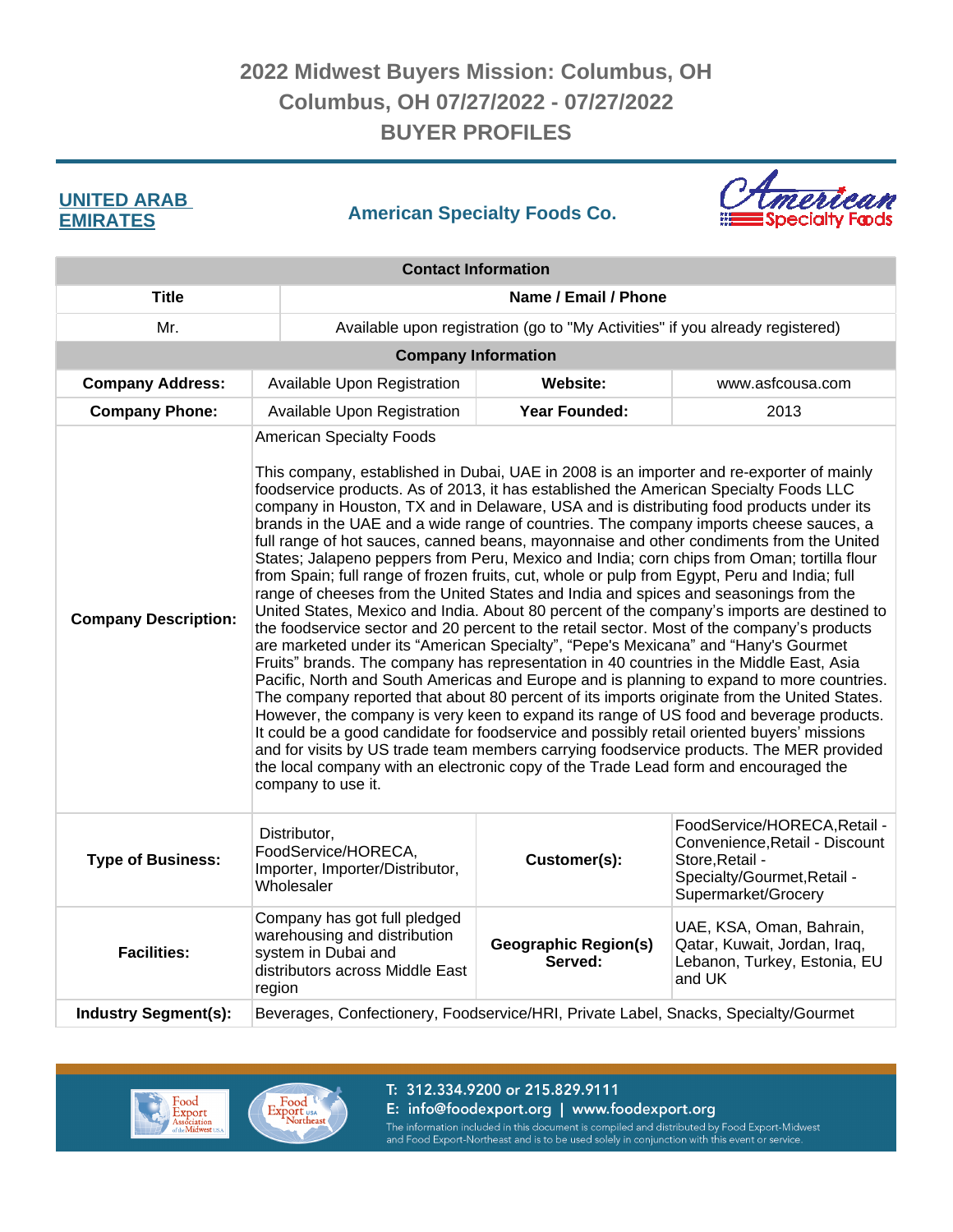| <b>Shipping and Quotation Preferences</b>                                                                                                                                                                                                                                                                                                                                                                                                                       |                                                                                                                                                        |                                                       |                                                           |  |
|-----------------------------------------------------------------------------------------------------------------------------------------------------------------------------------------------------------------------------------------------------------------------------------------------------------------------------------------------------------------------------------------------------------------------------------------------------------------|--------------------------------------------------------------------------------------------------------------------------------------------------------|-------------------------------------------------------|-----------------------------------------------------------|--|
| Preferred Incoterm(s):                                                                                                                                                                                                                                                                                                                                                                                                                                          | EXW                                                                                                                                                    | Consolidator(s) in the<br>US:                         | Baltimore, MD                                             |  |
| <b>Preferred Port(s) of</b><br>Import:                                                                                                                                                                                                                                                                                                                                                                                                                          | Jabel Ali, Sohar, Jeddah,<br>Riyadh Dry Port, Mercel,<br>Amman                                                                                         | <b>Preferred Port(s) of</b><br><b>Export from US:</b> | Los Angeles, CA; Baltimore,<br>MD; Newark, NJ; Newark, NY |  |
| <b>Product Information</b>                                                                                                                                                                                                                                                                                                                                                                                                                                      |                                                                                                                                                        |                                                       |                                                           |  |
| 100% Organic, All Natural, Allergen Free, Chilled, Dairy, Dietary, Dried/Dehydrated, Fat<br>Free, Gluten Free, Gluten Free Uncertified, Grain Free, Halal, Halal Uncertified, Low<br>Calorie, Low Fat, No Fat, No Preservatives, No Sugar Added, Non - GMO - EU Certified, Non -<br><b>Attributes of Interest:</b><br>GMO - US Certified, Non-Dairy, Organic, Plant Based, Reduced Fat, Smart, Sugar Free, Trans-<br>fat Free, Vegan, Vegetarian, Zero Calories |                                                                                                                                                        |                                                       |                                                           |  |
| <b>Capacity to Import:</b>                                                                                                                                                                                                                                                                                                                                                                                                                                      | <b>Chilled Products, Dairy</b><br>Alcoholic beverages, pork<br>Products, Frozen<br><b>Cannot Import:</b><br>products<br><b>Products, Meat Products</b> |                                                       |                                                           |  |
| <b>Products of Interest at this Event:</b>                                                                                                                                                                                                                                                                                                                                                                                                                      |                                                                                                                                                        |                                                       |                                                           |  |

**Additional Information**



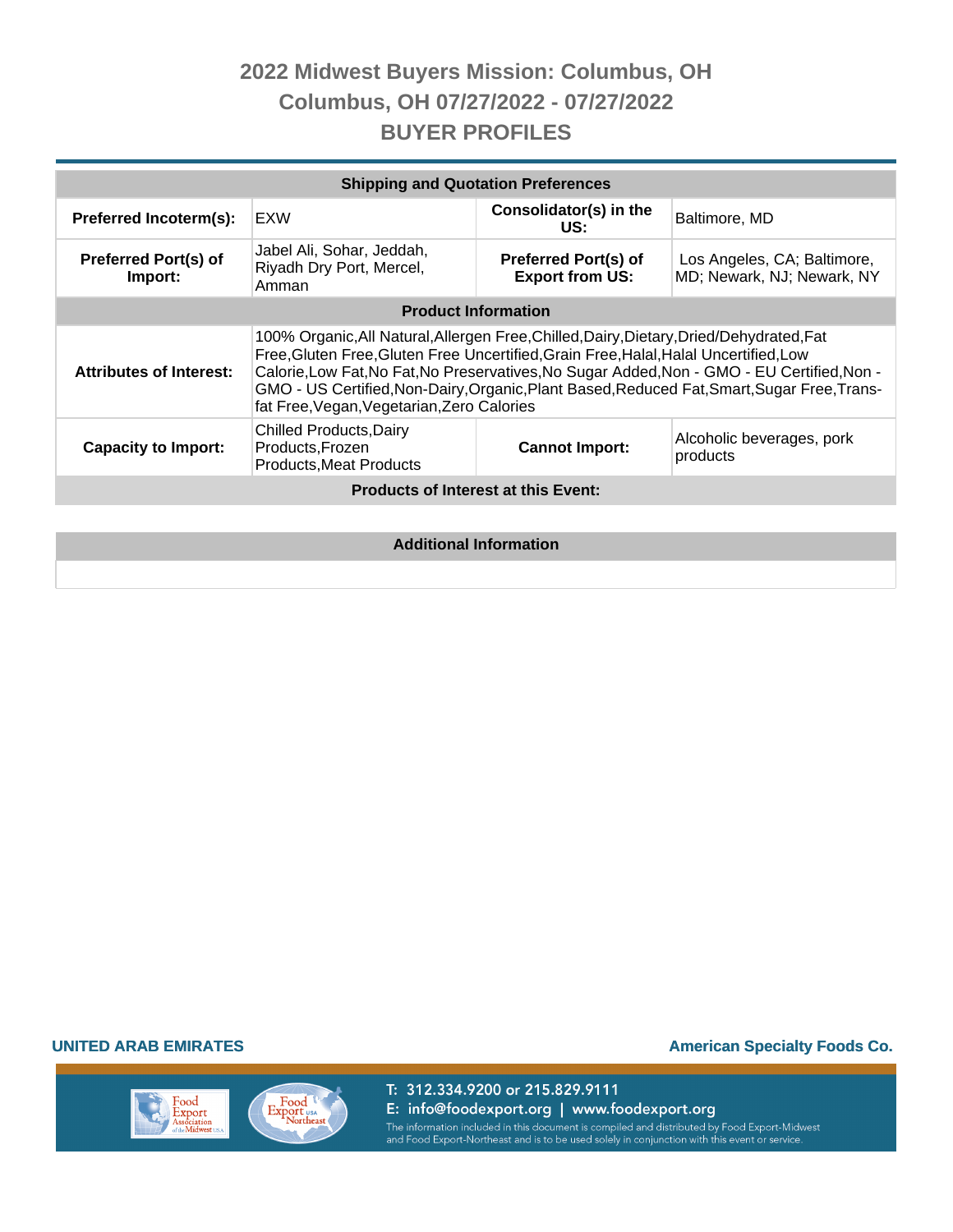### **VIETNAM BRG Retail Co., Ltd**

| <b>Contact Information</b>             |                                                    |                                                                                                                                                                                                                                                                                                                                                                                                                                                                                                                 |                                                       |                    |                                                                                                                                                                                |
|----------------------------------------|----------------------------------------------------|-----------------------------------------------------------------------------------------------------------------------------------------------------------------------------------------------------------------------------------------------------------------------------------------------------------------------------------------------------------------------------------------------------------------------------------------------------------------------------------------------------------------|-------------------------------------------------------|--------------------|--------------------------------------------------------------------------------------------------------------------------------------------------------------------------------|
| <b>Title</b>                           |                                                    | Name / Email / Phone                                                                                                                                                                                                                                                                                                                                                                                                                                                                                            |                                                       |                    |                                                                                                                                                                                |
| <b>Head of Import Department</b>       |                                                    | Available upon registration (go to "My Activities" if you already registered)                                                                                                                                                                                                                                                                                                                                                                                                                                   |                                                       |                    |                                                                                                                                                                                |
|                                        |                                                    |                                                                                                                                                                                                                                                                                                                                                                                                                                                                                                                 | <b>Company Information</b>                            |                    |                                                                                                                                                                                |
| <b>Company Address:</b>                |                                                    | Available Upon Registration                                                                                                                                                                                                                                                                                                                                                                                                                                                                                     | Website:                                              |                    | https://brggroup.vn                                                                                                                                                            |
| <b>Company Phone:</b>                  |                                                    | Available Upon Registration                                                                                                                                                                                                                                                                                                                                                                                                                                                                                     | <b>Year Founded:</b>                                  |                    | 2016                                                                                                                                                                           |
| <b>Company Description:</b>            |                                                    | BRG Retail is a subsidiary of BRG Group. BRG Retail has been authorized by the BRG<br>Group to be the importer and distributor of imported consumption goods into BRG retail<br>systems (Big C, Intimex Home&Food, Fujimart, Hapromart, Haprofood, Seikamart) as well<br>as Vietnamese market. Now, we have 26 marts for retail system and are expanding more<br>marts in the coming time. In BRG Group, there are a lot of hotels, golfs and restaurants. So<br>we can sell imported products to B2B channels. |                                                       |                    |                                                                                                                                                                                |
| <b>Type of Business:</b>               | Distributor.<br>Retailer                           | FoodService/HORECA,<br>Importer, Importer/Distributor,                                                                                                                                                                                                                                                                                                                                                                                                                                                          | Customer(s):                                          |                    | FoodService/HORECA, Retail -<br>Convenience, Retail -<br>Department Store, Retail -<br>Natural/Organic/Healthy, Retail<br>- Specialty/Gourmet, Retail -<br>Supermarket/Grocery |
| <b>Facilities:</b>                     |                                                    | Office, Modern Retail Outlets,<br>Warehouses, Delivery Vehicles                                                                                                                                                                                                                                                                                                                                                                                                                                                 | <b>Geographic Region(s)</b><br>Served:                |                    | Vietnam nationwide                                                                                                                                                             |
| <b>Industry Segment(s):</b>            |                                                    | Confectionery, Foodservice/HRI, Frozen, Natural/Organic, Private Label, Retail, Seafood,<br>Snacks, Specialty/Gourmet                                                                                                                                                                                                                                                                                                                                                                                           |                                                       |                    |                                                                                                                                                                                |
|                                        |                                                    |                                                                                                                                                                                                                                                                                                                                                                                                                                                                                                                 | <b>Shipping and Quotation Preferences</b>             |                    |                                                                                                                                                                                |
| Preferred Incoterm(s):                 | CIF to Hai Phong Port                              |                                                                                                                                                                                                                                                                                                                                                                                                                                                                                                                 | Consolidator(s) in the<br>US:                         |                    | None                                                                                                                                                                           |
| <b>Preferred Port(s) of</b><br>Import: |                                                    |                                                                                                                                                                                                                                                                                                                                                                                                                                                                                                                 | <b>Preferred Port(s) of</b><br><b>Export from US:</b> |                    | None                                                                                                                                                                           |
|                                        |                                                    |                                                                                                                                                                                                                                                                                                                                                                                                                                                                                                                 | <b>Product Information</b>                            |                    |                                                                                                                                                                                |
| <b>Attributes of Interest:</b>         |                                                    | 100% Organic, All Natural, Chilled, Dairy, Dried/Dehydrated, Frozen, Halal, Low<br>Fat, Natural, Organic, Reduced Fat                                                                                                                                                                                                                                                                                                                                                                                           |                                                       |                    |                                                                                                                                                                                |
| <b>Capacity to Import:</b>             | <b>Chilled Products, Dairy</b><br>Products, Frozen | <b>Products, Meat Products</b>                                                                                                                                                                                                                                                                                                                                                                                                                                                                                  | <b>Cannot Import:</b>                                 |                    | ---                                                                                                                                                                            |
|                                        |                                                    |                                                                                                                                                                                                                                                                                                                                                                                                                                                                                                                 | <b>Products of Interest at this Event:</b>            |                    |                                                                                                                                                                                |
| <b>Baby Food</b>                       |                                                    | <b>Baby Snacks</b>                                                                                                                                                                                                                                                                                                                                                                                                                                                                                              |                                                       | <b>Baby Snacks</b> |                                                                                                                                                                                |





### T: 312.334.9200 or 215.829.9111

E: info@foodexport.org | www.foodexport.org

The information included in this document is compiled and distributed by Food Export-Midwest<br>and Food Export-Northeast and is to be used solely in conjunction with this event or service.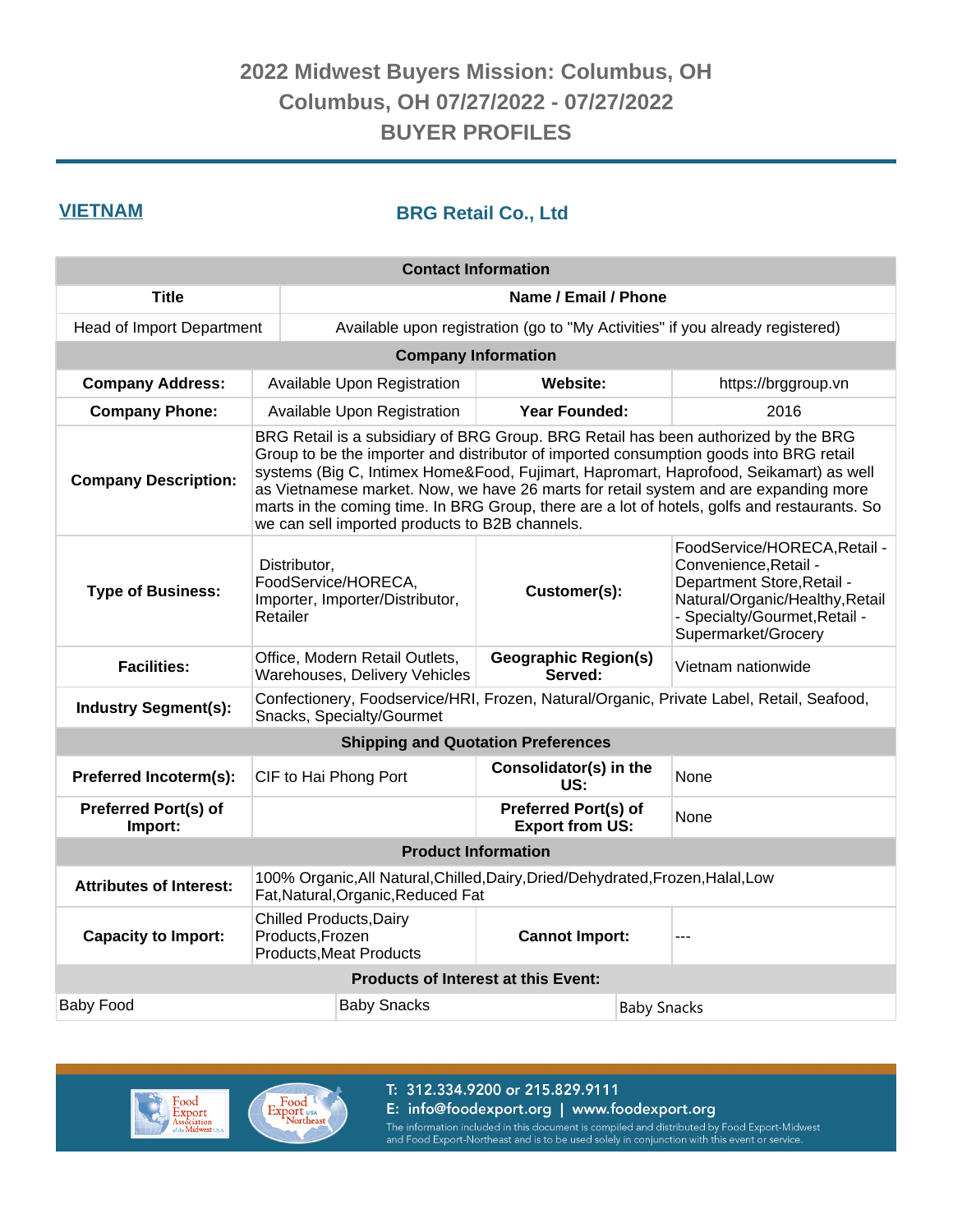| <b>Bakery Products</b>   | Biscuits, Crackers, & Wafers | Savory Biscuits/Crackers       |
|--------------------------|------------------------------|--------------------------------|
|                          |                              | <b>Sweet Biscuits</b>          |
|                          | <b>Breakfast Products</b>    | <b>Breakfast Cereal Flakes</b> |
|                          |                              | Muesli                         |
|                          |                              | Oats & Oatmeal                 |
|                          |                              | <b>Other Breakfast Cereal</b>  |
|                          | Cookies                      | Ready-to-Eat Cookies           |
|                          | Granola                      | Mixed/Trail Mix                |
|                          |                              | Sweetened/Flavored Granola     |
|                          | <b>Mixes</b>                 | <b>Dessert Mixes</b>           |
|                          | <b>Tortillas</b>             | Corn Tortillas                 |
|                          |                              | <b>Flour Tortillas</b>         |
|                          |                              | <b>Other Tortillas</b>         |
| <b>Beverages</b>         | Beer/Cider                   | Ale                            |
|                          |                              | Craft Beer                     |
|                          |                              | Non-Alcoholic Beer             |
|                          | Juices                       | Fruit Juice                    |
|                          |                              | Other Juices                   |
|                          |                              | Vegetable Juice                |
|                          | <b>Plant Based Beverages</b> | Plant Based Beverages          |
|                          | Sweetened/Soft-Drinks        | <b>Energy Drink</b>            |
|                          |                              | <b>Functional Drink</b>        |
|                          |                              | <b>Sport Drink</b>             |
| Confectionery            | <b>Sugar Confectionery</b>   | Fudge                          |
|                          |                              | Licorice                       |
|                          |                              | Marshmallows                   |
|                          |                              | Mints                          |
|                          |                              | Pastilles, Jellies, & Chews    |
| Dairy & Related Products | Dairy                        | <b>Fluid Milk</b>              |
|                          | Non-Dairy                    | <b>Almond Milk</b>             |



T: 312.334.9200 or 215.829.9111 E: info@foodexport.org | www.foodexport.org The information included in this document is compiled and distributed by Food Export-Midwest<br>and Food Export-Northeast and is to be used solely in conjunction with this event or service.

### **VIETNAM BRG Retail Co., Ltd**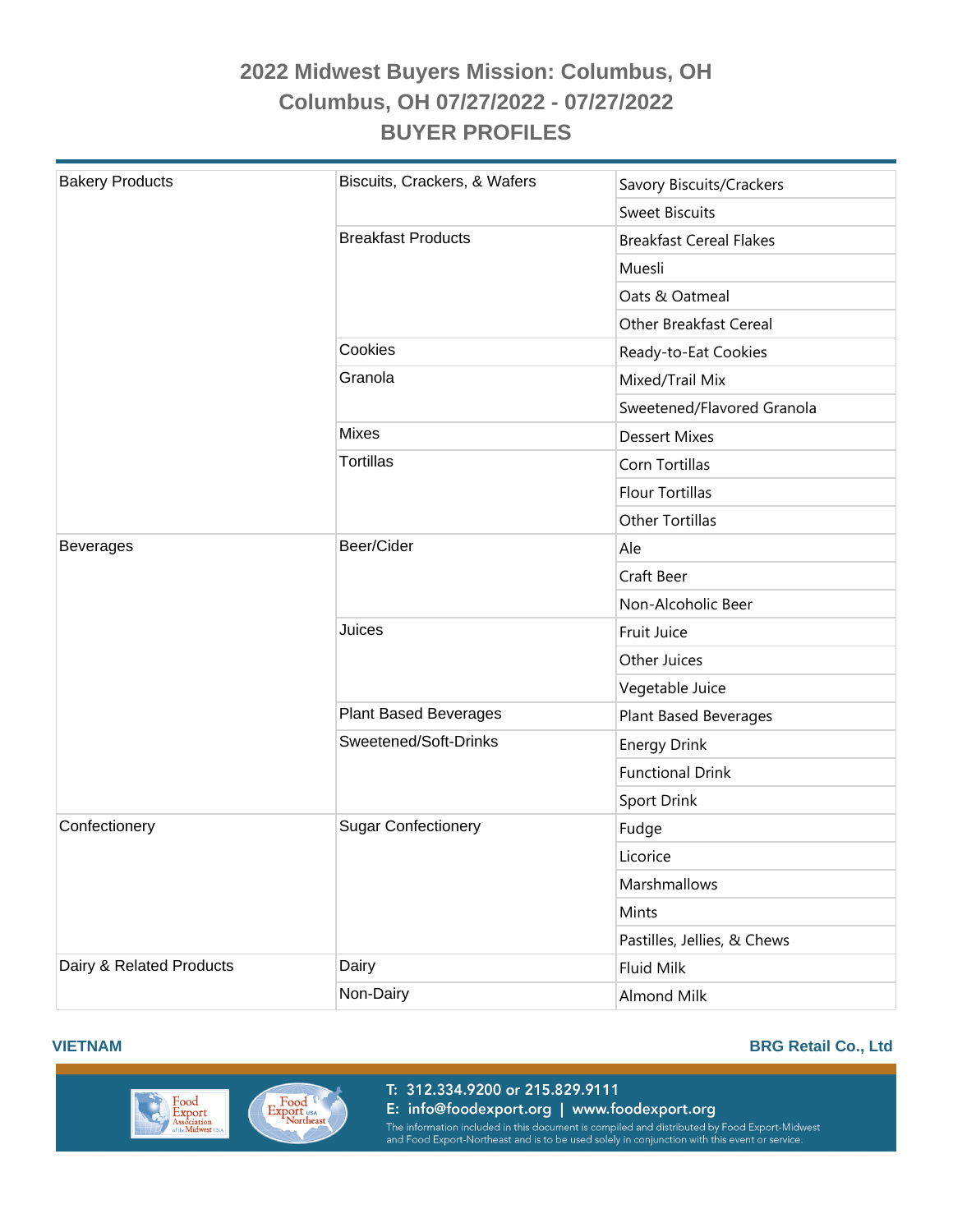| Fruits & Nuts                                            | Fruits, Berry                       | <b>Mixed Berries</b>       |
|----------------------------------------------------------|-------------------------------------|----------------------------|
|                                                          |                                     | Strawberries               |
|                                                          | Fruits, Citrus                      | Oranges                    |
|                                                          | Fruits, General                     | Apples                     |
|                                                          |                                     | Grapes                     |
|                                                          | Fruits, Stone                       | Cherries                   |
| Oils, Fats & Seeds                                       | Liquid Oils                         | Other Vegetable & Seed Oil |
|                                                          |                                     | Soybean Oil                |
|                                                          |                                     | Sunflower Oil              |
|                                                          |                                     | Vegetable Oil              |
| Other Agricultural Products (excluding<br>food and wood) | <b>Health &amp; Beauty Products</b> |                            |
| Pasta, Rice, & Grains                                    | Pasta & Noodles                     | Other Pasta/Noodle         |
| Sauces, Dressings, Spreads &<br>Condiments               | Condiments                          | Ketchup                    |
|                                                          |                                     | Mayonnaise                 |
|                                                          |                                     | Mustard                    |
|                                                          |                                     | <b>Pickled Products</b>    |
|                                                          |                                     | Salsa                      |
|                                                          |                                     | Vinegar                    |
|                                                          | Dressings                           | Salad Dressing             |
|                                                          |                                     | Vinaigrette                |
|                                                          | Sauces/Purees                       | Barbeque (BBQ) Sauce       |
|                                                          |                                     | Marinade                   |
|                                                          |                                     | Pasta Sauce                |
|                                                          |                                     | <b>Tomato Sauce</b>        |
| <b>Sweet/Savory Snacks</b>                               | Chips/Crisps                        | Potato Chips               |
|                                                          |                                     | Tortilla/Corn Chips        |
|                                                          | <b>Fruit Snacks</b>                 | <b>Fruit Snacks</b>        |
|                                                          | <b>Meat Snacks</b>                  | Jerky                      |
|                                                          |                                     | <b>Meat Sticks</b>         |
|                                                          | Pretzels                            | <b>Hard Pretzels</b>       |





T: 312.334.9200 or 215.829.9111 E: info@foodexport.org | www.foodexport.org The information included in this document is compiled and distributed by Food Export-Midwest<br>and Food Export-Northeast and is to be used solely in conjunction with this event or service.

### **VIETNAM BRG Retail Co., Ltd**